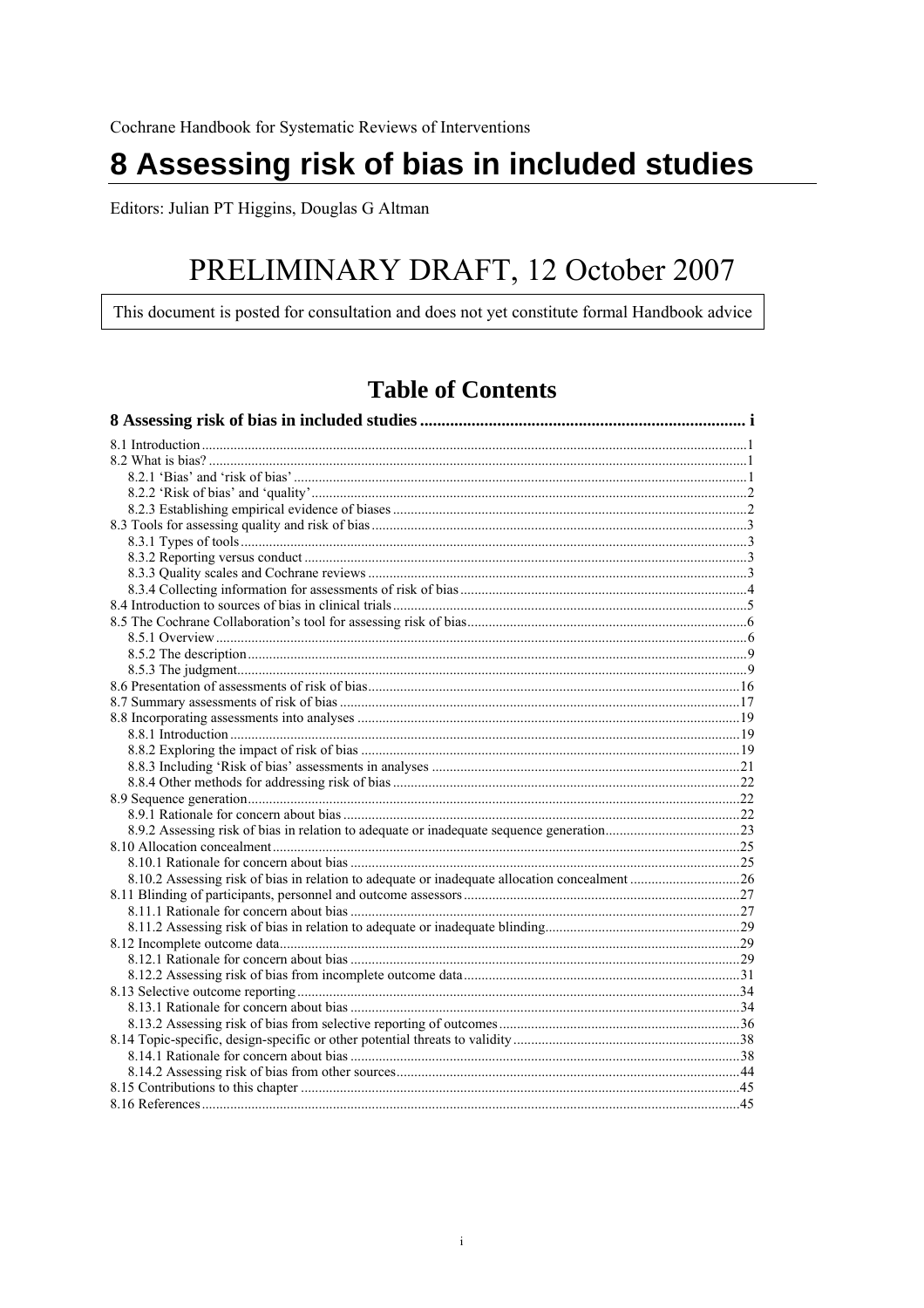## <span id="page-1-0"></span>**8.1 Introduction**

The extent to which a Cochrane review can draw conclusions about the effects of an intervention depends on whether the findings of the included studies are valid. In particular, a meta-analysis of invalid studies may produce a misleading result, yielding a narrow confidence interval around the wrong intervention effect estimate. The evaluation of the validity of the included studies is therefore an essential component of a Cochrane review, and should influence the analysis, interpretation and conclusions of the review.

The validity of a study may be considered to have two dimensions. The first dimension is whether the study is asking an appropriate research question. This is often described as 'external validity', and its assessment depends on the purpose for which the study is to be used. External validity is closely connected with the generalizability or applicability of a study's findings, and is addressed in Chapter 12.

The second dimension of a study's validity relates to whether it answers its research question 'correctly', that is, in a manner free from bias. This is often described as 'internal validity', and it is this aspect of validity that we address in this chapter. As most Cochrane reviews focus on randomized controlled trials, we concentrate on how to appraise the validity of this type of study. Chapter 13 addresses further issues in the assessment of non-randomized studies. Assessments of internal validity are frequently referred to as 'quality assessments'. However, we will avoid the term quality, for reasons explained below. In the next section we define 'bias' and distinguish it from related concepts of random error, and quality.

## <span id="page-1-1"></span>**8.2 What is bias?**

## **8.2.1 'Bias' and 'risk of bias'**

A **bias** is a systematic error, or deviation from the truth, in results or inferences. Biases can operate in either direction: they can lead to underestimation or overestimation of the true intervention effect. Biases can vary in magnitude: some are small (and trivial compared with the observed effect) and some are substantial (so that an observed effect may be entirely due to bias). Biases can also vary in direction: bias due to a particular design flaw (e.g. lack of allocation concealment) may lead to underestimation of an effect in one study but overestimation in another study. It is usually impossible to know to what extent biases have affected the results of a particular study, although there is good empirical evidence that particular flaws in the design, conduct and analysis of randomized clinical trials lead to bias (see Section [8.2.3\)](#page-2-1). Because the results of a study may in fact be unbiased despite a methodological flaw, it is more appropriate to consider **risk of bias**.

Differences in risks of bias can help explain variation in the results of the studies included in a systematic review (i.e. can explain heterogeneity of results). More rigorous studies are more likely to yield results that are close to the truth. Meta-analysis of results from studies of variable validity can result in false positive conclusions (erroneously concluding an intervention is effective) if the less rigorous studies are biased toward overestimating an intervention's effect. They might also come to false negative conclusions (erroneously concluding no effect) if the less rigorous studies are biased towards underestimating an intervention's effect (Detsky 1992).

It is important to assess risk of bias in all studies in a review irrespective of the anticipated variability in either the results or the validity of the included studies. For instance, the results may be consistent among studies but all the studies may be flawed. In this case, the review's conclusions should not be as strong as if a series of rigorous studies yielded consistent results about an intervention's effect. In a Cochrane review, this appraisal process is described as the *assessment of risk of bias in included*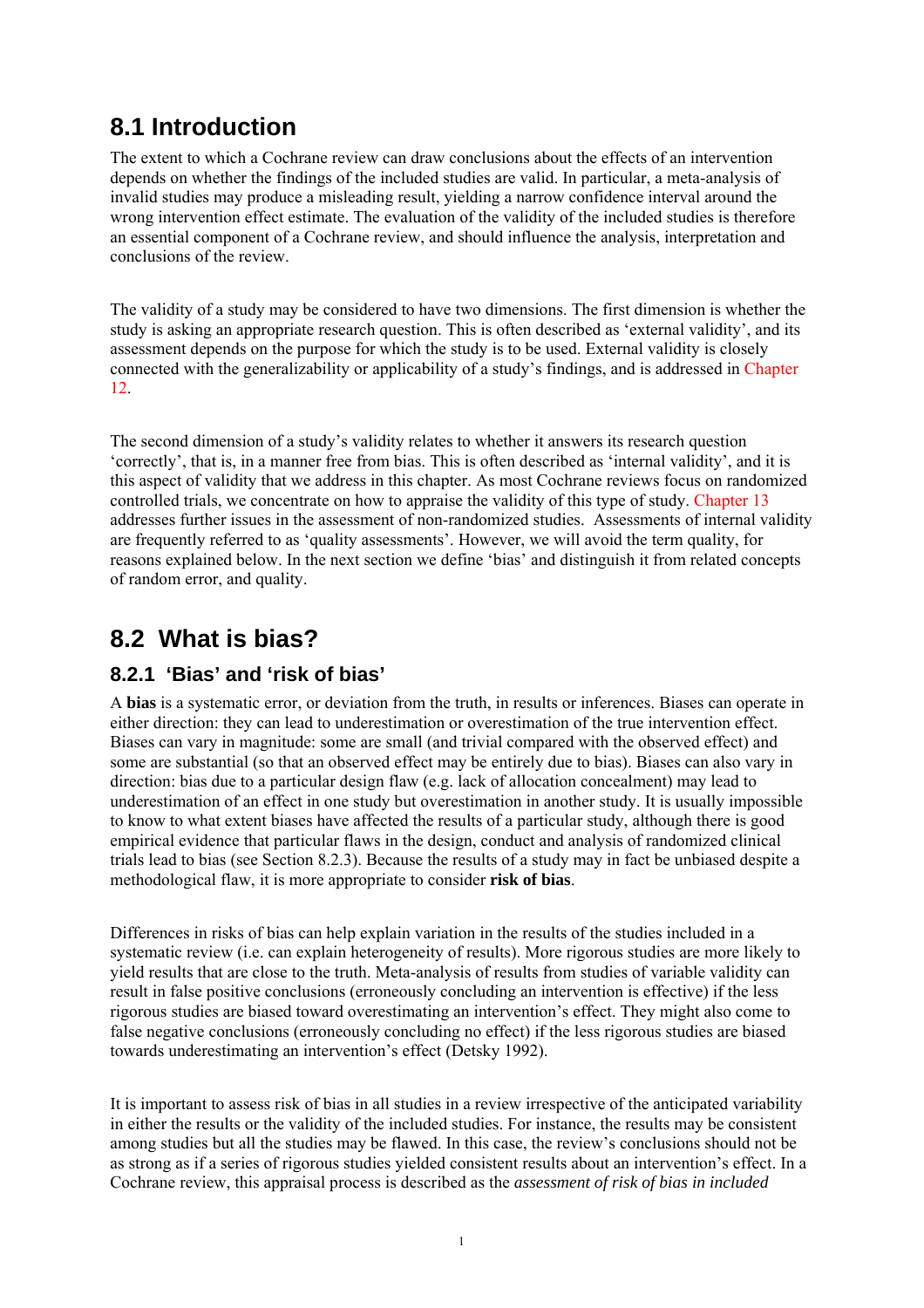<span id="page-2-0"></span>*studies*. A tool that has been developed and implemented in RevMan for this purpose is described in Section [8.5.](#page-6-1) The rest of this chapter provides the rationale for this tool as well as explaining how bias assessments should be summarized and incorporated in analyses. Sections [8.9](#page-22-1) to [8.14](#page-38-1) provide background considerations to assist review authors in using the tool

Bias should not be confused with **precision**. Bias refers to *systematic error*, meaning that multiple replications of the same study would reach the wrong answer on average. Precision refers to *random error*, meaning that multiple replications of the same study will produce different effect estimates because of sampling variation even if they would give the right answer on average. The results of smaller studies are subject to greater sampling variation and hence are less precise. Precision is reflected in the confidence interval around the intervention effect estimate from each study and in the weight given to the results of each study in a meta-analysis. More precise results are given more weight.

## **8.2.2 'Risk of bias' and 'quality'**

Bias may be distinguished from **quality**. The term 'assessment of methodological quality' has been used extensively in the context of systematic review methods to refer to the critical appraisal of included studies. The term suggests an investigation of the extent to which study authors conducted their research to the highest possible standards. This Handbook draws a distinction between assessment of methodological quality and assessment of risk of bias, and recommends a focus on the latter. The reasons for this distinction include:

1. The key consideration in a Cochrane review is the extent to which results of included studies should be *believed*. Assessing risk of bias targets this question squarely.

2. A study may be performed to the highest possible standards yet still be at an important risk of bias. For example, in many situations it is impractical or impossible to blind participants or study personnel to intervention group. It is inappropriately judgmental to describe such studies as of 'low quality', but that does not mean they are free of bias resulting from knowledge of intervention status.

3. Some markers of quality in medical research, such as obtaining ethical approval, performing a sample size calculation and reporting a study in line with the CONSORT Statement, are unlikely to have direct implications for risk of bias.

4. An emphasis on risk of bias overcomes ambiguity between the quality of reporting and the quality of the underlying research (although does not overcome the problem of having to rely on reports to assess the underlying research).

Notwithstanding these concerns about the term 'quality', the term 'quality of evidence' is used in 'Summary of findings' tables in Cochrane reviews to describe the extent to which one can be confident that an estimate of effect is near the true value for an outcome, across studies, as described in Chapter 11 (Section 11.5) and Chapter 12 (Section 12.2). The risk of bias in the results of each study contributing to an estimate of effect is one of several factors that must be considered when judging the quality of a body of evidence, as defined in this context.

## <span id="page-2-1"></span>**8.2.3 Establishing empirical evidence of biases**

Biases associated with particular characteristics of studies may be examined using a technique often known as **meta-epidemiology** (Naylor 1997, Sterne 2002). A meta-epidemiological study analyses a collection of meta-analyses, in each of which the component studies has been classified according to some study-level characteristic. An early example was the study of clinical trials with dichotomous outcomes included in meta-analyses from the Cochrane Pregnancy and Childbirth Database (Schulz 1995b). This study demonstrated that trials in which randomization was inadequately concealed or inadequately reported yielded exaggerated estimates of treatment effect compared with trials reporting adequate concealment, and found a similar (but smaller) effect for trials that were not described as double-blind.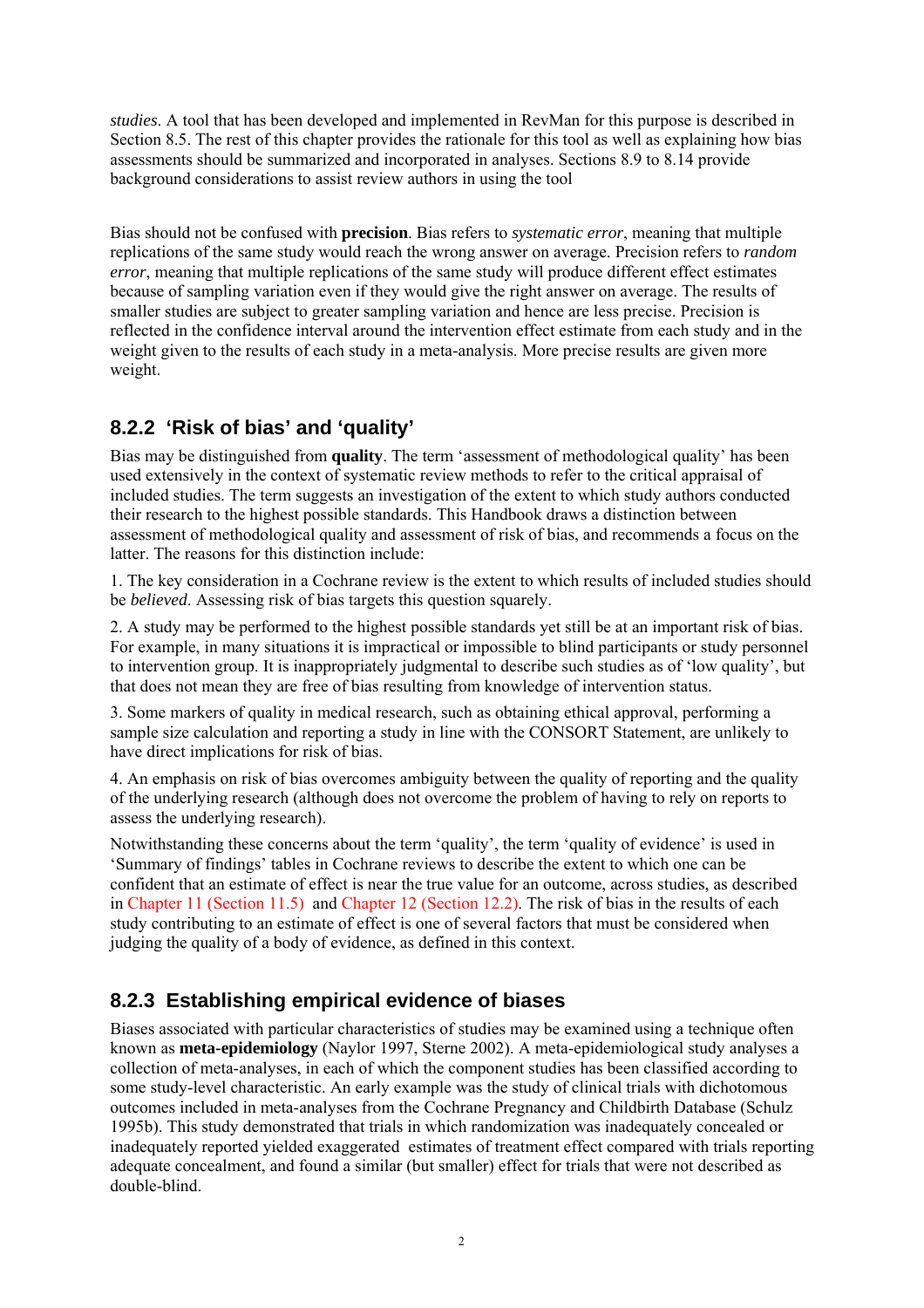<span id="page-3-0"></span>A simple analysis of a meta-epidemiological study is to calculate the 'ratio of odds ratios' within each meta-analysis (for example, the odds ratio in trials with inadequate/unclear allocation concealment divided by the odds ratio in trials with adequate allocation concealment). These ratios of odds ratios are then combined across meta-analyses, in a meta-analysis. Thus, such analyses are also known as meta-meta-analyses. In subsequent sections of this chapter, empirical evidence of bias from metaepidemiological studies is cited where available as part of the rationale for assessing each domain of potential bias.

## **8.3 Tools for assessing quality and risk of bias**

## <span id="page-3-1"></span>**8.3.1 Types of tools**

Many tools have been proposed for assessing the quality of studies for use in the context of a systematic review and elsewhere. Most tools are **scales**, in which various components of quality are scored and combined to give a summary score; or **checklists**, in which specific questions are asked (Jüni 2001).

In 1995, Moher and colleagues identified 25 scales and 9 checklists that had been used to assess the validity or 'quality' of randomized controlled trials (Moher 1995, Moher 1996). These scales and checklists included between 3 and 57 items and were found to take from 10 to 45 minutes to complete for each study. Almost all of the items in the instruments were based on suggested or 'generally accepted' criteria that are mentioned in clinical trial textbooks. Many also contained items that were not directly related to internal validity, such as whether a power calculation was done (an item that relates more to the precision of the results) or whether the inclusion and exclusion criteria were clearly described (an item that relates more to applicability than validity). Scales were more likely than checklists to include criteria that do not directly measure internal validity.

The Collaboration's recommended tool for assessing risk of bias is neither a scale nor a checklist. It is a **domain-based evaluation**,, in which critical assessments are made separately for different domains, described in Section [8.5.](#page-6-1) It was developed between 2005 and 2007 by a working group of methodologists, editors and review authors. Because it is impossible to know the extent of bias (or even the true risk of bias) in a given study, the possibility of validating any proposed tool is limited. The most realistic assessment of the validity of a study may involve subjectivity: for example an assessment of whether lack of blinding of patients might plausibly have affected recurrence of a serious condition such as cancer.

## **8.3.2 Reporting versus conduct**

A key difficulty in the assessment of risk of bias or quality is the obstacle provided by incomplete reporting. While the emphasis should be on the risk of bias in the actual design and conduct of a study, it can be tempting to resort to assessing the adequacy of reporting. Many of the tools reviewed by Moher et al. were liable to confuse these separate issues (Moher 1995). Moreover, scoring in scales was often based on whether something was reported (such as stating how participants were allocated) rather than whether it was done appropriately in the study.

## **8.3.3 Quality scales and Cochrane reviews**

The use of scales for assessing quality or risk of bias is explicitly discouraged in Cochrane reviews. While the approach offers appealing simplicity, it is not supported by empirical evidence (Emerson 1990, Schulz 1995b). Calculating a summary score inevitably involves assigning 'weights' to different items in the scale, and it is difficult to justify the weights assigned. Furthermore, scales have been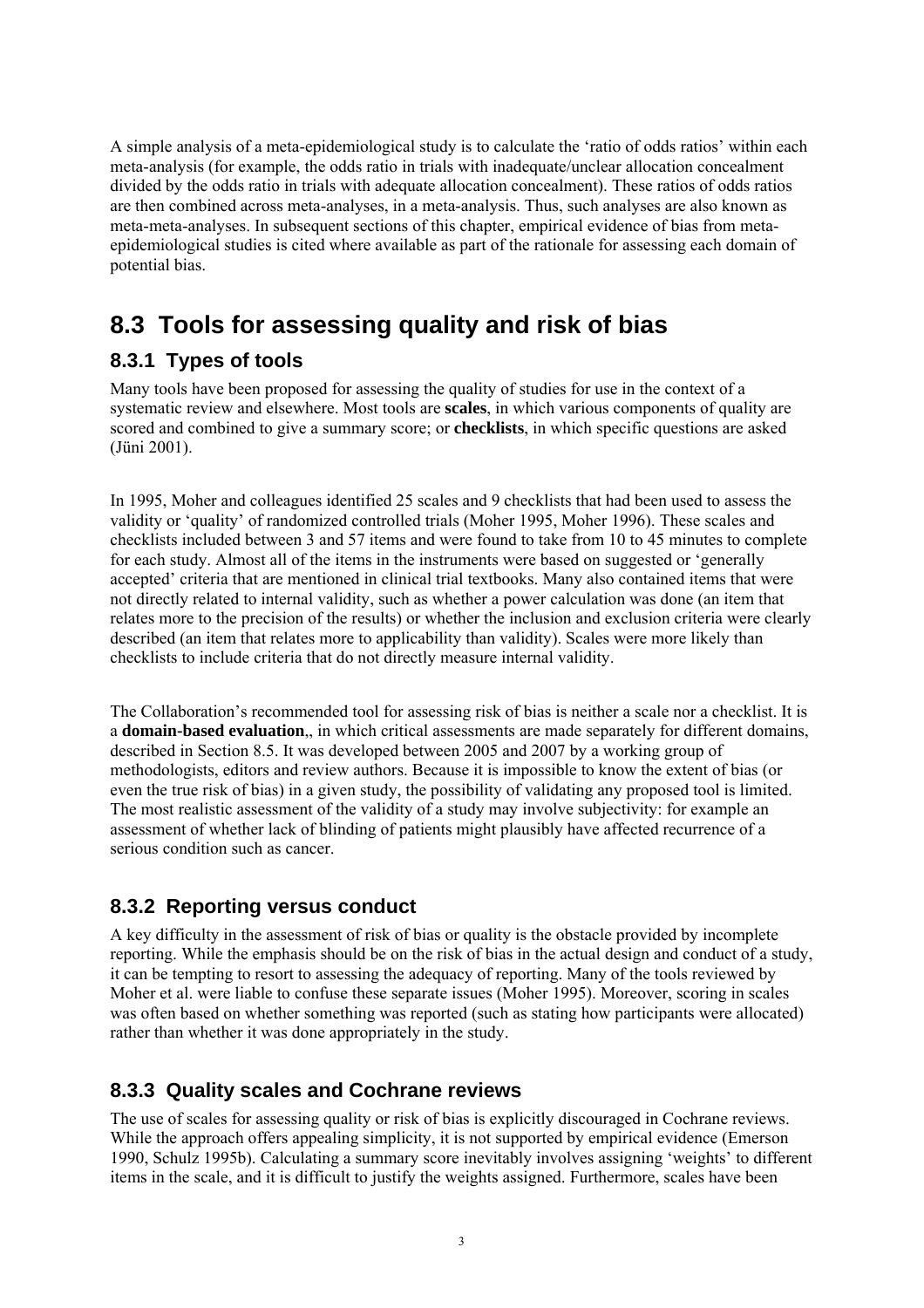<span id="page-4-0"></span>shown to be unreliable assessments of validity (Jüni 1999) and they are less likely to be transparent to users of the review. It is preferable to use simple approaches for assessing validity that can be fully reported (i.e. how each trial was rated on each criterion).

One commonly-used scale was developed by Jadad and colleagues for randomized trials in pain research (Jadad 1996). The use of this scale is explicitly discouraged. As well as suffering from the generic problems of scales, it has a strong emphasis on reporting rather than conduct, and does not cover one of the most important potential biases in randomized trials, namely allocation concealment (see Section [8.10.1\)](#page-25-1).

### **8.3.4 Collecting information for assessments of risk of bias**

Despite the limitations of reports, information about the design and conduct of studies will often be obtained from published reports, including journal papers, book chapters, dissertations, conference abstracts and web sites (including trials registries). The extraction of information from such reports is discussed in Chapter 7. Data extraction forms should include space to extract sufficient details to allow implementation of the Collaboration's 'Risk of bias' tool (Section [8.5\)](#page-6-1). When extracting this information, it is particularly desirable to record the exact source of each piece of information (including the precise location within a document). It is helpful to test data extraction forms and assessments of risk of bias within a review team on a pilot sample of articles to ensure that criteria are applied consistently, and that consensus can be reached. Three to six papers that, if possible, span a range from low to high risk of bias might provide a suitable sample for this.

Authors must also decide whether those assessing risk of bias will be blinded to the names of the authors, institutions, journal and results of a study when they assess its methods. One study suggested that blind assessment of reports might produce lower and more consistent ratings than open assessments (Jadad 1996), whereas another suggested little benefit from blind assessments (Berlin 1997). However, blinded assessments are very time consuming, and not all domains of bias can be assessed independently of the outcome data. Furthermore, knowledge of who undertook a study can sometimes allow reasonable assumptions to be made about how the study was conducted (although such assumptions must be reported by the review author). Authors must weigh the potential benefits against the costs involved when deciding whether or not to blind review authors to certain information in study reports.

Review authors with different levels of methodological training and experience may extract different sources of evidence and reach different judgments about risk of bias. Although experts in content areas may have pre-formed opinions that can influence their assessments (Oxman 1993), they may nonetheless give more consistent assessments of the validity of studies than people without content expertise (Jadad 1996). Content experts may have valuable insights into the magnitudes of biases, and experienced methodologists may have valuable insights into biases that are not at first apparent. It is desirable to include both content experts and methodologists and to ensure that all have an adequate understanding of the relevant methodological issues.

Attempts to assess risk of bias are often hampered by incomplete reporting of what happened during the conduct of the study. One option for collecting missing information is to contact the study investigators. Unfortunately, contacting authors of trial reports may lead to overly positive answers. In a survey of 104 trialists, using direct questions about blinding with named categories of trial personnel, 43% responded that the data analysts in their double blind trials were blinded, and 19% responded that the manuscript writers were blinded (Haahr 2006). This is unlikely to be true, given that such procedures were reported in only 3% and 0% of the corresponding published articles, and that they are very rarely described in other trial reports.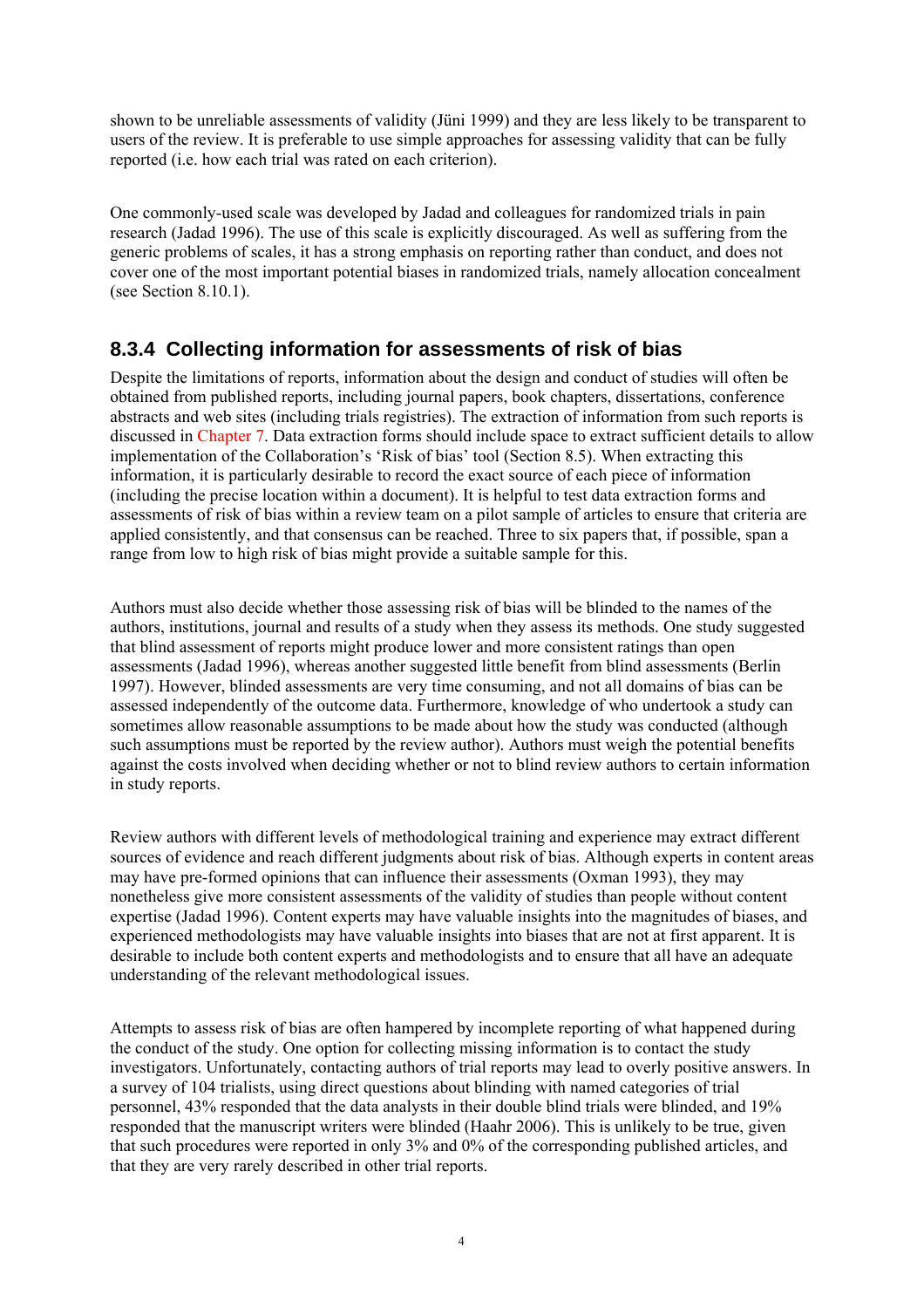<span id="page-5-0"></span>To reduce the risk of overly positive answers, review authors should use open-ended questions when asking trial authors for information about study design and conduct. For example, to obtain information about blinding, a request of the following form might be appropriate: "Please describe all measures used, if any, to ensure blinding of trial participants and key trial personnel from knowledge of which intervention a participant had received." To obtain information about the randomization process, a request of the following form might be appropriate: "How did you decide which treatment the next patient should get?". More focussed questions can then be asked to clarify remaining uncertainties.

## **8.4 Introduction to sources of bias in clinical trials**

The reliability of the results of a randomized controlled trial (RCT) depends on the extent to which potential sources of bias have been avoided. A key part of a review is to consider the risk of bias in the results of each of the eligible studies. We introduce six issues to consider briefly here, then describe a tool for assessing them in Section [8.5.](#page-6-1) We provide more detailed consideration of each issue in Sections [8.9](#page-22-1) to 8.14

The unique strength of randomization is that, if successfully accomplished, it prevents selection bias in allocating interventions to participants. Its success in this respect depends on fulfilling several interrelated processes. A rule for allocating interventions to participants must be specified, based on some chance (random) process. We call this **sequence generation**. Furthermore, steps must be taken to secure strict implementation of that schedule of random assignments by preventing fore-knowledge of the forthcoming allocations, a process termed **allocation concealment**.

After enrolment into the study, **blinding** (or masking) of study participants and personnel may reduce the risk that knowledge of which intervention was received, rather than the intervention itself, affects outcomes and outcome measurements. Blinding can be especially important for assessment of subjective outcomes, such as degree of postoperative pain. Effective blinding can also ensure that the compared groups receive a similar amount of attention, ancillary treatment and diagnostic investigations. Blinding is not always possible, however. For example, it can be impossible to blind people to whether or not major surgery has been undertaken.

**Incomplete outcome data** raise the possibility that effect estimates are biased. There are two reasons for incomplete (or missing) outcome data in clinical trials. *Exclusions* refer to situations in which some participants are omitted from reports of analyses, despite outcome data being available. *Attrition* refers to situations in which outcome data are not available to the trialists.

Within a published report those analyses with statistically significant differences between treatment groups are more likely to be reported than non-significant differences. This sort of 'within-study publication bias' is usually known as outcome reporting bias or **selective reporting** bias, and may be one of the most substantial biases affecting results from individual studies (Chan 2005).

In addition there are **other sources of bias** that are relevant only in certain circumstances. Some can be found only in particular trial designs (e.g. carry-over in cross-over trials and recruitment bias in cluster randomized trials); some can be found across a broad spectrum of trials, but only for specific circumstances (e.g. bias due to early stopping); and there may be sources of bias that are only found in a particular clinical setting. There are also some complex interrelationships between elements of allocation and elements of blinding in terms of whether bias may be introduced. For example, one approach to sequence generation is through 'blocking', whereby a set number of experimental group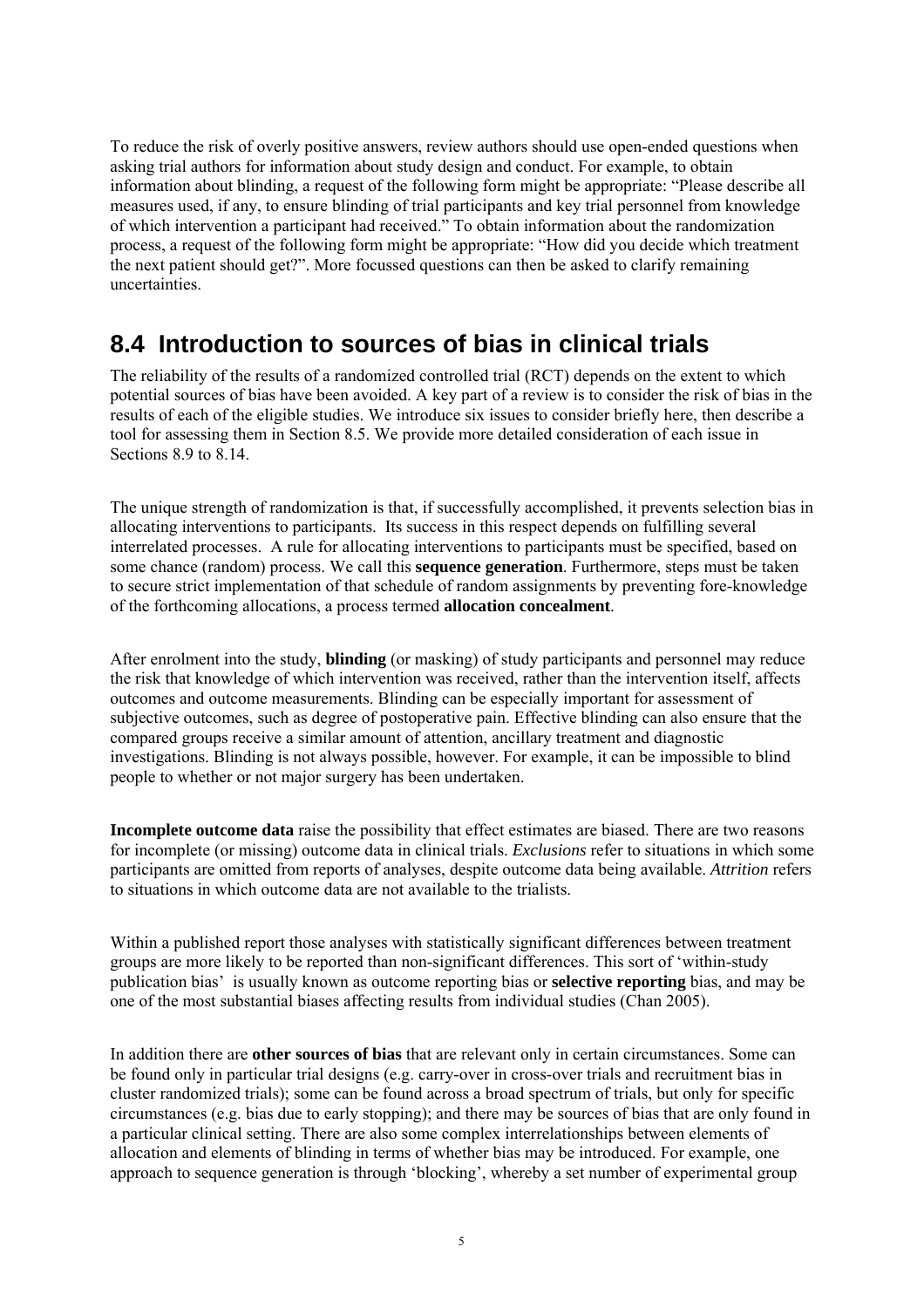<span id="page-6-0"></span>and a set group of control group allocations are randomly ordered within a 'block' of sequentially recruited participants. If there is a lack of blinding after enrolment, such that allocations are revealed to the clinician recruiting to the trial, then it may be possible for some future allocations to be predicted, thus compromising the assignment process.

For all potential sources of bias it is important to consider the likely magnitude and the likely direction of the bias. If all methodological limitations of studies were expected to bias the results towards the null, and the treatment is shown to be effective, then one can still conclude that the treatment is effective.

A useful classification of biases is into selection bias, performance bias, attrition bias, detection bias and reporting bias. [Table 8.4.a d](#page-6-2)escribes each of these and shows how the domains of assessment in the Collaboration's 'Risk of bias' tool fit with these categories.

| <b>Type of bias</b>   | <b>Description</b>                                                                                                                                  | <b>Relevant domains in the</b><br><b>Collaboration's 'Risk of bias' tool</b>                                                                             |
|-----------------------|-----------------------------------------------------------------------------------------------------------------------------------------------------|----------------------------------------------------------------------------------------------------------------------------------------------------------|
| Selection bias        | Systematic differences<br>between the groups that are<br>compared.                                                                                  | Sequence generation;<br>Allocation concealment                                                                                                           |
| Performance bias      | Systematic differences<br>between groups in the care that<br>is provided, or in exposure to<br>factors other than the<br>interventions of interest. | Blinding of participants,<br>personnel and outcome assessors;<br>Topic-specific, design-specific or<br>other potential threats to validity.              |
| <b>Attrition</b> bias | Systematic differences<br>between groups in withdrawals<br>from a study.                                                                            | Incomplete outcome data.                                                                                                                                 |
| Detection bias        | Systematic differences<br>between groups in how<br>outcomes are determined.                                                                         | Blinding of participants,<br>personnel and outcome assessors;<br>Topic-specific, design-specific or<br>$\bullet$<br>other potential threats to validity. |
| Reporting bias        | Systematic differences<br>between reported and<br>unreported findings.                                                                              | Selective outcome reporting;<br>(see also Chapter 10).                                                                                                   |

<span id="page-6-2"></span>**Table 8.4.a: A common classification scheme for bias** 

## <span id="page-6-1"></span>**8.5 The Cochrane Collaboration's tool for assessing risk of bias**

### **8.5.1 Overview**

This section describes the recommended approach for assessing risk of bias in studies included in Cochrane reviews. It is a two-part tool, addressing the six specific domains discussed in Sections [8.9](#page-22-1)  to [8.14](#page-38-1) (namely sequence generation, allocation concealment, blinding, incomplete outcome data, selective outcome reporting and 'other issues'). The tool is summarized in [Table 8.5.a.](#page-8-0) Each domain includes one or more specific items. Within each item the first part of the tool involves describing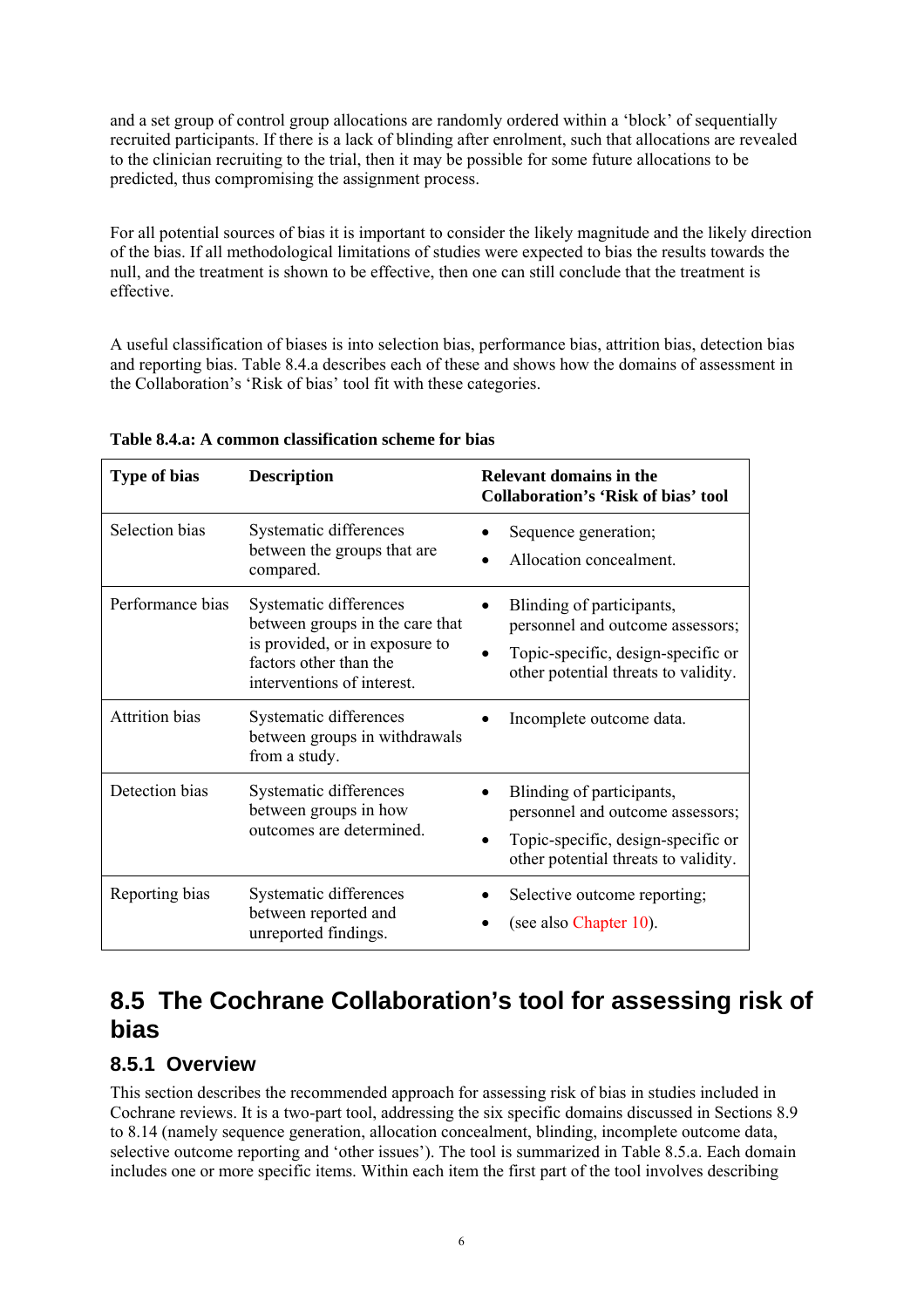what was reported to have happened in the study. The second part of the tool involves assigning a judgment relating to the risk of bias for each item. This is achieved by answering a pre-specified question about the adequacy of the study in relation to the item, such that a judgement of 'Yes' indicates low risk of bias, 'No' indicates high risk of bias, and 'Unclear' indicates unclear or unknown risk of bias.

The domains of sequence generation, allocation concealment and selective outcome reporting should each be addressed in the tool by a single item for each study. For blinding and for incomplete outcome data, two or more items may be used because assessments generally need to be made separately for different outcomes (or for the same outcome at different time points). Review authors should limit the number of items used by grouping outcomes, for example, as 'subjective, or 'objective' outcomes for the purposes of assessing blinding; or as 'patient-reported at 6 months' or 'patient-reported at 12 months' for incomplete outcome data. The final domain ('other sources of bias') can be assessed as a single item for studies as a whole (the default in RevMan). It is recommended, however, that multiple, pre-specified, items be used to address specific other risks of bias. Such author-specified items may be for studies as a whole or for individual (or grouped) outcomes within every study. Adding new items involves specifying a question that should be answerable as 'Yes' to indicate a low risk of bias.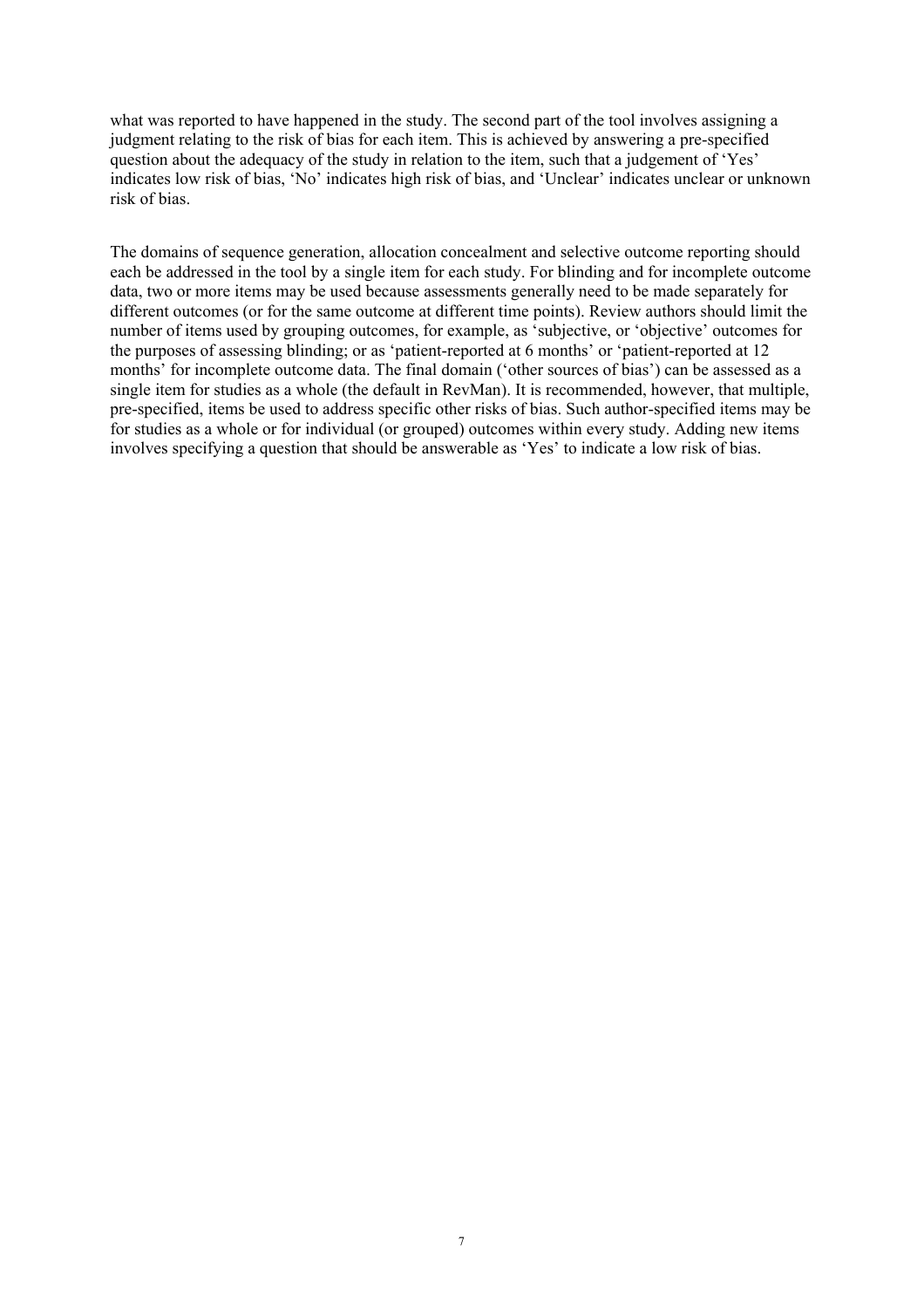<span id="page-8-0"></span>

| <b>Domain</b>                                                                                                                                        | <b>Description</b><br>Review authors' judgment                                                                                                                                                                                                                                                                                                                             |                                                                                              |
|------------------------------------------------------------------------------------------------------------------------------------------------------|----------------------------------------------------------------------------------------------------------------------------------------------------------------------------------------------------------------------------------------------------------------------------------------------------------------------------------------------------------------------------|----------------------------------------------------------------------------------------------|
| <b>Sequence generation</b>                                                                                                                           | Describe the method used to generate the allocation sequence in<br>sufficient detail to allow an assessment of whether it should produce<br>comparable groups.                                                                                                                                                                                                             | Was the allocation sequence adequately generated?                                            |
| <b>Allocation concealment</b>                                                                                                                        | Describe the method used to conceal the allocation sequence in<br>sufficient detail to determine whether intervention allocations could<br>have been foreseen in advance of, or during, recruitment.                                                                                                                                                                       | Was allocation adequately concealed?                                                         |
| <b>Blinding of participants,</b><br>personnel and outcome<br>assessors Assessments should be<br>made for each main outcome (or<br>class of outcomes) | Describe all measures used, if any, to blind study participants and<br>personnel from knowledge of which intervention a participant<br>received. Provide any information relating to whether the intended<br>blinding was effective.                                                                                                                                       | Was knowledge of the allocated intervention<br>adequately prevented during the study?        |
| Incomplete outcome data<br>Assessments should be made for<br>each main outcome (or class of<br><i>outcomes</i> )                                     | Describe the completeness of outcome data for each main outcome,<br>including attrition and exclusions from the analysis. State whether<br>attrition and exclusions were reported, the numbers (compared with<br>total randomized participants), reasons for attrition/exclusions where<br>reported, and any re-inclusions in analyses performed by the review<br>authors. | Were incomplete outcome data adequately<br>addressed?                                        |
| <b>Selective outcome reporting</b>                                                                                                                   | State how the possibility of selective outcome reporting was<br>examined by the review authors, and what was found.                                                                                                                                                                                                                                                        | Are reports of the study free of suggestion of<br>selective outcome reporting?               |
| Other sources of bias                                                                                                                                | State any important concerns about bias not addressed in the other<br>items in the tool.<br>If particular questions/items were pre-specified in the review's<br>protocol, responses should be provided for each question/item.                                                                                                                                             | Was the study apparently free of other problems<br>that could put it at a high risk of bias? |

## **Table 8.5.a: The Cochrane Collaboration's tool for assessing risk of bias**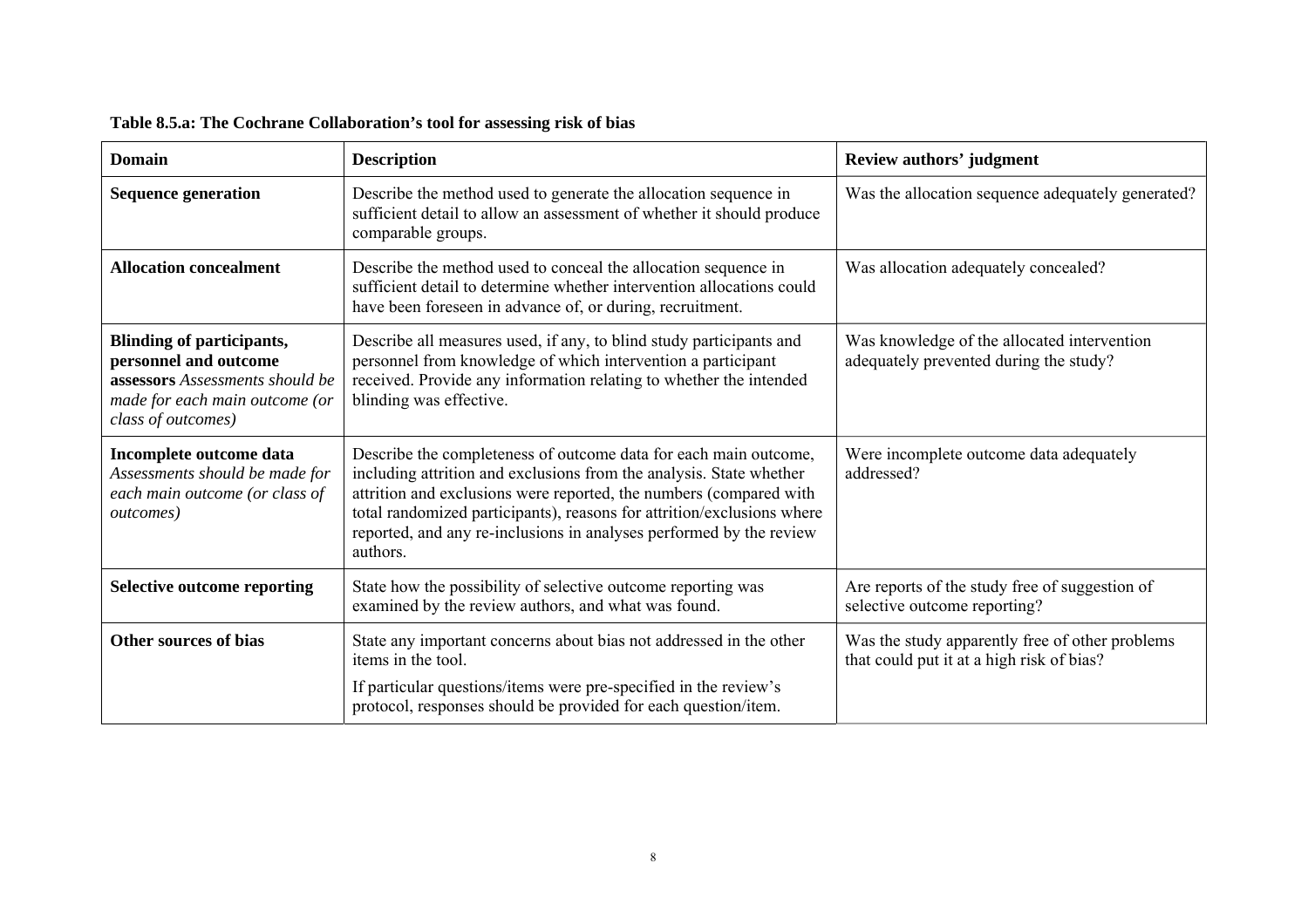## <span id="page-9-2"></span><span id="page-9-0"></span>**8.5.2 The description**

The description provides a succinct summary from which judgments of risk of bias can be made. For a specific study, information for the description will often come from a single published study report, but may be obtained from a mixture of study reports, protocols, published comments on the study and contacts with the investigators. Where appropriate, the description should include verbatim quotes from reports or correspondence. Alternatively, or in addition, it may include a summary of known facts, or a comment from the review authors. In particular, it should include other information that influences any judgments made (such as knowledge of other studies performed by the same investigators). A helpful construction to supplement an ambiguous quote is to state 'Probably done' or 'Probably not done', providing the rationale for such assertions. When no information is available from which to make a judgment, this should be stated explicitly. Examples of proposed formatting for the description are provided in [Table 8.5.b.](#page-9-1)

| Sequence generation | Comment: no information provided.                                                                                                                                                            |  |
|---------------------|----------------------------------------------------------------------------------------------------------------------------------------------------------------------------------------------|--|
| Sequence generation | Quote: "patients were randomly allocated.                                                                                                                                                    |  |
| Sequence generation | Quote: "patients were randomly allocated".<br>Comment: Probably done, since earlier reports from the same<br>investigators clearly describe use of random sequences (Cartwright<br>1980).    |  |
| Sequence generation | Quote: "patients were randomly allocated".<br>Comment: Probably not done, as a similar trial by these investigators<br>included the same phrase yet used alternate allocation (Winrow 1983). |  |
| Sequence generation | Quote (from report): "patients were randomly allocated".<br>Quote (from correspondence): "Randomization was performed<br>according to day of treatment".<br>Comment: Not randomized.         |  |

<span id="page-9-1"></span>**Table 8.5.b: Examples of summary descriptions for Sequence generation item** 

## **8.5.3 The judgment**

Review authors' judgments involve answering a specific question for each item. In all cases**, an answer 'Yes' indicates a low risk of bias,** and **an answer 'No' indicates high risk of bias**.

[Table 8.5.c p](#page-10-0)rovides criteria for making judgments about risk of bias from each of the six domains in the tool. If insufficient detail is reported of what happened in the study, the judgment will usually be 'Unclear' risk of bias. An 'Unclear' judgment should also be made if (i) what happened in the study is known, but the risk of bias in unknown; or (ii) an item is not relevant to the study at hand (particularly for assessing blinding and incomplete outcome data, when outcomes may not have been measured in the study).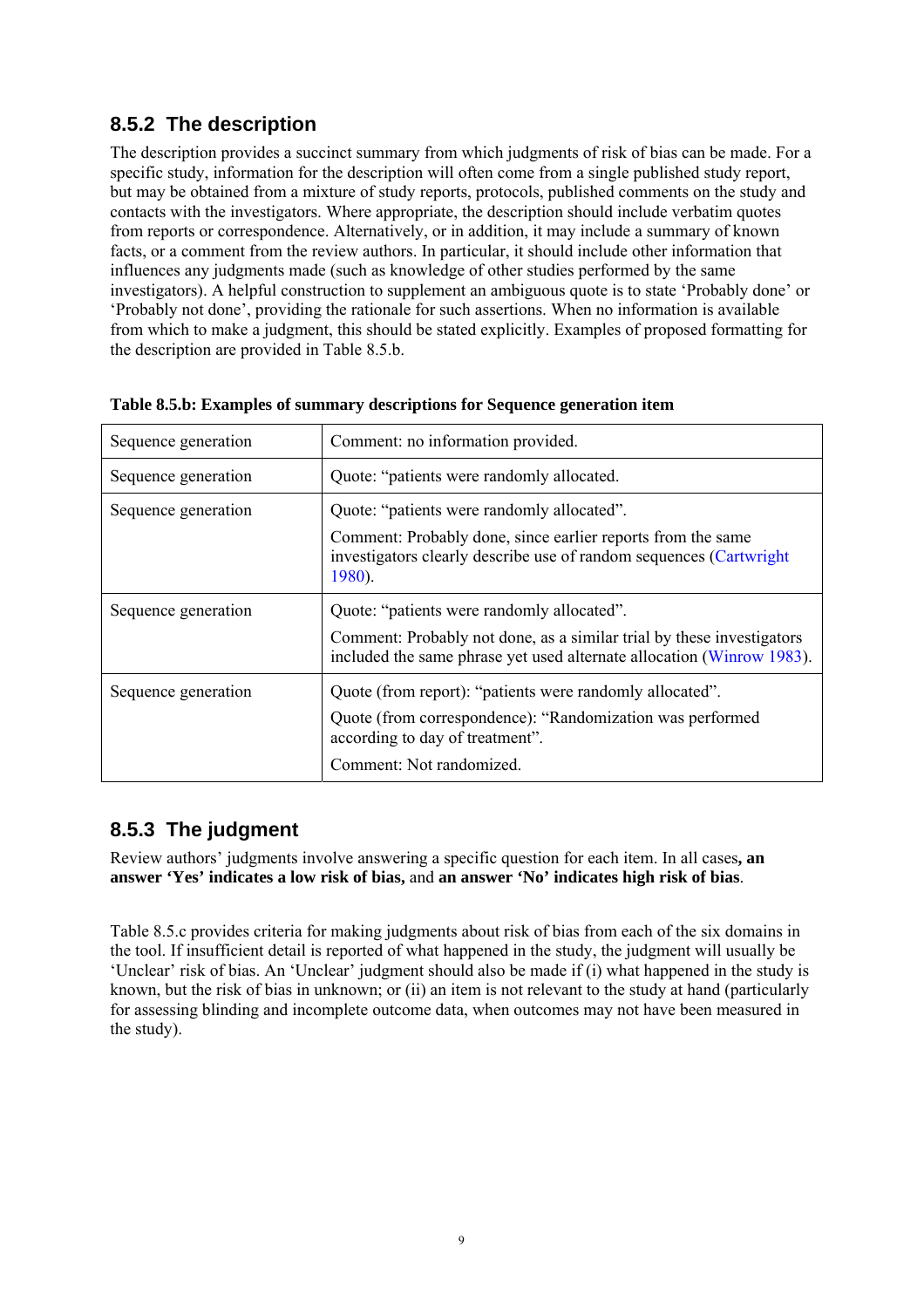<span id="page-10-0"></span>

|                                                                                                                             | Table 0.5.C. Cluella for Judging Tisk of blas in the Tisk of blas -assessment tool                                                                                                                                                           |  |
|-----------------------------------------------------------------------------------------------------------------------------|----------------------------------------------------------------------------------------------------------------------------------------------------------------------------------------------------------------------------------------------|--|
| <b>SEQUENCE GENERATION</b><br>Was the allocation sequence adequately generated? [Short form: Adequate sequence generation?] |                                                                                                                                                                                                                                              |  |
| Criteria for a judgment of 'YES'                                                                                            | The investigators describe a random component in the sequence generation process such as:                                                                                                                                                    |  |
| (i.e. low risk of bias)                                                                                                     | Referring to a random number table;<br>$\bullet$                                                                                                                                                                                             |  |
|                                                                                                                             | Using a computer random number generator;<br>$\bullet$                                                                                                                                                                                       |  |
|                                                                                                                             | Coin tossing;<br>٠                                                                                                                                                                                                                           |  |
|                                                                                                                             | Shuffling cards or envelopes;<br>$\bullet$                                                                                                                                                                                                   |  |
|                                                                                                                             | Throwing dice;<br>$\bullet$                                                                                                                                                                                                                  |  |
|                                                                                                                             | Drawing of lots;<br>$\bullet$                                                                                                                                                                                                                |  |
|                                                                                                                             | Minimization*.<br>$\bullet$                                                                                                                                                                                                                  |  |
|                                                                                                                             | *Minimisation may be implemented without a random element, and this is considered to be equivalent to being<br>random.                                                                                                                       |  |
| Criteria for the judgment of 'NO'<br>(i.e. high risk of bias)                                                               | The investigators describe a non-random component in the sequence generation process. Usually, the description<br>would involve some systematic, non-random approach, for example:                                                           |  |
|                                                                                                                             | Sequence generated by odd or even date of birth;<br>$\bullet$                                                                                                                                                                                |  |
|                                                                                                                             | Sequence generated by some algorithm based on date (or day) of admission;<br>$\bullet$                                                                                                                                                       |  |
|                                                                                                                             | Sequence generated by some algorithm based on hospital or clinic record number.<br>$\bullet$                                                                                                                                                 |  |
|                                                                                                                             |                                                                                                                                                                                                                                              |  |
|                                                                                                                             | Other non-random approaches happen much less frequently than the systematic approaches mentioned above<br>and tend to be obvious. They usually involve judgment or some method of non-random categorization of<br>participants, for example: |  |
|                                                                                                                             | Allocation by judgment of the clinician;                                                                                                                                                                                                     |  |

**Table 8.5.c: Criteria for judging risk of bias in the 'Risk of bias' assessment tool**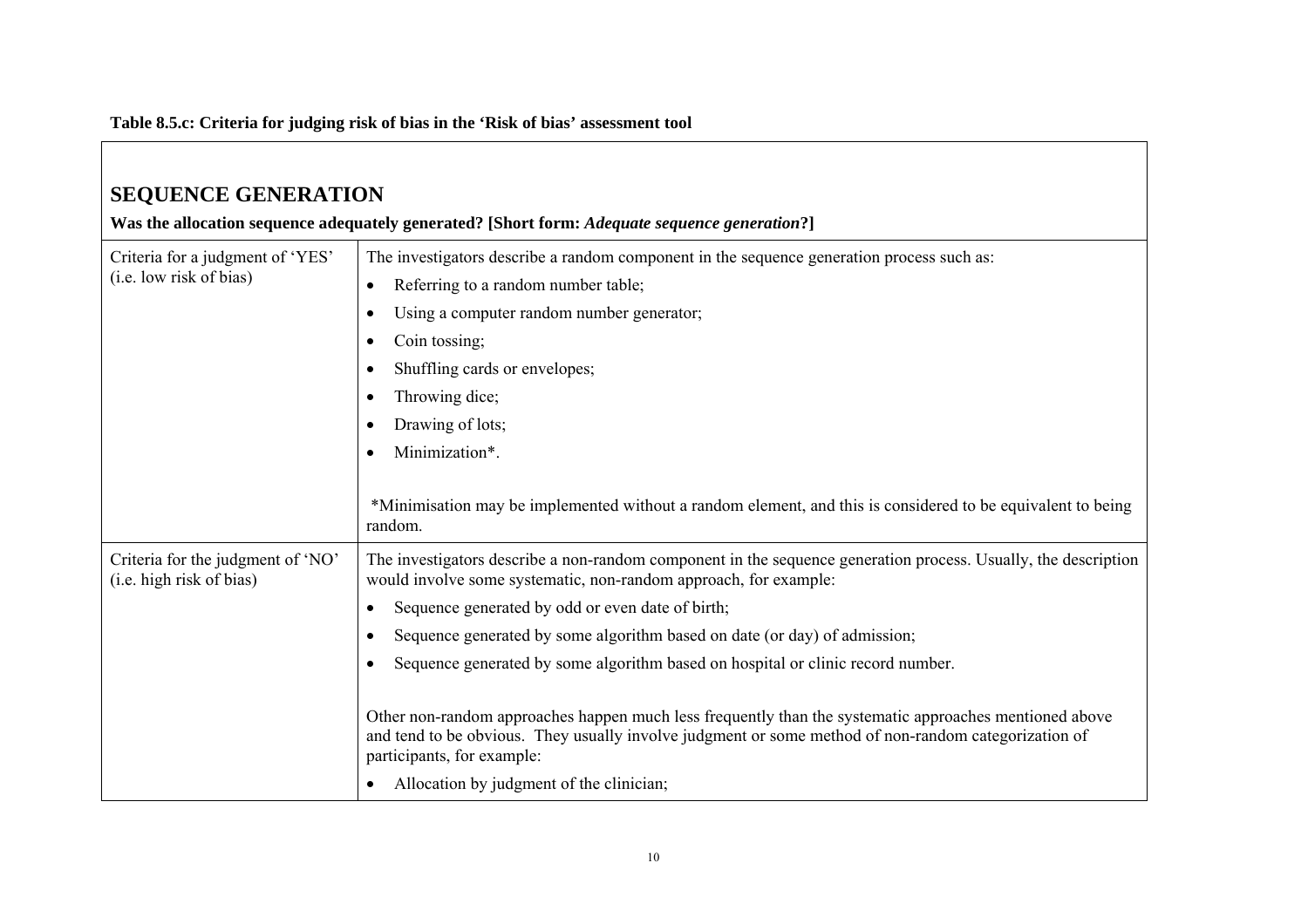|                                                                       | Allocation by preference of the participant;<br>Allocation based on the results of a laboratory test or a series of tests;<br>Allocation by availability of the intervention. |
|-----------------------------------------------------------------------|-------------------------------------------------------------------------------------------------------------------------------------------------------------------------------|
| Criteria for the judgment of<br>'UNCLEAR' (uncertain risk of<br>bias) | Insufficient information about the sequence generation process to permit judgment of 'Yes' or 'No'.                                                                           |

## **ALLOCATION CONCEALMENT**

## **Was allocation adequately concealed? [Short form:** *Allocation concealment***?]**

| Criteria for a judgment of 'YES'<br>(i.e. low risk of bias)   | Participants and investigators enrolling participants could not foresee assignment because one of the following,<br>or an equivalent method, was used to conceal allocation:<br>Sequentially numbered drug containers of identical appearance;                                                                                          |  |
|---------------------------------------------------------------|-----------------------------------------------------------------------------------------------------------------------------------------------------------------------------------------------------------------------------------------------------------------------------------------------------------------------------------------|--|
|                                                               | Central allocation (including web-based, and pharmacy-controlled, randomization);<br>٠                                                                                                                                                                                                                                                  |  |
|                                                               | Sequentially numbered, opaque, sealed envelopes.                                                                                                                                                                                                                                                                                        |  |
| Criteria for the judgment of 'NO'<br>(i.e. high risk of bias) | Participants or investigators enrolling participants could possibly foresee assignments and thus introduce<br>selection bias, such as allocation based on:                                                                                                                                                                              |  |
|                                                               | Using an open random allocation schedule;                                                                                                                                                                                                                                                                                               |  |
|                                                               | Assignment envelopes were used without appropriate safeguards (for example if envelopes were unsealed or<br>non-opaque or not sequentially numbered);                                                                                                                                                                                   |  |
|                                                               | Alternation or rotation;                                                                                                                                                                                                                                                                                                                |  |
|                                                               | Date of birth;                                                                                                                                                                                                                                                                                                                          |  |
|                                                               | Case record number;                                                                                                                                                                                                                                                                                                                     |  |
|                                                               | Any other explicitly unconcealed procedure.                                                                                                                                                                                                                                                                                             |  |
| Criteria for the judgment of<br>'UNCLEAR' (uncertain risk of  | Insufficient information to permit judgment of 'Yes' or 'No'. This is usually the case if the method of<br>concealment is not described or not described in sufficient detail to allow a definite judgment – for example if<br>the use of assignment envelopes is described, but it remains unclear whether envelopes were sequentially |  |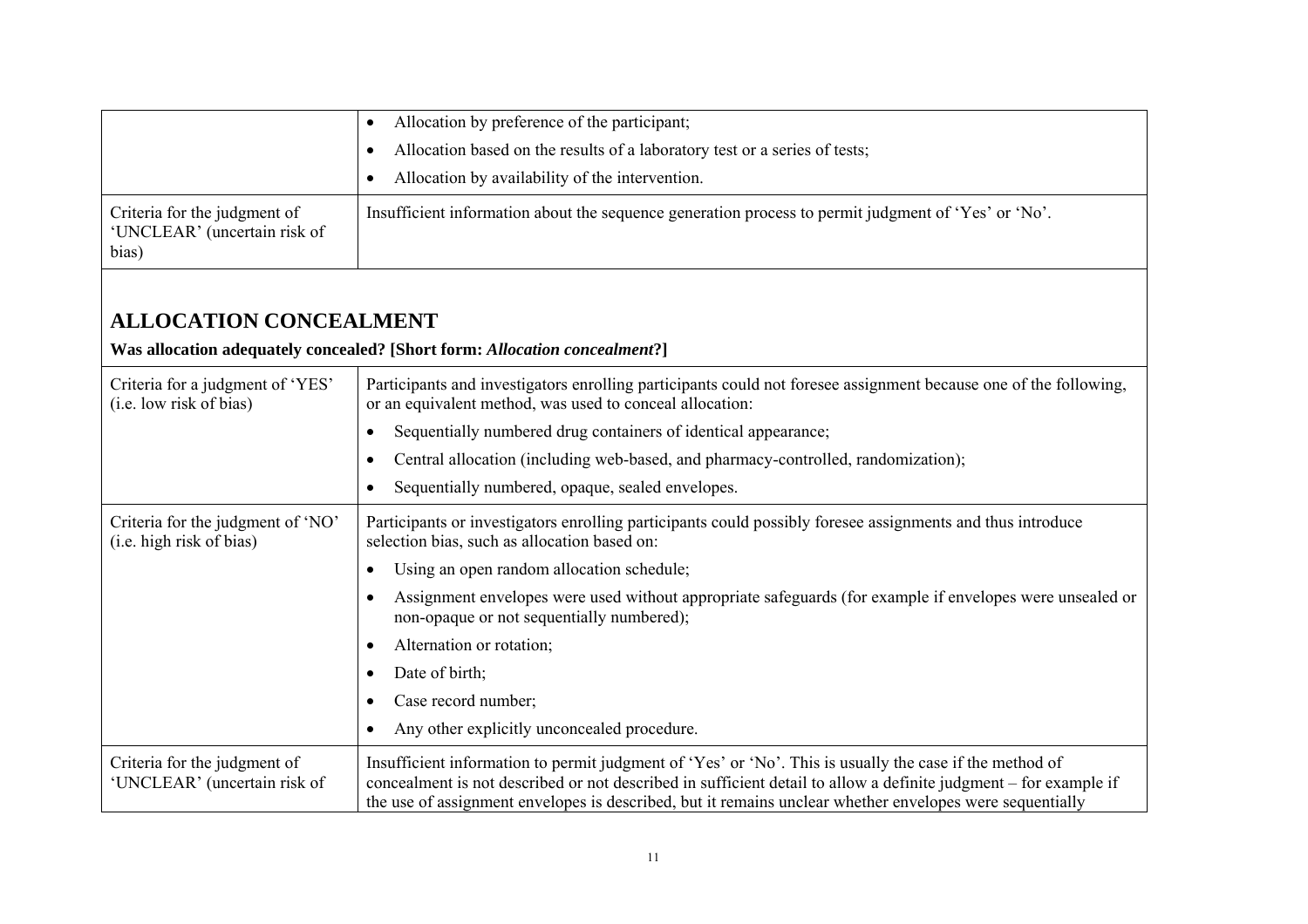| bias)                                                       | numbered, opaque and sealed.                                                                                                                                       |
|-------------------------------------------------------------|--------------------------------------------------------------------------------------------------------------------------------------------------------------------|
|                                                             |                                                                                                                                                                    |
|                                                             | BLINDING OF PARTICIPANTS, PERSONNEL AND OUTCOME ASSESSORS                                                                                                          |
|                                                             | Was knowledge of the allocated interventions adequately prevented during the study? [Short form: Blinding?]                                                        |
| Criteria for a judgment of 'YES'<br>(i.e. low risk of bias) | Any one of the following:                                                                                                                                          |
|                                                             | No blinding, but the review authors judge that the outcome and the outcome measurement are not likely to<br>be influenced by lack of blinding;                     |
|                                                             | Blinding of participants and key study personnel ensured, and unlikely that the blinding could have been<br>٠<br>broken;                                           |
|                                                             | Either participants or some key study personnel were not blinded, but outcome assessment was blinded and<br>the non-blinding of others unlikely to introduce bias. |
| Criteria for the judgment of 'NO'                           | Any one of the following:                                                                                                                                          |
| (i.e. high risk of bias)                                    | No blinding or incomplete blinding, and the outcome or outcome measurement is likely to be influenced by<br>$\bullet$<br>lack of blinding;                         |
|                                                             | Blinding of key study participants and personnel attempted, but likely that the blinding could have been<br>$\bullet$<br>broken;                                   |
|                                                             | Either participants or some key study personnel were not blinded, and the non-blinding of others likely to<br>$\bullet$<br>introduce bias.                         |
| Criteria for the judgment of                                | Any one of the following:                                                                                                                                          |
| 'UNCLEAR' (uncertain risk of<br>bias)                       | Insufficient information to permit judgment of 'Yes' or 'No';<br>$\bullet$                                                                                         |
|                                                             | The study did not address this outcome.<br>$\bullet$                                                                                                               |
|                                                             |                                                                                                                                                                    |
| <b>INCOMPLETE OUTCOME DATA</b>                              |                                                                                                                                                                    |
|                                                             | Were incomplete outcome data adequately addressed? [Short form: Incomplete outcome data addressed?]                                                                |

Criteria for a judgment of 'YES'  $\Big|$  Any one of the following: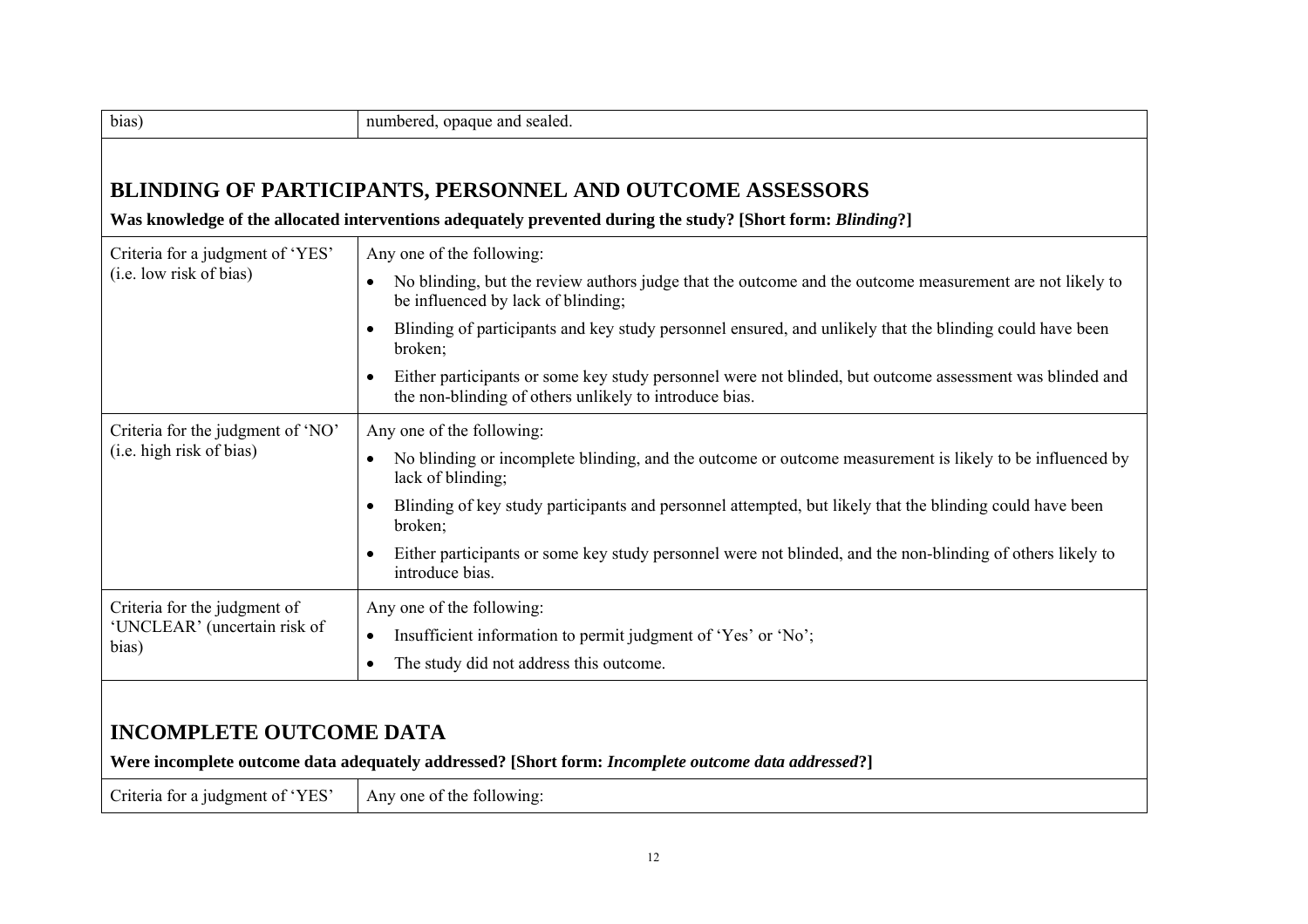| (i.e. low risk of bias)                                               | No missing outcome data;<br>$\bullet$                                                                                                                                                                                               |  |
|-----------------------------------------------------------------------|-------------------------------------------------------------------------------------------------------------------------------------------------------------------------------------------------------------------------------------|--|
|                                                                       | Reasons for missing outcome data unlikely to be related to true outcome (for survival data, censoring<br>$\bullet$<br>unlikely to be introducing bias);                                                                             |  |
|                                                                       | Missing outcome data balanced in numbers across intervention groups, with similar reasons for missing data<br>across groups;                                                                                                        |  |
|                                                                       | For dichotomous outcome data, the proportion of missing outcomes compared with observed event risk not<br>enough to impact to any clinically relevant extent on the intervention effect estimate;                                   |  |
|                                                                       | For continuous outcome data, plausible effect size (difference in means or standardized difference in means)<br>$\bullet$<br>among missing outcomes not enough to impact to any clinically relevant extent on observed effect size. |  |
| Criteria for the judgment of 'NO'                                     | Any one of the following:                                                                                                                                                                                                           |  |
| (i.e. high risk of bias)                                              | Reason for missing outcome data likely to be related to true outcome, with either imbalance in numbers or<br>$\bullet$<br>reasons for missing data across intervention groups;                                                      |  |
|                                                                       | For dichotomous outcome data, the proportion of missing outcomes compared with observed event risk<br>enough to induce clinically relevant bias in intervention effect estimate;                                                    |  |
|                                                                       | For continuous outcome data, plausible effect size (difference in means or standardized difference in means)<br>$\bullet$<br>among missing outcomes enough to induce clinically relevant bias in observed effect size;              |  |
|                                                                       | 'As-treated' analysis with substantial departure of the intervention received from that assigned at<br>randomization;                                                                                                               |  |
|                                                                       | Potentially inappropriate application of simple imputation.                                                                                                                                                                         |  |
| Criteria for the judgment of<br>'UNCLEAR' (uncertain risk of<br>bias) | Any one of the following:                                                                                                                                                                                                           |  |
|                                                                       | Insufficient reporting of attrition/exclusions to permit judgment of 'Yes' or 'No' (e.g. number randomized<br>$\bullet$<br>not stated, no reasons for missing data provided);                                                       |  |
|                                                                       | The study did not address this outcome.                                                                                                                                                                                             |  |
|                                                                       |                                                                                                                                                                                                                                     |  |

## **SELECTIVE OUTCOME REPORTING**

**Are reports of the study free of suggestion of selective outcome reporting? [Short form:** *Free of selective reporting***?]**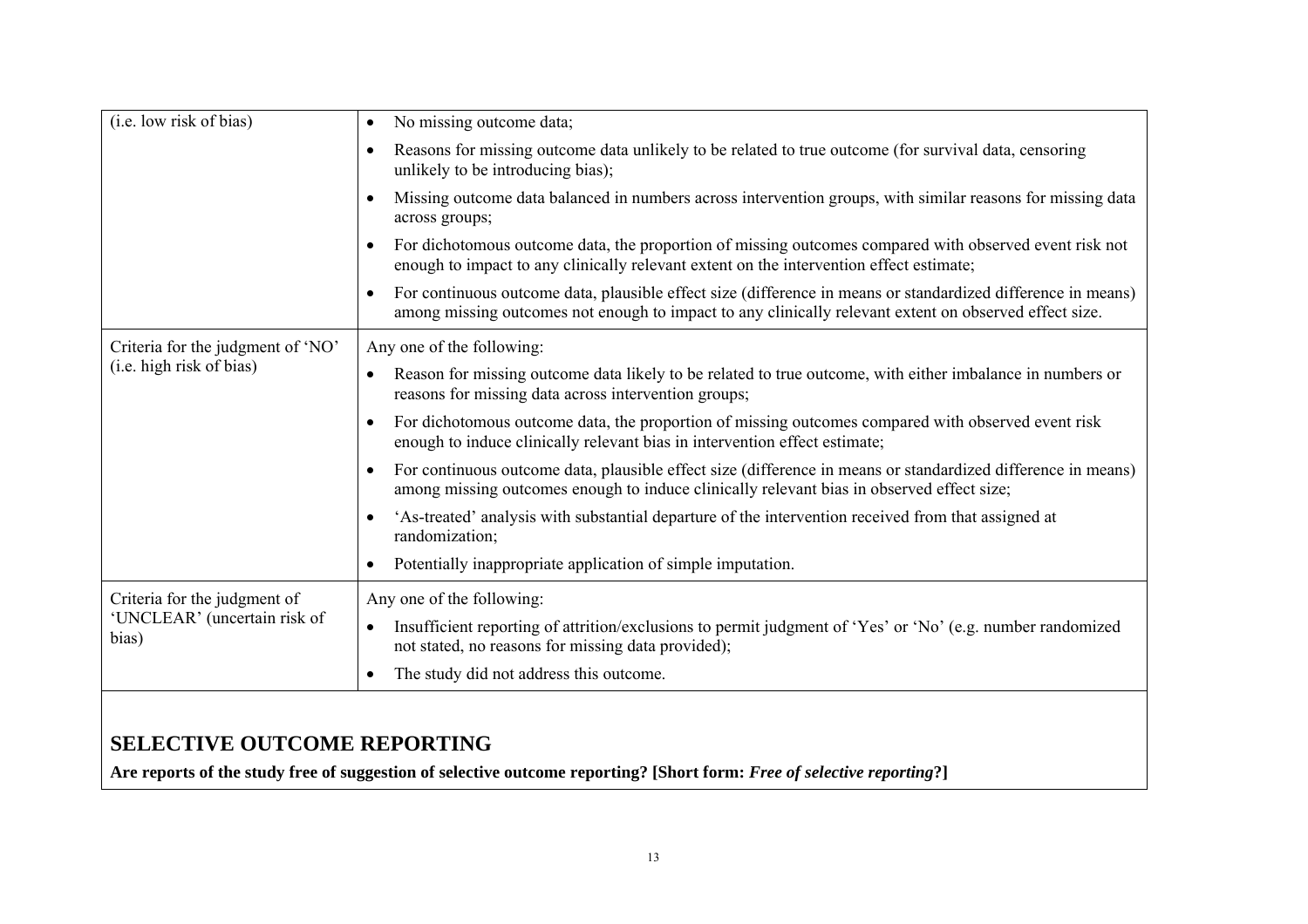| Criteria for a judgment of 'YES'                                      | Any of the following:                                                                                                                                                                                                                                               |
|-----------------------------------------------------------------------|---------------------------------------------------------------------------------------------------------------------------------------------------------------------------------------------------------------------------------------------------------------------|
| (i.e. low risk of bias)                                               | The study protocol is available and all of the studies' pre-specified (primary and secondary) outcomes that<br>are of interest in the review have been reported in the pre-specified way;                                                                           |
|                                                                       | The study protocol is not available but it is clear that the published reports include all of the study's pre-<br>$\bullet$<br>specified outcomes and all expected outcomes that are of interest in the review (convincing text of this<br>nature may be uncommon). |
| Criteria for the judgment of 'NO'                                     | Any one of the following:                                                                                                                                                                                                                                           |
| (i.e. high risk of bias)                                              | Not all of the study's pre-specified primary outcomes have been reported;<br>$\bullet$                                                                                                                                                                              |
|                                                                       | One or more primary outcomes is reported using measurements, analysis methods or subsets of the data that<br>$\bullet$<br>were not pre-specified;                                                                                                                   |
|                                                                       | One or more reported primary outcomes were not pre-specified (unless clear justification for their reporting<br>٠<br>is provided, such as an unexpected adverse effect);                                                                                            |
|                                                                       | One or more outcomes of interest in the review are reported incompletely so that they cannot be entered in a<br>meta-analysis;                                                                                                                                      |
|                                                                       | The study report fails to include results for a key outcome that would be expected to have been reported for<br>$\bullet$<br>such a study.                                                                                                                          |
| Criteria for the judgment of<br>'UNCLEAR' (uncertain risk of<br>bias) | Insufficient information to permit judgment of 'Yes' or 'No'. It is likely that the majority of studies will fall into<br>this category.                                                                                                                            |
|                                                                       |                                                                                                                                                                                                                                                                     |
|                                                                       | TOPIC-SPECIFIC, DESIGN-SPECIFIC OR OTHER POTENTIAL THREATS TO VALIDITY                                                                                                                                                                                              |
|                                                                       | Was the study apparently free of other problems that could put it at a risk of bias? [Short form: Free of other bias?]                                                                                                                                              |
| Criteria for a judgment of 'YES'<br>(i.e. low risk of bias)           | The study appears to be free of other sources of bias.                                                                                                                                                                                                              |
| Criteria for the judgment of 'NO'                                     | There is at least one important risk of bias. For example, the study:                                                                                                                                                                                               |
| (i.e. high risk of bias)                                              | Had a potential source of bias related to the specific study design used; or<br>$\bullet$                                                                                                                                                                           |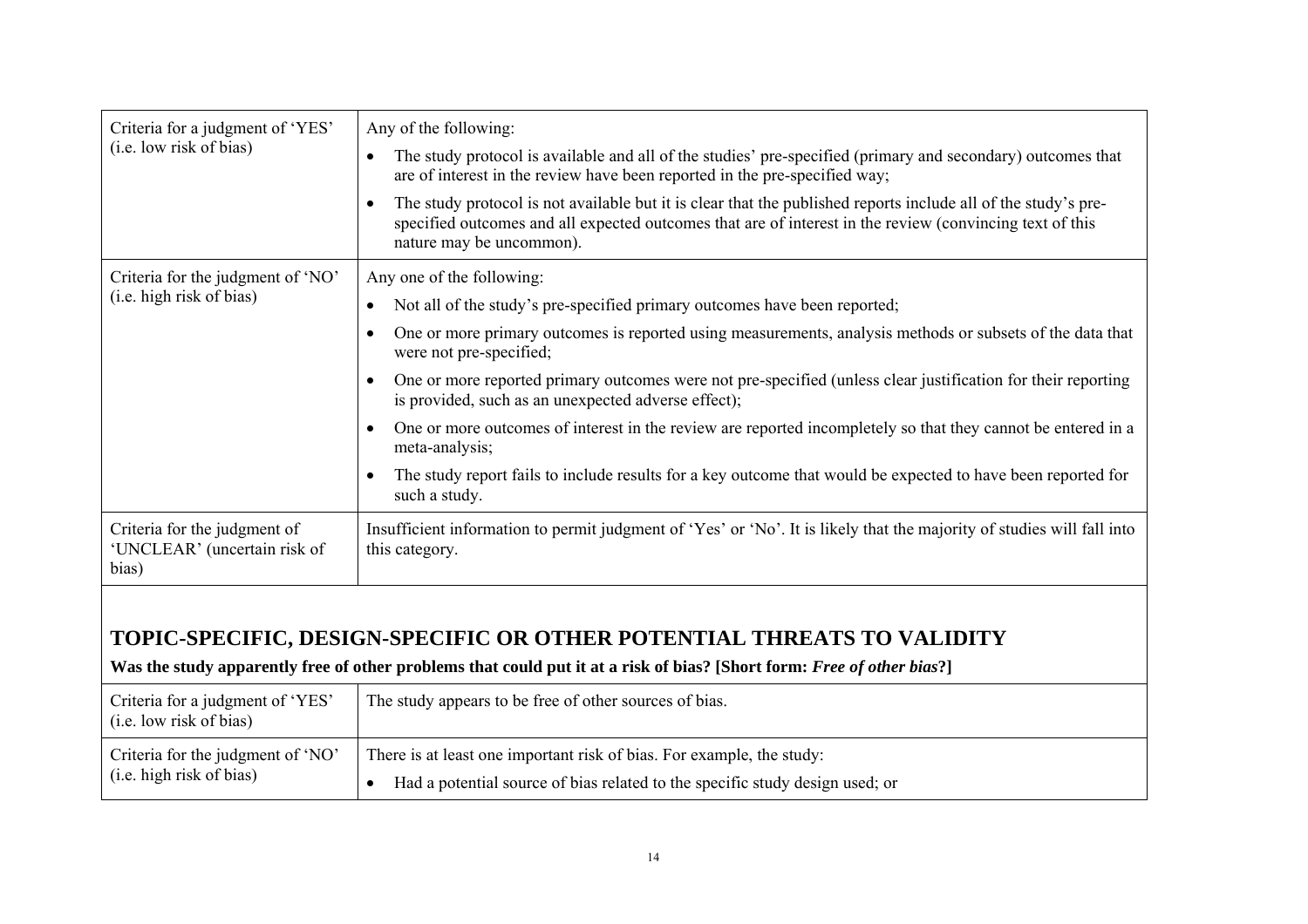|                                                                       | Stopped early due to some data-dependent process (including a formal-stopping rule); or |
|-----------------------------------------------------------------------|-----------------------------------------------------------------------------------------|
|                                                                       | Had extreme baseline imbalance; or                                                      |
|                                                                       | Has been claimed to have been fraudulent; or                                            |
|                                                                       | Had some other problem.                                                                 |
| Criteria for the judgment of<br>'UNCLEAR' (uncertain risk of<br>bias) | There may be a risk of bias, but there is either                                        |
|                                                                       | Insufficient information to assess whether an important risk of bias exists; or<br>٠    |
|                                                                       | Insufficient rationale or evidence that an identified problem will introduce bias.      |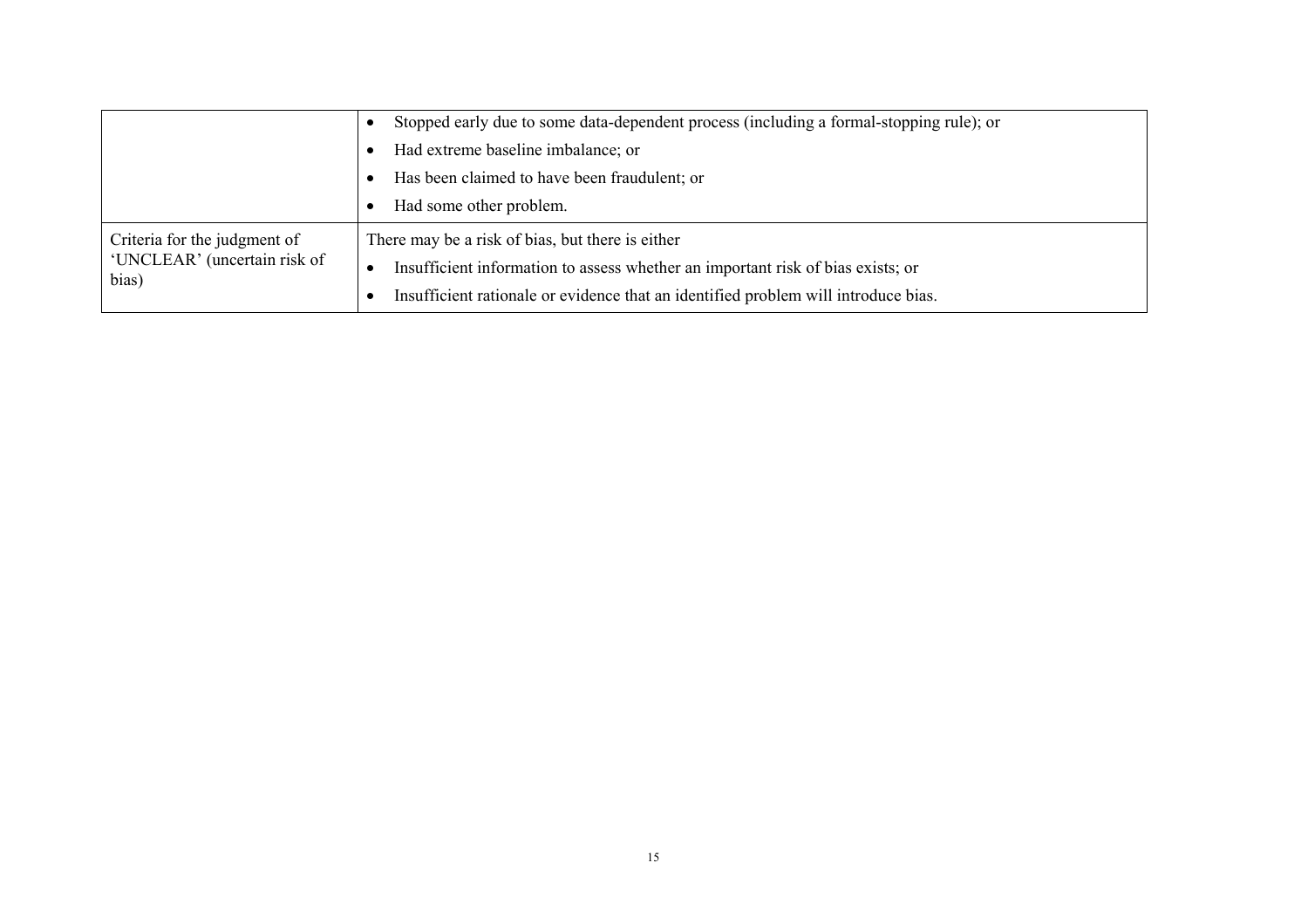## <span id="page-16-0"></span>**8.6 Presentation of assessments of risk of bias**

A 'Risk of bias' table is available in a Cochrane review as part of the 'Table of characteristics of included studies'. For each question-based item, the judgment ('Yes' for low risk of bias; 'No' for high risk of bias, or 'Unclear') is followed by a text box providing a description of the design, conduct or observations that underlie the judgment. [Figure 8.6.a](#page-16-1) provides an example of how it might look.

| <b>Item</b>                                                                     | <b>Judgment</b> | <b>Description</b>                                                                                                                                                                                                                                                                                                                          |
|---------------------------------------------------------------------------------|-----------------|---------------------------------------------------------------------------------------------------------------------------------------------------------------------------------------------------------------------------------------------------------------------------------------------------------------------------------------------|
| Adequate sequence<br>generation?                                                | Yes             | Quote: "patients were randomly allocated."<br>Comment: Probably done done, since earlier<br>reports from the same investigators clearly<br>describe use of random sequences (Cartwright<br>1980).                                                                                                                                           |
| Allocation concealment?                                                         | N <sub>0</sub>  | Quote: "using a table of random numbers."<br>Comment: Probably not done.                                                                                                                                                                                                                                                                    |
| Blinding? (Patient-<br>reported outcomes)                                       | Yes             | Quote: "double blind, double dummy"; "High and<br>low dose tablets or capsules were<br>indistinguishable in all aspects of their outward<br>appearance. For each drug an identically matched<br>placebo was available (the success of blinding<br>was evaluated by examining the drugs before<br>distribution)."<br>Comment: Probably done. |
| Blinding? (Mortality)                                                           | Yes             | Obtained from medical records; review authors do<br>not believe this will introduce bias.                                                                                                                                                                                                                                                   |
| Incomplete outcome data<br>addressed? (Short-term<br>outcomes $(2-6$ wks))      | N <sub>o</sub>  | 4 weeks: 17/110 missing from intervention group<br>(9 due to 'lack of efficacy'); 7/113 missing from<br>control group (2 due to 'lack of efficacy').                                                                                                                                                                                        |
| Incomplete outcome data<br>addressed? (Longer-term<br>outcomes $($ >6 wks $)$ ) | N <sub>0</sub>  | 12 weeks: 31/110 missing from intervention<br>group; 18/113 missing from control group.<br>Reasons differ across groups.                                                                                                                                                                                                                    |
| Free of selective<br>reporting?                                                 | No              | Three rating scales for cognition listed in<br>Methods, but only one reported.                                                                                                                                                                                                                                                              |
| Free of other bias?                                                             | N <sub>o</sub>  | Trial stopped early due to apparent benefit.                                                                                                                                                                                                                                                                                                |

<span id="page-16-1"></span>**Figure 8.6.a: Example of a 'Risk of bias' table for a single study (fictional)** 

Considerations for presentation of 'Risk of bias' assessments in the review text are discussed in Chapter 4 (Section 4.5) (under the Results sub-heading 'Risk of bias in included studies' and the Discussion recommended sub-heading 'Quality of the evidence').

Two Figures may be generated using RevMan for inclusion in a published review. A 'Risk of bias graph' Figure illustrates the proportion of studies with each of the judgments ('Yes', 'No', 'Unclear') across for each item in the tool (see [Figure 8.6.b\)](#page-17-1). A 'Risk of bias summary' Figure presents all of the judgments in a cross-tabulation of study by item (see [Figure 8.6.c\)](#page-17-2).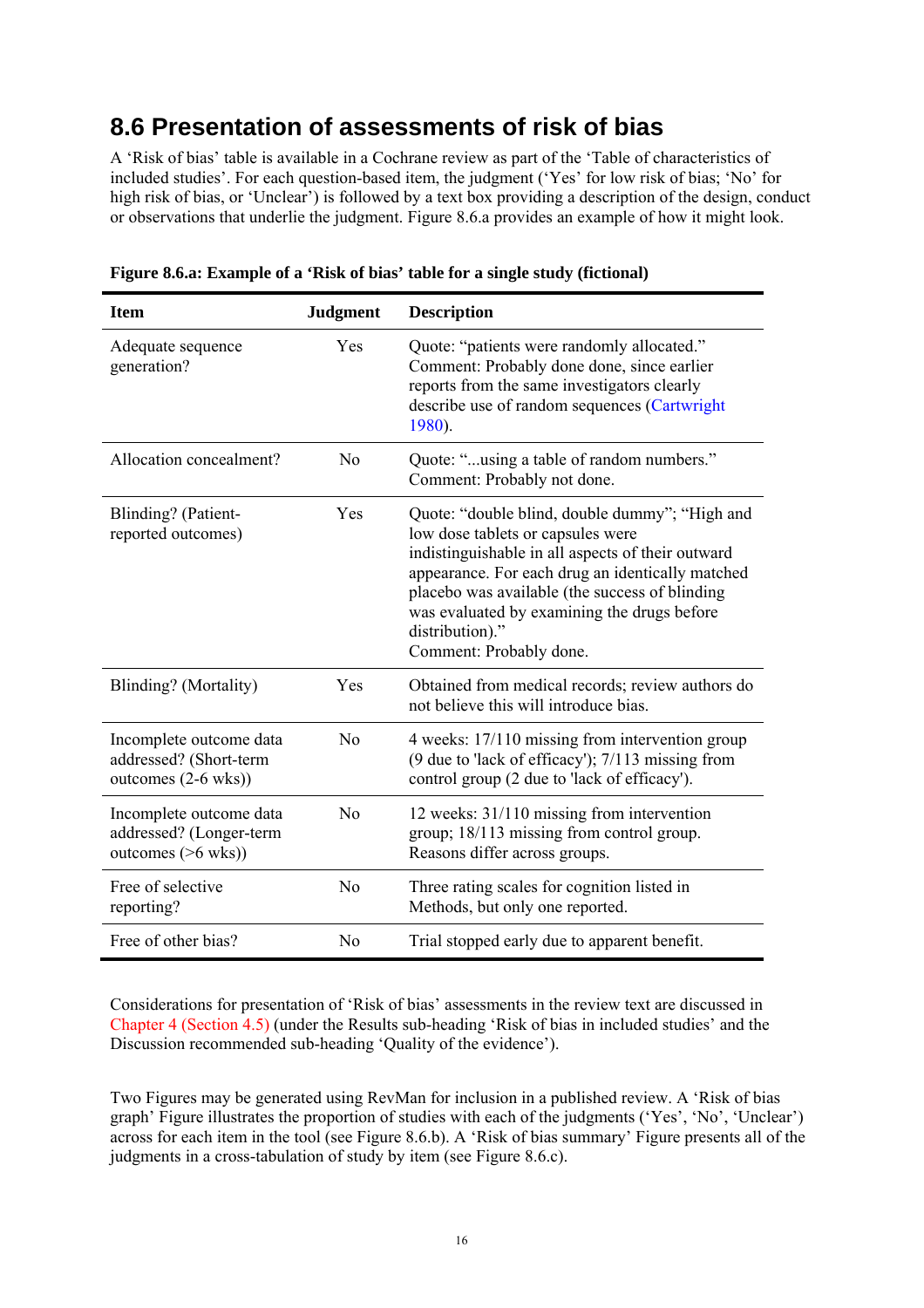

#### <span id="page-17-1"></span><span id="page-17-0"></span>**Figure 8.6.b: Example of a 'Risk of bias graph' Figure**

<span id="page-17-2"></span>



## <span id="page-17-3"></span>**8.7 Summary assessments of risk of bias**

The Collaboration's recommended tool for assessing risk of bias in included studies involves the assessment and presentation of individual items, such as allocation concealment and blinding. To draw conclusions about the overall risk of bias for an outcome it is necessary to summarize these. The use of scales (in which scores for multiple items are added up to produce a total) is discouraged for reasons outlined in Section [8.3.1.](#page-3-1)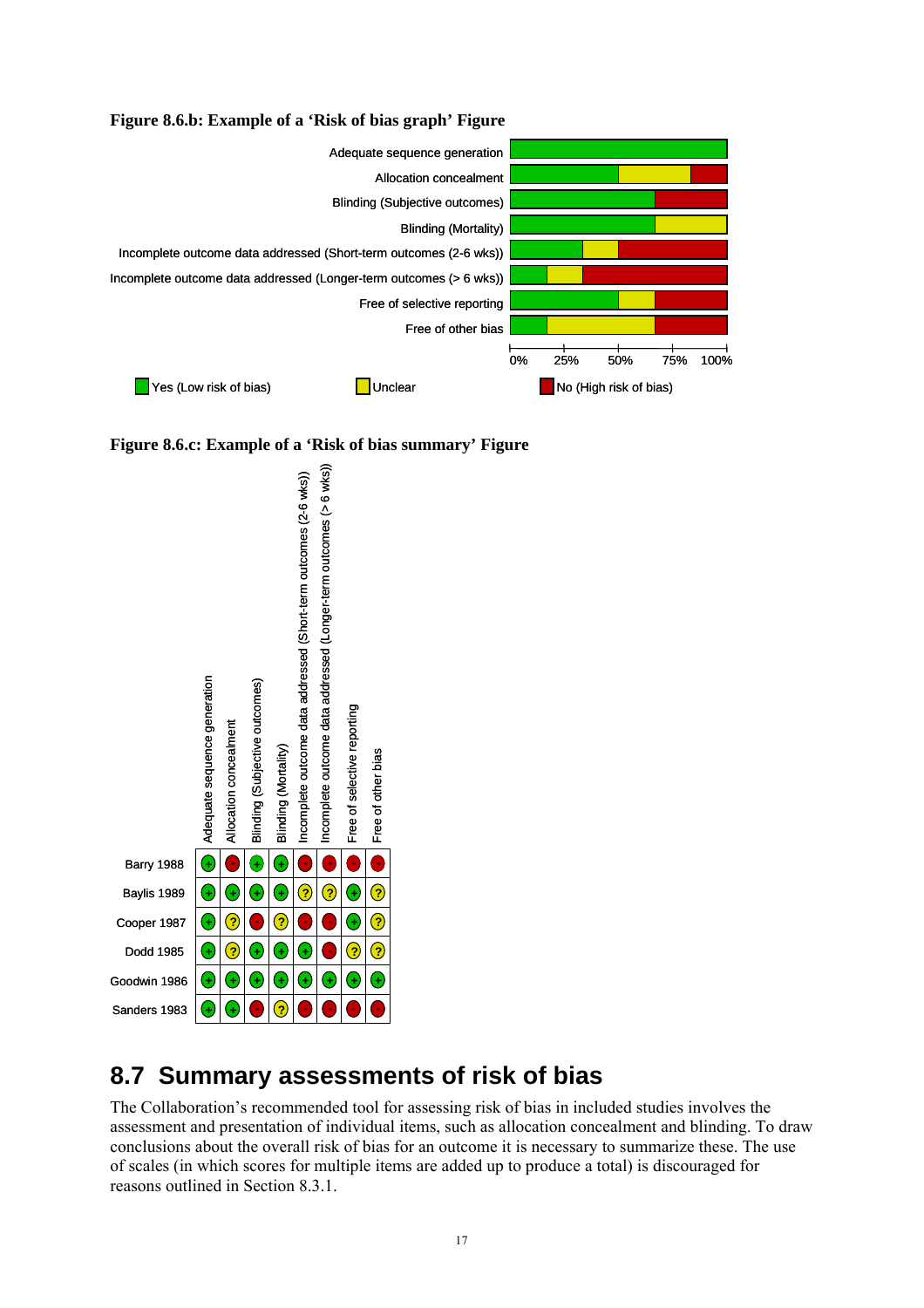Nonetheless, any assessment of the overall risk of bias involves consideration of the relative importance of different items. A review author will have to make judgments about which items are most important in the current review. For example, for highly subjective outcomes such as pain, authors may decide that blinding of participants is critical. Such judgments should be explicit and they should be informed by:

- **Empirical evidence of bias**: Sections [8.5](#page-22-2) to [8.14](#page-38-1) summarize empirical evidence of the association between items such as allocation concealment and blinding and estimated magnitudes of effect. However, the evidence base remains incomplete.
- **Likely direction of bias**: The available empirical evidence suggests that failure to meet most items, such as adequate allocation concealment, is associated with overestimates of effect. If the likely direction of bias for an item is such that effects will be underestimated (biased towards the null), then, providing the review demonstrates an important effect of the intervention, such an item may be of less concern.
- **Likely magnitude of bias**: The likely magnitude of bias associated with any item may vary. For example, the magnitude of bias associated with inadequate blinding of participants is likely to be greater for more subjective outcomes. Some indication of the likely magnitude of bias may be provided by the empirical evidence base (see above), but this does not yet provide clear information on the particular scenarios in which biases may be large or small. It may, however, be possible to consider the likely magnitude of bias relative to the estimated magnitude of effect. For example, inadequate allocation concealment and a small estimate of effect might substantially reduce one's confidence in the estimate, whereas minor inadequacies in how incomplete outcome data were addressed might not substantially reduce one's confidence in a large estimate of effect.

Summary assessment of risk of bias might be considered at four levels:

- **Summarizing risk of bias for a study across outcomes**: Some items affect the risk of bias across outcomes in a study; e.g. sequence generation and allocation concealment. Other items, such as blinding and incomplete outcome data, may have different risks of bias for different outcomes within a study. Thus, review authors should be cautious about assuming that the risk of bias is the same for all outcomes in a study. Moreover, a summary assessment of the risk of bias across all outcomes for a study is generally of little interest.
- **Summarizing risk of bias for an outcome within a study (across items)**: This is the recommended level at which to summarize the risk of bias in a study, because some risks of bias may be different for different outcomes. A summary assessment of the risk of bias for an outcome should include all of the items relevant to that outcome; i.e. both study-level items, such as allocation concealment, and outcome specific items, such as blinding.
- **Summarizing risk of bias for an outcome across studies (e.g. for a meta-analysis)**: These are the main summary assessments that will be made by review authors and incorporated into judgements about the 'quality of evidence' in 'Summary of findings' tables, as described in Chapter 11 (Section 11.5).
- **Summarizing risk of bias for a review as a whole (across studies and outcomes)**: It may be tempting to summarize the overall risk of bias in a review, but this should be avoided for two reasons. First, this requires value judgements about which outcomes are critical to a decision and, therefore, should be included in this assessment. Frequently no data are available from the studies included in a review for some outcomes that may be critical, such as adverse effects, and the risk of bias is rarely the same across all of the outcomes that are critical to such an assessment. Second, judgements about which outcomes are critical to a decision may vary from setting to setting, both due to differences in values and due to differences in other factors, such as baseline risk. Thus, judgements about the overall risk of bias of evidence across studies and outcomes should be made in a specific context, for example in the context of clinical practice guidelines, and not in the context of systematic reviews that are intended to inform decisions across a variety of settings.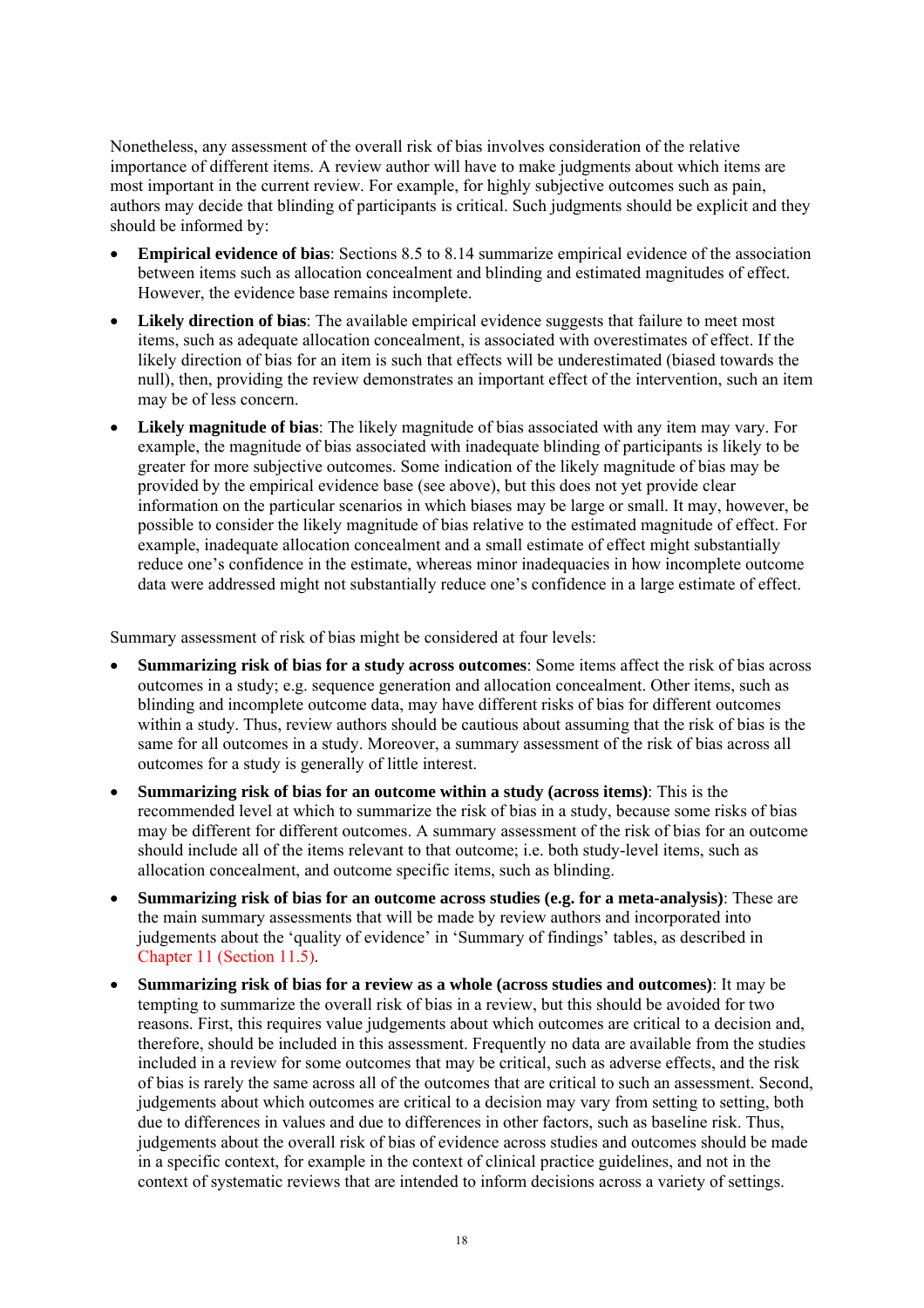<span id="page-19-0"></span>Review authors should make explicit judgements about the risk of bias for important outcomes both within and across studies. This requires identifying the most important items ('key items') that feed into these summary assessments. [Table 8.7.a p](#page-19-1)rovides a possible approach to making summary assessments of the risk of bias for important outcomes within and across studies.

| <b>Risk of bias</b>  | Interpretation                                                            | Within a study                                        | <b>Across studies</b>                                                                                                                    |
|----------------------|---------------------------------------------------------------------------|-------------------------------------------------------|------------------------------------------------------------------------------------------------------------------------------------------|
| Low risk of bias     | Plausible bias<br>unlikely to seriously<br>alter the results.             | Low risk of bias for<br>all key items.                | Most information is<br>from studies at low<br>risk of bias.                                                                              |
| Unclear risk of bias | Plausible bias that<br>raises some doubt<br>about the results.            | Unclear risk of bias<br>for one or more key<br>items. | Most information is<br>from studies at low or<br>unclear risk of bias.                                                                   |
| High risk of bias    | Plausible bias that<br>seriously weakens<br>confidence in the<br>results. | High risk of bias for<br>one or more key<br>items.    | The proportion of<br>information from<br>studies at high risk of<br>bias is sufficient to<br>affect the<br>interpretation of<br>results. |

<span id="page-19-1"></span>**Table 8.7.a: Possible approach for** *summary assessments* **of the risk of bias for each important outcome (across items) within and across studies** 

## **8.8 Incorporating assessments into analyses**

## **8.8.1 Introduction**

Statistical considerations often involve a trade-off between bias and precision. A meta-analysis that includes all eligible studies may produce a result with high precision (narrow confidence interval), but be seriously biased because of flaws in the conduct of the studies. On the other hand, including only the studies at low risk of bias in all domains assessed may produce a result that is unbiased but imprecise (if there are only a few high-quality studies).

When performing and presenting meta-analyses, review authors must address risk of bias in the results of included studies. It is not appropriate to present analyses and interpretations based on all studies, ignoring flaws identified during the assessment of risk of bias. The higher the proportion of studies assessed to be at high risk of bias, the more cautious should be the analysis and interpretation of their results.

## **8.8.2 Exploring the impact of risk of bias**

### **8.8.2.1 Graphing results according to risk of bias**

In the discussion that follows, we refer to comparisons of results according to individual bias domains. However, such comparisons can also be made according to risk of bias summarized at the study level (see Section [8.7\)](#page-17-3).

Plots of intervention effect estimates (e.g. forest plots) stratified according to risk of bias are likely to be a useful way to begin examining the potential for bias to affect the results of a meta-analysis. Forest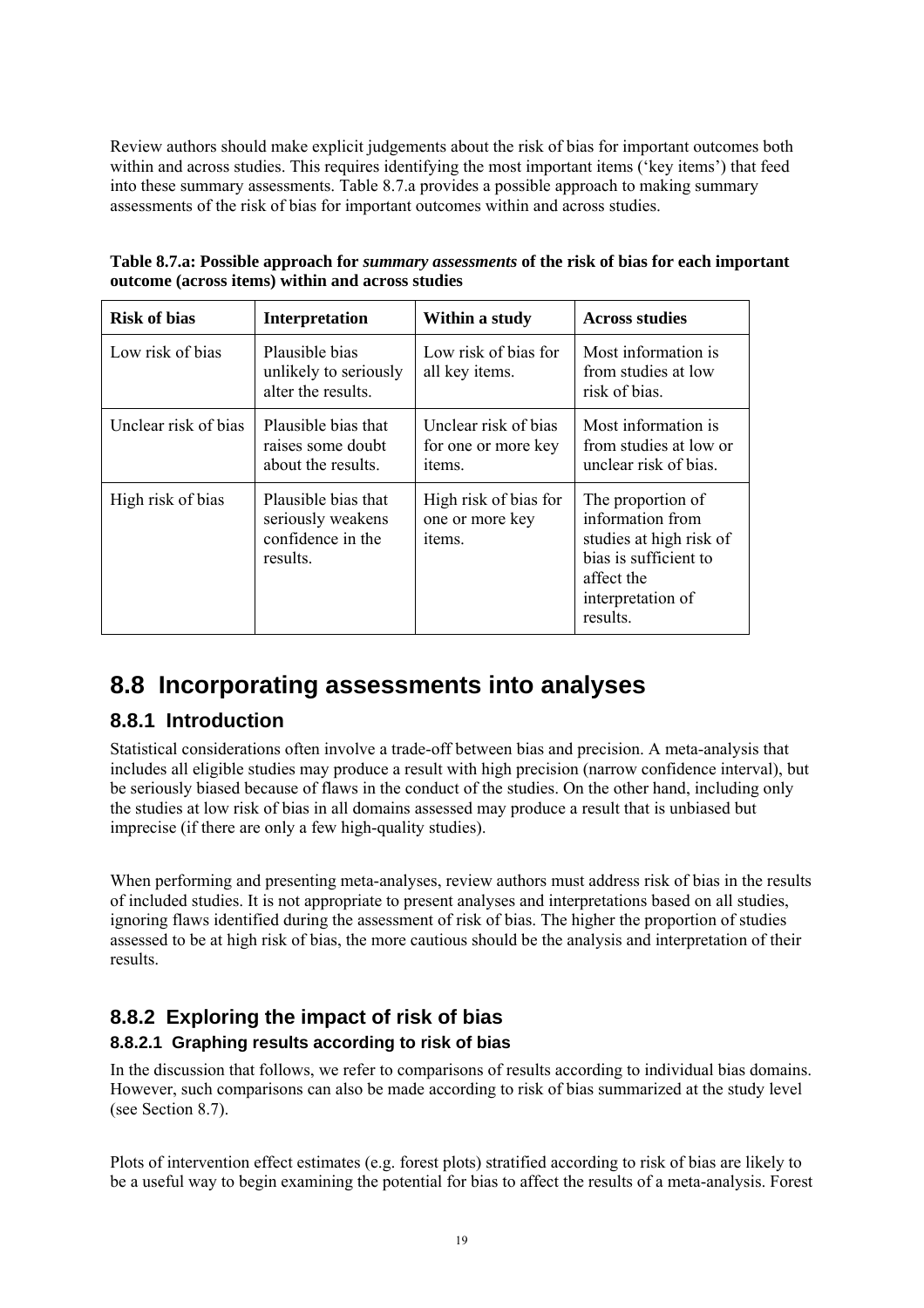plots ordered by judgments on each 'Risk of bias' item are available in RevMan 5. Such plots give a visual impression both of the relative contributions of the studies at low, unclear and high risk of bias, and also of the extent of differences in intervention effect estimates between studies at low, unclear and high risk of bias. It will usually be sensible to restrict such plots to key bias items (see Section [8.7\)](#page-17-3).

#### **8.8.2.2 Studies assessed as at unclear risk of bias**

Studies are assessed as at unclear risk of bias when too few details are available to make a judgement of 'high' or 'low' risk, when the risk of bias is genuinely unknown despite sufficient information about the conduct, or when an item is not relevant to a study. When the first reason dominates, it is reasonable to assume that the average bias in results from such studies will be less than in studies at high risk of bias, because the conduct of some studies assessed as unclear will in fact have avoided bias. Limited evidence from empirical studies that examined the 'high' and 'unclear' categories separately confirms this: for example, the study of Schulz et al found that intervention odds ratios were exaggerated by 41% for inadequately concealed trials (high risk of bias) and by 30% for unclearly concealed trials (unclear risk of bias) (Schulz 1995b). However, most empirical studies have combined the 'high' and 'unclear' categories, which were then compared with the 'low' category.

It is recommended that review authors do not combine studies at 'low' and 'unclear' risk of bias in analyses, unless they provide specific reasons for believing that these studies are likely to have been conducted in a manner that avoided bias. In the rest of this section, we will assume that studies assessed as at low risk of bias will be treated as a separate category.

#### **8.8.2.3 Meta-regression and comparisons of subgroups**

Formal comparisons of intervention effects according to risk of bias can be done using metaregression (see Chapter 9). For studies with dichotomous outcomes, results of meta-regression analyses are most usefully expressed as ratios of odds ratios (or risk ratios) comparing results of studies at high or unclear risk of bias with those of studies at low risk of bias.

Ratio of odds ratios  $=$  Intervention odds ratio in studies at high or unclear risk of bias<br>Intervention odds ratio in studies at low risk of bias

Alternatively, separate comparisons of high versus low and unclear versus low can be made. For studies with continuous outcomes (e.g. blood pressure), intervention effects are expressed as mean differences between intervention groups, and results of meta-regression analyses correspond to differences of mean differences.

If the estimated effect of the intervention is the same in studies at high and unclear risk of bias as in studies at low risk of bias then the ratio of odds ratios (or risk ratios) equals 1, while the difference between mean differences will equal zero. As explained in Section [8.2.3,](#page-2-1) empirical evidence from collections of meta-analyses assembled in meta-epidemiological studies suggests that, on average, intervention effect estimates tend to be more beneficial in studies at high or unclear risk of bias than in studies at low risk of bias.

When a meta-analysis includes sufficient studies, meta-regression analyses can include more than one item (e.g. both allocation concealment and blinding).

Results of meta-regression analyses include a confidence interval for the ratio of odds ratios, and a P value for the null hypothesis that there is no difference between the results of studies at high or unclear and low risk of bias. Because meta-analyses usually contain a small number of studies, the ratio of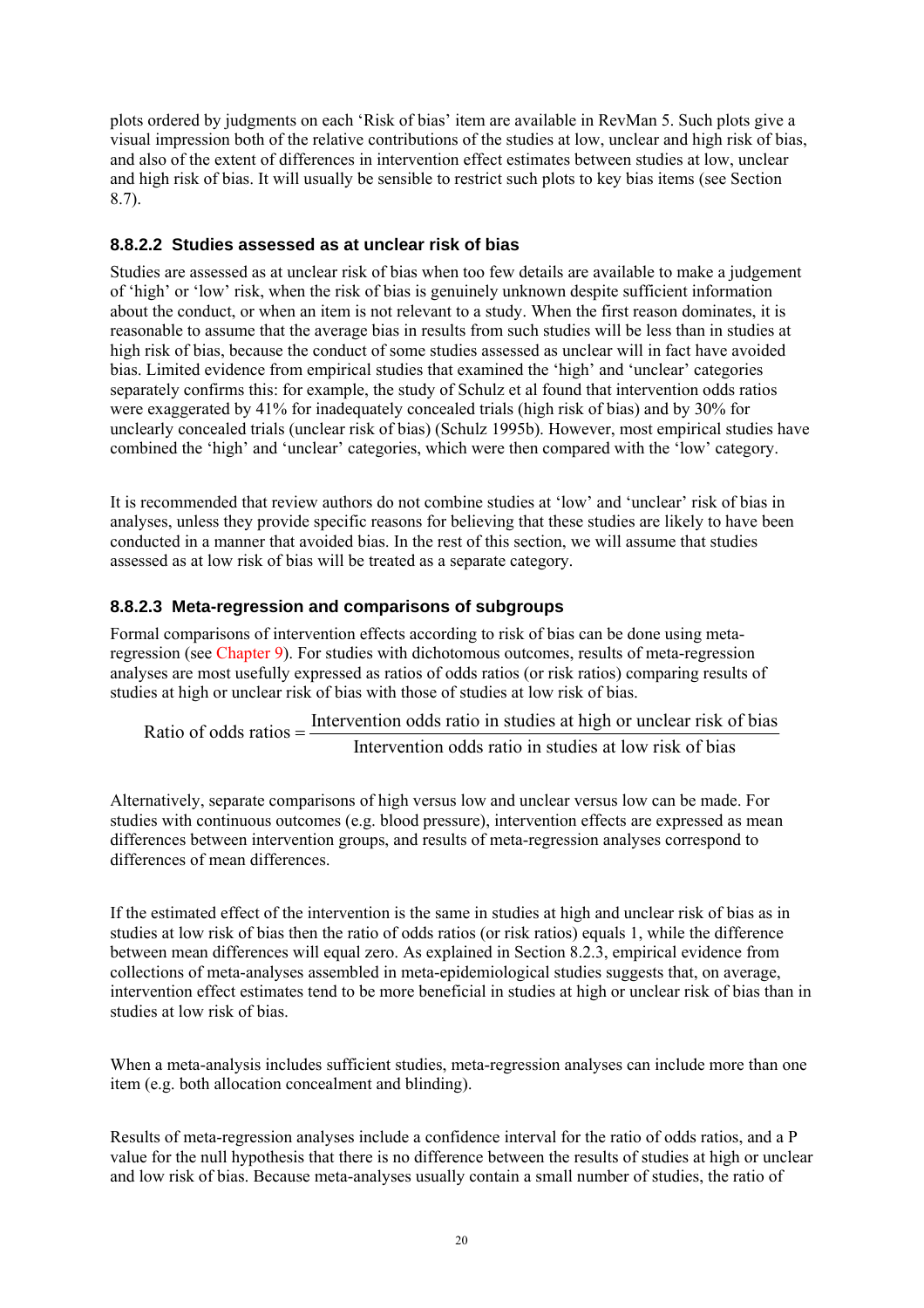<span id="page-21-0"></span>odds ratios is usually imprecisely estimated. It is therefore important not to conclude, on the basis of a non-significant P value, that there is no difference between the results of studies at high or unclear and low risk of bias, and therefore no impact of bias on the results. Examining the confidence interval will often show that the difference between studies at high or unclear and low risk of bias is consistent with both no and a substantial effect of bias.

A test for differences across subgroups provides an alternative to meta-regression for examination of a single item (e.g. comparing studies with adequate verses inadequate allocation concealment). Within a fixed-effect meta-analysis framework, such tests are available in RevMan 5. However, such P values are of limited use without corresponding confidence intervals, and they will in any case be too small in the presence of heterogeneity either within or between subgroups.

## **8.8.3 Including 'Risk of bias' assessments in analyses**

Broadly speaking, studies at high or unclear risk of bias should be given reduced weight in metaanalyses, compared with studies at low risk of bias (Spiegelhalter 2003). However formal statistical methods to combine the results of studies at high and low risk of bias are not sufficiently well developed that they can currently be recommended for use in Cochrane reviews (see Section [8.8.4.2\)](#page-22-3). Therefore, the major approach to incorporating risk of bias assessments in Cochrane reviews is to **restrict** meta-analyses to studies at low (or lower) risk of bias.

### **8.8.3.1 Possible analysis strategies**

When risks of bias vary across studies in a meta-analysis, three broad strategies are available for choosing which result to present as the main finding for a particular outcome (for instance, in deciding which result to present in the Abstract).

### **1. Present all studies and provide a narrative discussion of risk of bias**

The simplest approach to incorporating bias assessments in results is to present an estimated treatment effect based on all available studies, together with a description of the risk of bias in individual domains, or a description of the summary risk of bias, across studies. This is the only feasible option when all studies are at high risk, all are at unclear risk or all are at low risk of bias. However, when studies have different risks of bias, we discourage such an approach for two reasons. First, detailed descriptions of risk of bias in the results section, together with a cautious interpretation in the discussion section, will often be lost in the conclusions, abstract and summary of findings, so that the final interpretation ignores the risk of bias. Second, such an analysis fails to down-weight studies at high risk of bias and hence will lead to an overall treatment that is too precise as well as being potentially biased.

#### **2. Primary analysis restricted to studies at low (or low and unclear) risk of bias**

The second approach involves defining a threshold, based on key bias domains (see Section [8.7\)](#page-17-3) such that only studies meeting specific criteria are included in the primary analysis. The threshold may be determined using the original review inclusion criteria, or using reasoned argument (which may draw on empirical evidence of bias from meta-epidemiological studies). If the primary analysis includes studies at unclear risk of bias, review authors must provide justification for this choice. Ideally the threshold, or the method for determining it, should be specified in the review protocol. Authors should keep in mind that all thresholds are arbitrary, and that studies may in theory lie anywhere on the spectrum from 'free of bias' to 'undoubtedly biased'. The higher the threshold, the more similar the studies will be in their risks of bias, but they may end up being few in numbers.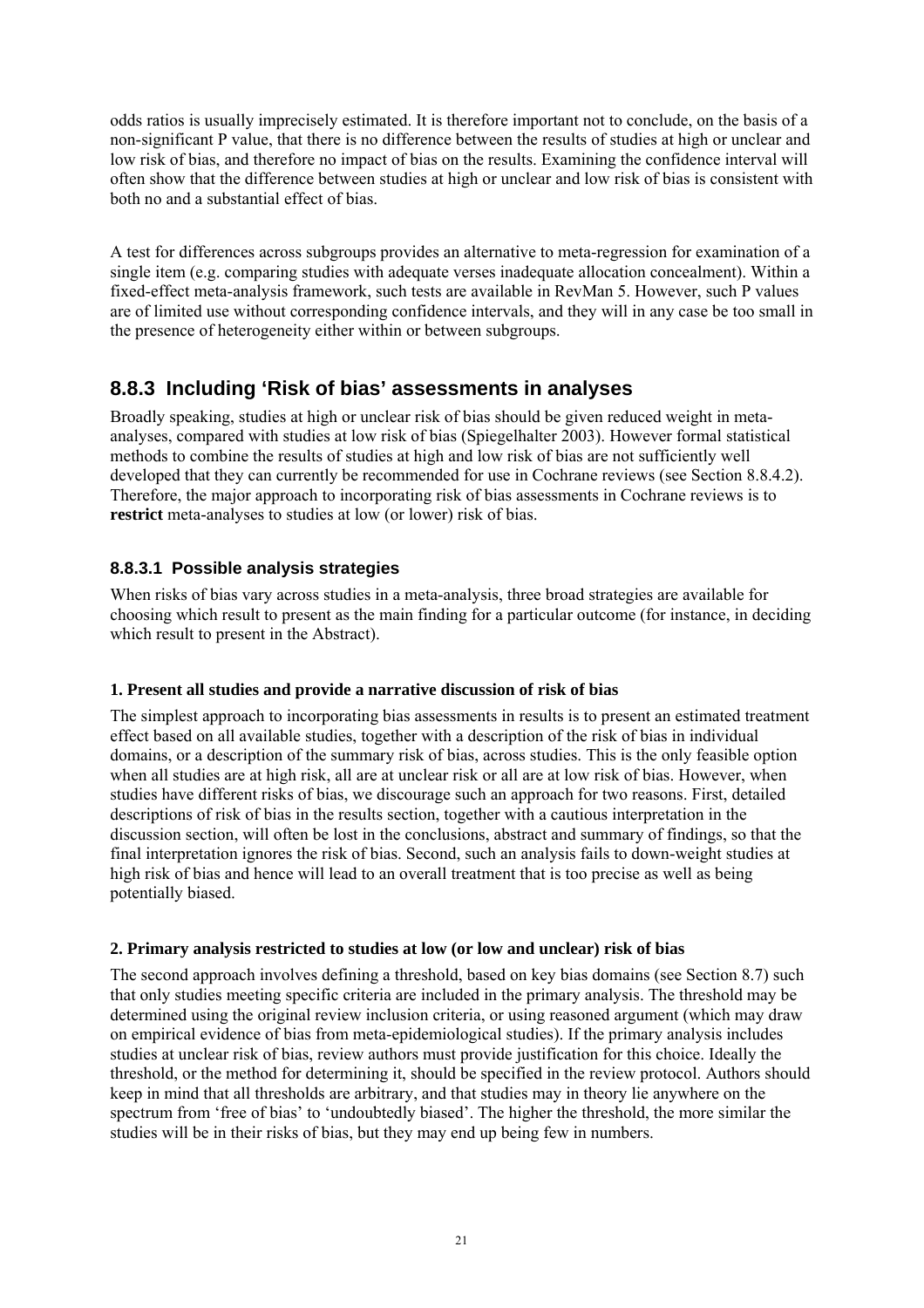<span id="page-22-0"></span>Having presented a restricted primary analysis, review authors are encouraged to perform **sensitivity analyses** showing how conclusions might be affected if more or all studies at high risk of bias were included in analyses. When analyses are presented that include studies judged to be at high risk of bias, review authors must present these judgments alongside their presentation of results.

#### **3. Present multiple analyses**

Two or more analyses incorporating different inclusion criteria might be presented with equal prominence, for example one including all studies and one including only those at low risk of bias. This avoids the need to make a difficult decision, but may be confusing for readers. In particular, people who need to make a decision usually require a single estimate of effect. Further, 'Summary of findings' tables will usually only present a single result for each outcome.

## **8.8.4 Other methods for addressing risk of bias**

### **8.8.4.1 Direct weighting**

Methods have been described for weighting studies in the meta-analysis according to their validity or risk of bias (Detsky 1992). The usual statistical methods for combining results of multiple studies weight studies by the amount of information they contribute (more specifically, by the inverse variances of their effect estimates). This gives studies with more precise results (narrower confidence intervals) more weight. It is also possible to weight studies according to validity, so that more valid studies have more influence on the summary result. A combination of inverse variances and validity assessments can be used. The main objection to this approach is that it requires a numerical summary of validity for each study, and there is no empirical basis for determining how much weight to assign to different domains of bias. Furthermore, the resulting weighted average will be biased if some of the studies are biased. Direct weighting of effect estimates by validity or assessments of risk of bias should be avoided (Greenland 2001).

### <span id="page-22-3"></span>**8.8.4.2 Bayesian approaches**

Bayesian analyses allow for the incorporation of external information or opinion on the nature of bias (see Chapter 16). Prior distributions for specific biases in intervention effect estimates might be based on empirical evidence of bias, on elicited prior opinion of experts, or on reasoned argument. Bayesian methods for adjusting meta-analyses for biases are a subject of current research; they are not currently sufficiently well developed for widespread adoption.

## <span id="page-22-1"></span>**8.9 Sequence generation**

## **8.9.1 Rationale for concern about bias**

The starting point for an unbiased intervention study is the use of a mechanism that ensures that the same sorts of participants receive each intervention. Several interrelated processes need to be considered. First, an allocation rule must be used that, if perfectly implemented, would balance prognostic factors evenly across intervention groups. Randomization plays a fundamental role here. It can be argued that other assignment rules, such as alternation or rotation, can also fulfil this criterion (Hill 1990). However, a theoretically unbiased rule is insufficient to prevent bias in practice. If future assignments can be anticipated, either by predicting them or by knowing them, then selection bias can arise due to the selective enrolment of participants into a study in the light of the upcoming intervention assignment.

<span id="page-22-2"></span>Future assignments can be anticipated for several reasons. These include (i) knowledge of a deterministic assignment rule, such as by alternation, date of birth or day of admission; (ii) knowledge of the sequence of assignments, whether randomized or not (e.g. if a sequence of random assignments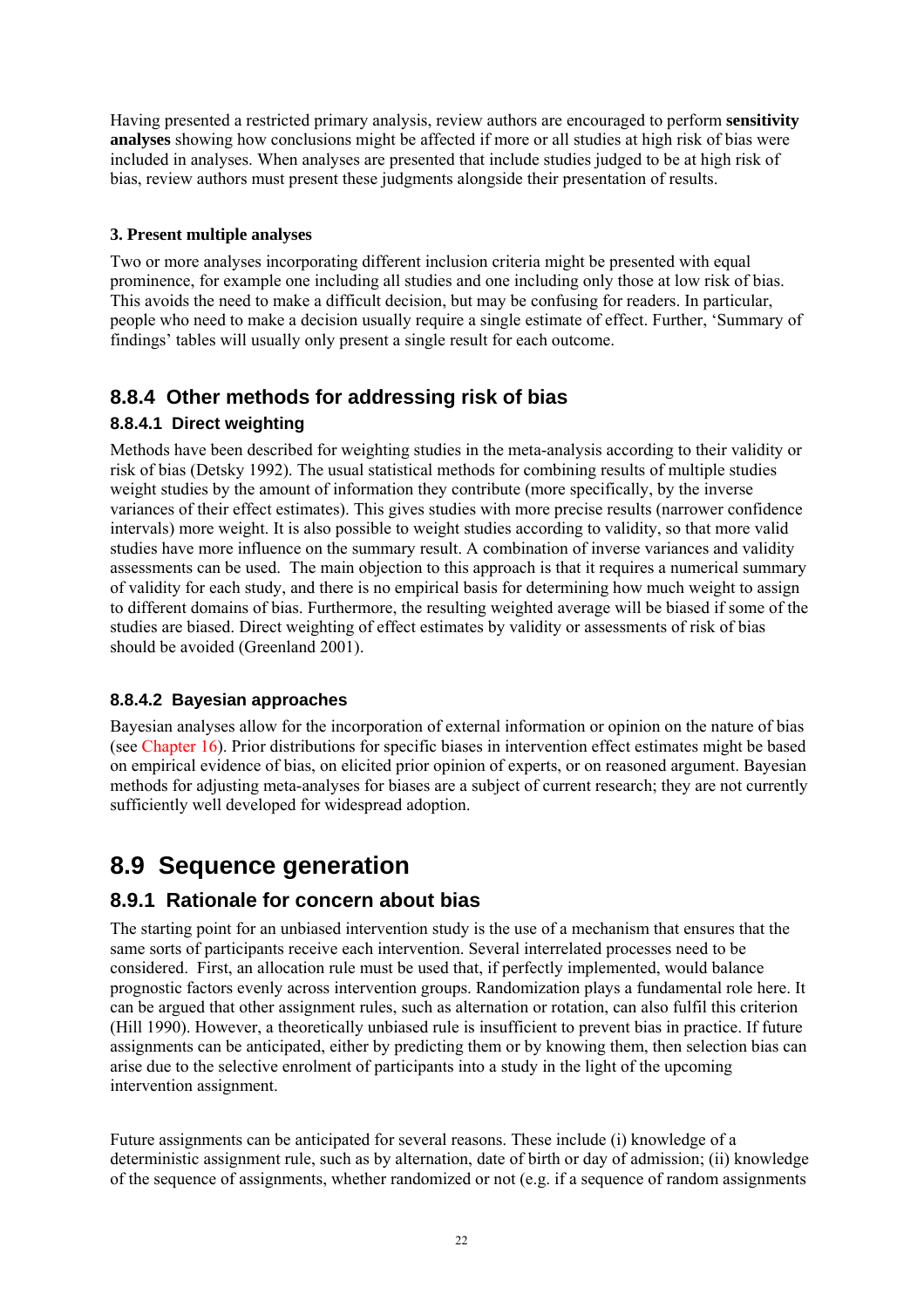<span id="page-23-0"></span>is posted on the wall); (iii) ability to predict assignments successfully, based on previous assignments (which may sometimes be possible when randomization methods are used that attempt to ensure an exact ratio of allocations to different interventions). Complex interrelationships between theoretical and practical aspects of allocation in intervention studies make the assessment of selection bias challenging. Perhaps the most important among the practical aspects is concealment of allocation, that is the use of mechanisms to prevent foreknowledge of the next assignment. This has historically been assessed in Cochrane reviews, with empirical justification. We address allocation concealment as a separate domain in the tool (see Section [8.10\)](#page-25-2).

Under the domain of sequence generation, we address whether or not the study used a randomized sequence of assignments. Randomization allows for the sequence to be unpredictable. An unpredictable sequence, combined with allocation concealment, should be sufficient to prevent selection bias. However, selection bias may arise despite randomization if the random allocations are not concealed, and selection bias may (in theory at least) arise despite allocation concealment if the underlying sequence is not random. We acknowledge that a randomized sequence is not always completely unpredictable, even if mechanisms for allocation concealment are in place. This may sometimes be the case, for example, if blocked randomization is used, and all allocations are known after enrolment. Nevertheless, we do not consider this special situation under either sequence generation or allocation concealment, and address it as a separate consideration in Section [8.14.1.6.](#page-43-0)

Methodological studies have assessed the importance of sequence generation. At least three of those studies have avoided confounding by disease or intervention, which is critical to the assessment (Schulz 1995b, Moher 1998, Kjaergard 2001). The inadequate generation of allocation sequences was not consistently associated with biased treatment effects across the studies.

In one study that restricted the analysis to 79 trials that had reported adequately concealed allocation, trials with inadequate sequence generation yielded more beneficial estimates of treatment effects, on average, than trials with adequate sequence generation (relative odds ratio of 0.75; 95% CI of 0.55 to 1.02; p=0.07). This suggests that if assignments are non-random, some deciphering of the sequence can occur, even with apparently adequate allocation concealment (Schulz 1995b).

### **8.9.2 Assessing risk of bias in relation to adequate or inadequate sequence generation**

Sequence generation is often improperly addressed in the design and implementation phases of RCTs, and is often neglected in published reports, which causes major problems in assessing the risk of bias. The following considerations may help review authors assess whether sequence generation is suitable to protect against bias using the Collaboration's tool (Section [8.5\)](#page-6-1).

### **8.9.2.1 Adequate methods of sequence generation**

The use of a random component should be sufficient for adequate sequence generation.

Randomization with no constraints is called **simple randomization** or **unrestricted randomization**. This can be achieved by allocating interventions entirely by chance, using methods such as repeated coin-tossing, throwing dice or dealing previously shuffled cards (Schulz 2002c, Schulz 2006). More usually it is achieved by referring to a published list of random numbers, or to a list of random assignments generated by a computer. In trials using large samples (large usually meaning at least 100 in each randomized group (Schulz 2002d, Schulz 2002c, Schulz 2006), simple randomization generates unbiased comparison groups of relatively similar sizes. In trials using small samples, simple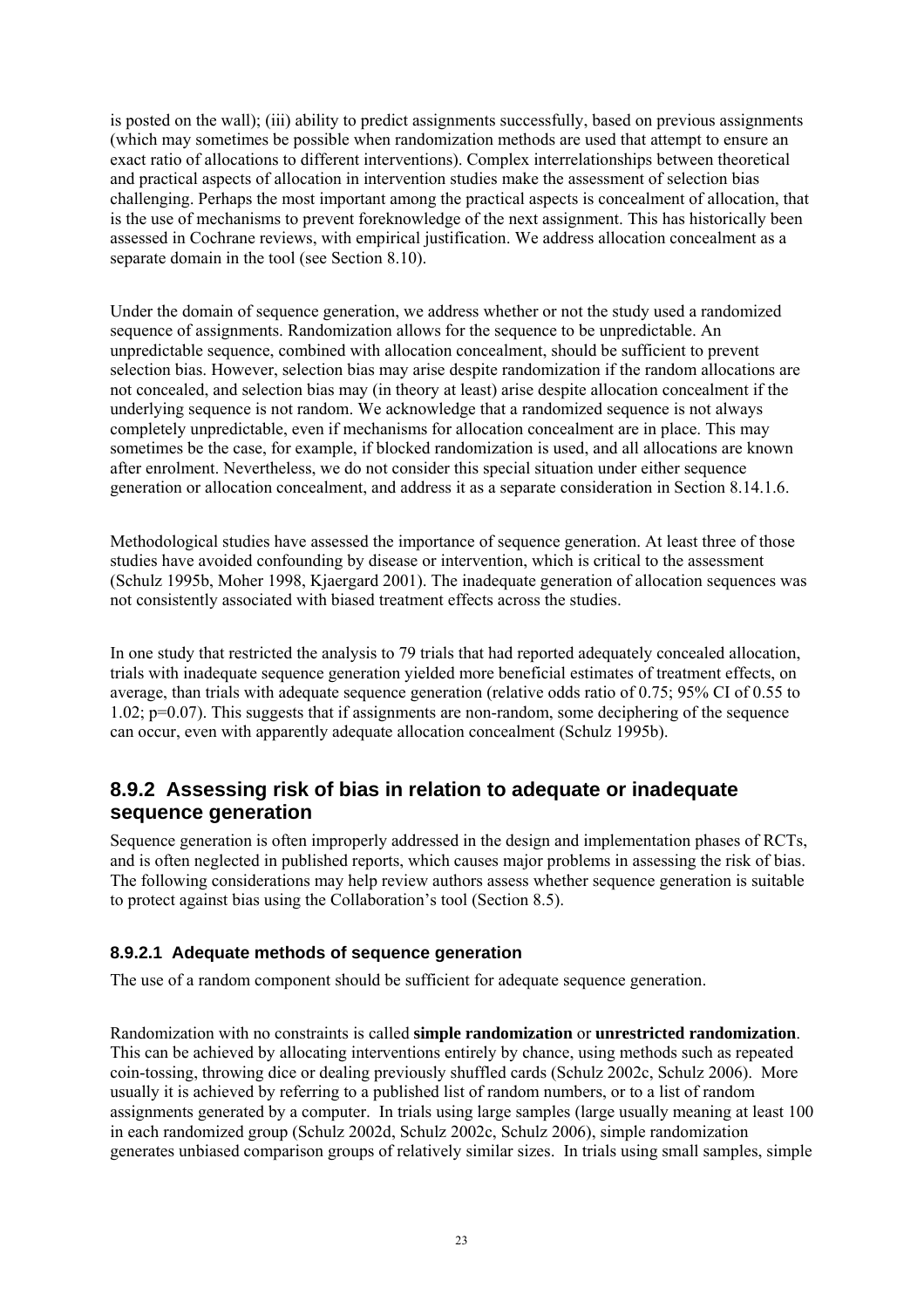randomization will sometimes result in groups that differ, by chance, quite substantially in size or in the occurrence of prognostic factors (i.e. 'case-mix' variation) (Altman 1999).

#### *Example (of low risk of bias): We generated the two comparison groups using simple randomization, with an equal allocation ratio, by referring to a table of random numbers.*

Sometimes **restricted randomization** is used to ensure balance between intervention groups. Blocked randomization (random permuted blocks) is a common form of restricted randomization (Schulz 2002c, Schulz 2006). Blocking ensures that the numbers of participants to be assigned to each of the comparison groups will be balanced within blocks of, for example, five in one group and five in the other for every 10 consecutively entered participants. The block size may be randomly varied to reduce the likelihood of foreknowledge of treatment assignment.

#### *Example (of low risk of bias): We used blocked randomization to form the allocation list for the two comparison groups. We used a computer random number generator to select random permuted blocks with a block size of 8 and an equal allocation ratio.*

Also common is stratified randomization, in which restricted randomization is performed separately within strata. This generates separate randomization schedules for subsets of participants defined by potentially important prognostic factors, such as disease severity and study centres. If simple (rather than restricted) randomization was used in each stratum, then stratification would be ineffective but the randomization would still be valid. Risk of bias may be judged in the same way whether or not a trial claims to have stratified.

Another approach that incorporates both the general concepts of stratification and restricted randomization is minimization, which can be used to make small groups closely similar with respect to several characteristics. The use of minimization should not be considered to put a study at risk of bias. However, some methodologists remain cautious about the acceptability of minimization, particularly when it is used without any random component, while others consider it to be very attractive (Brown 2005).

Other adequate types of randomization that are sometimes used are biased coin or urn randomization, replacement randomization, mixed randomization, and maximal randomization (Schulz 2002c, Schulz 2002d, Berger 2003). If these or other approaches are encountered, consultation with a statistician may be necessary.

#### **8.9.2.2 Inadequate methods of sequence generation**

Systematic methods, such as alternation, assignment based on date of birth, case record number, and date of presentation are sometimes referred to as 'quasi-random'. Alternation (or rotation, for more than two intervention groups) might in principle result in similar groups, but many other systematic methods of sequence generation may not. For example, the day on which a patient is admitted to hospital is not solely a matter of chance, and allocation made using case record number could be seriously problematic if this number always ends in 1 for men and 2 for women.

An important weakness with all systematic methods is that concealing the allocation schedule is usually impossible, which allows foreknowledge of treatment assignment among those recruiting participants to the study, and biased allocations (see Section [8.10\)](#page-25-2).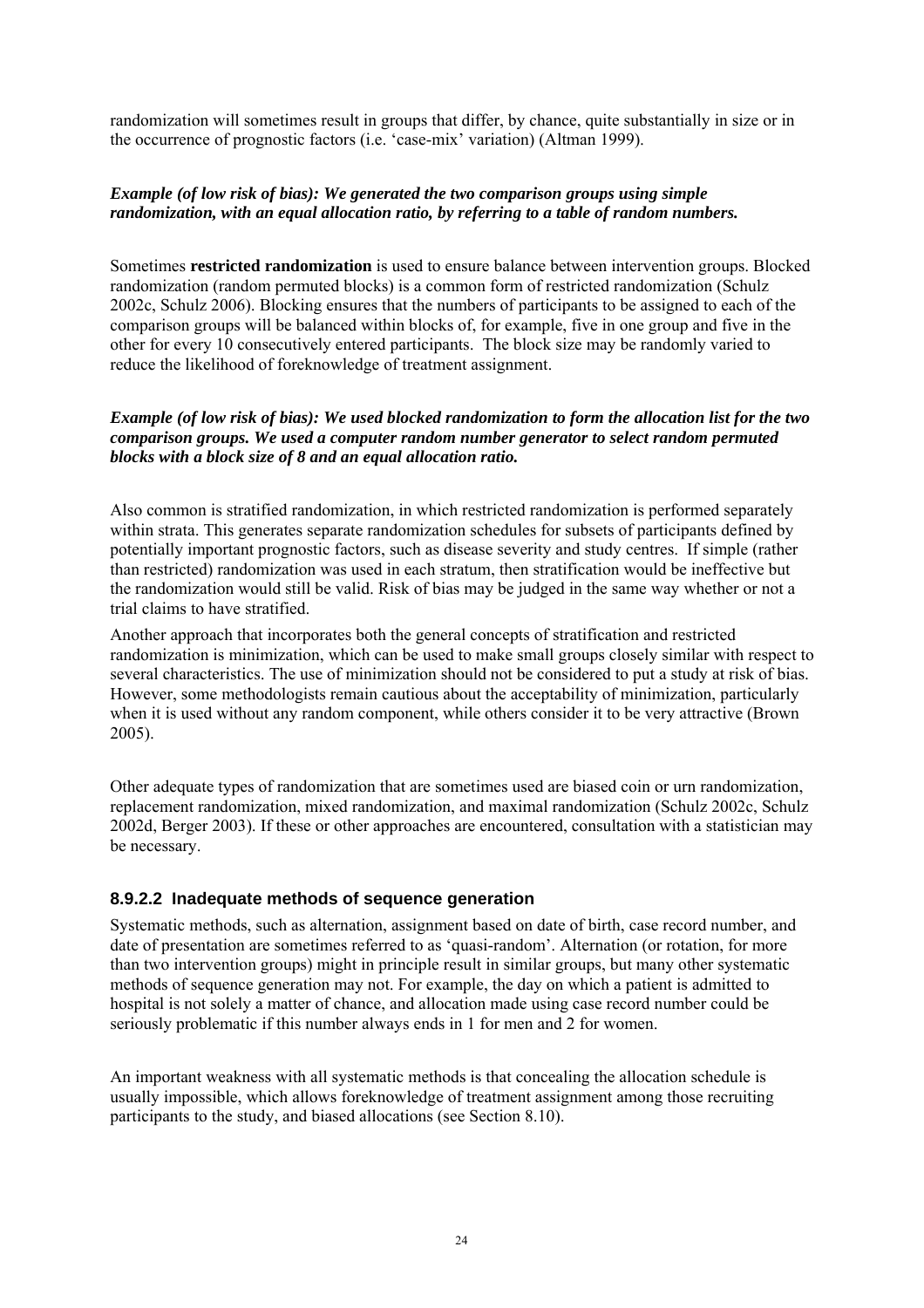<span id="page-25-0"></span>*Example (of high risk of bias): We allocated patients to the intervention group based on the week of the month.* 

*Example (of high risk of bias): Patients born on even days were assigned to Treatment A and patients born on odd days were assigned to Treatment B.* 

#### **8.9.2.3 Methods of sequence generation with unclear risk of bias**

A simple statement such as 'we randomly allocated' or 'using a randomized design' is often insufficient to be confident that the allocation sequence was genuinely randomized. It is not uncommon for authors to use the term 'randomized' even when it is not justified – many trials with declared systematic allocation are described by the authors as randomized. If there is doubt, then the adequacy of sequence generation should be considered to be unclear.

Sometimes trial authors provide some information, but they incompletely define their approach and do not confirm some random component in the process. For example, authors may state that blocked randomization was used, but the process of selecting the blocks, such as a random number table or a computer random number generator, was not specified. The adequacy of sequence generation should then be classified as unclear.

## <span id="page-25-2"></span>**8.10 Allocation concealment**

## <span id="page-25-1"></span>**8.10.1 Rationale for concern about bias**

Randomized sequence generation is a necessary but not a sufficient safeguard against bias in treatment allocation. Efforts made to generate unpredictable and unbiased sequences are likely to be ineffective if those sequences are not protected by adequate allocation concealment from those involved in the enrolment and assignment of participants.

Knowledge of the next assignment – for example, from a table of random numbers openly posted on a bulletin board – can cause selective enrolment of participants on the basis of prognostic factors. Participants who would have been assigned to an intervention deemed to be 'inappropriate' may be rejected. Other participants may be deliberately directed to the 'appropriate' intervention, which can often be accomplished by delaying a participant's entry into the trial until the next appropriate allocation appears. Deciphering of allocation schedules may occur even if concealment was attempted. For example, unsealed allocation envelopes may be opened, while translucent envelopes may be held against a bright light to reveal the contents (Schulz 1995b, Schulz 1995a, Jüni 2001). Personal accounts suggest that many allocation schemes have been deciphered by investigators simply because the methods of concealment were inadequate (Schulz 1995a).

Avoidance of such selection biases depends on preventing foreknowledge of intervention assignment. Decisions on participants' eligibility and their decision whether to give informed consent should be made in ignorance of the upcoming assignment. Adequate **concealment of allocation** shields those who admit participants to a study from knowing the upcoming assignments.

Several methodological studies have looked at whether concealment of allocation is associated with magnitude of effect estimates in controlled clinical trials while avoiding confounding by disease or intervention (Schulz 1995b, Moher 1998, Kjaergard 2001, Balk 2002, Egger 2003, Pildal 2007). A pooled analysis of seven methodological studies found that effect estimates from trials with inadequate concealment of allocation or unclear reporting of the technique used for concealment of allocation were on average 18% more beneficial than effect estimates from trials with adequate concealment of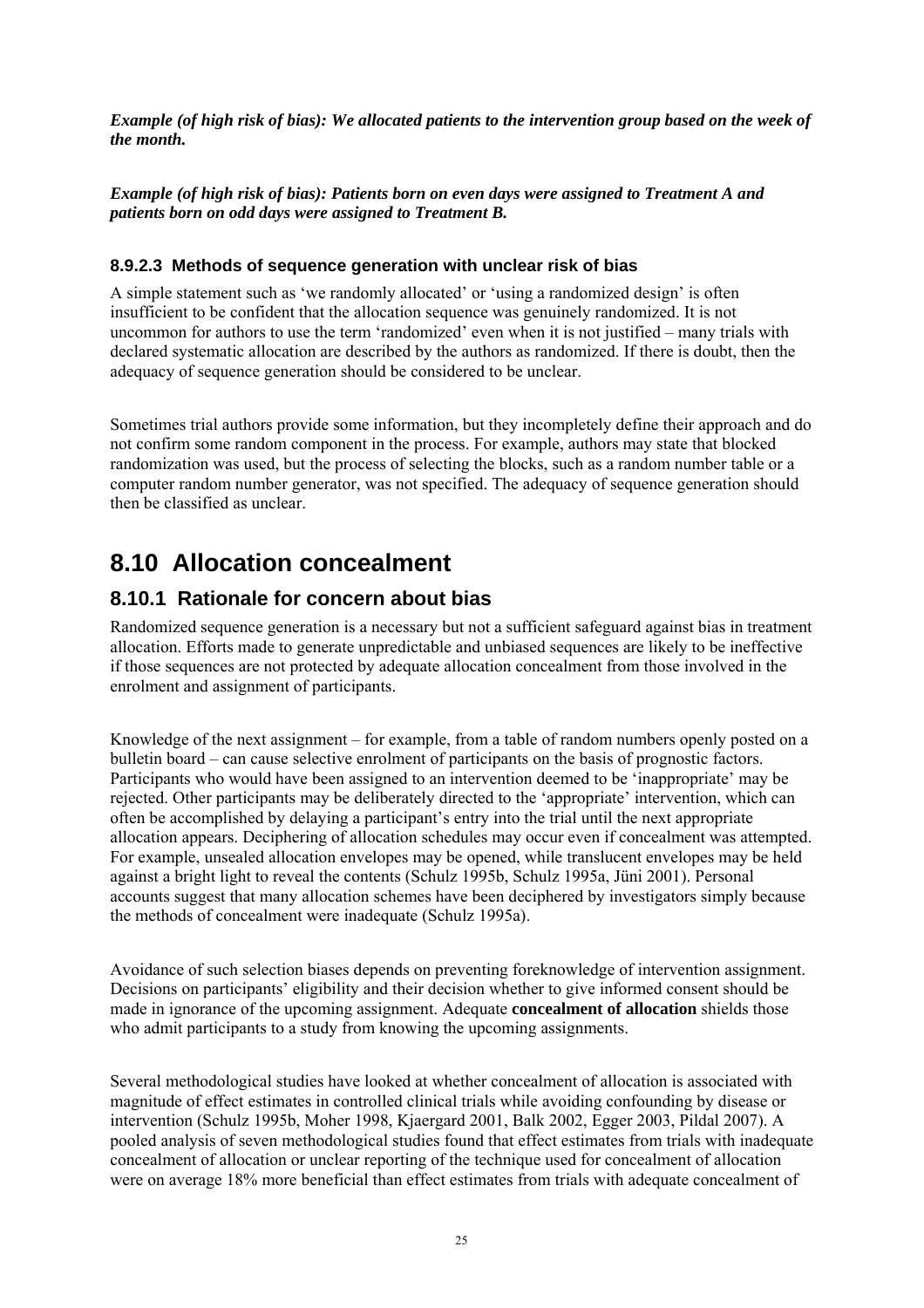<span id="page-26-0"></span>allocation (95% confidence interval 5 to 29%) (Pildal 2007). A recent detailed analysis of three of these data sets combined (1346 trials from 146 meta-analyses) sheds some light on the heterogeneity of these studies. Intervention effect estimates were exaggerated when there was inadequate allocation concealment in trials where a subjective outcome was analyzed, but there was little evidence of bias in trials with objective outcomes (Wood 2006).

### **8.10.2 Assessing risk of bias in relation to adequate or inadequate allocation concealment**

The following considerations may help review authors assess whether concealment of allocation was sufficient to protect against bias using the Collaboration's tool (Section [8.5\)](#page-6-1).

Proper allocation concealment secures strict implementation of an allocation sequence without foreknowledge of intervention assignments. Methods for allocation concealment refer to techniques used to implement the sequence, **not** to generate it (Schulz 1995b). However, most allocation *sequences* that are deemed inadequate, such as allocation based on day of admission or case record number, cannot be adequately concealed, and so fail on both counts. It is theoretically possible, yet unlikely, that an inadequate sequence is adequately concealed (the person responsible for recruitment and assigned interventions would have to be unaware that the sequence being implemented was inappropriate). However, it is not uncommon for an adequate (i.e. randomized) allocation sequence to be inadequately concealed, for example if the sequence is posted on the staff room wall.

Some review authors confuse allocation concealment with blinding of allocated treatments. Allocation concealment seeks to prevent selection bias by protecting the allocation sequence **before and until** assignment, and can always be successfully implemented regardless of the study topic (Schulz 1995b, Jüni 2001). In contrast, blinding seeks to prevent performance and detection bias by protecting the sequence **after** assignment (Jüni 2001, Schulz 2002a), and cannot always be implemented – for example, in trials comparing surgical with medical treatments. Thus, allocation concealment up to the point of assignment of the intervention and blinding after that point address different sources of bias and differ in their feasibility.

The importance of allocation concealment may depend on whether strong beliefs exist among investigators and participants regarding the benefits or harms of assigned interventions, or whether equipoise of interventions is accepted by all people involved (Schulz 1995a). Among the different methods used to conceal allocation, those using envelopes are more susceptible to manipulation than other approaches (Schulz 1995b). If investigators use envelopes, they should develop and monitor the allocation process to preserve concealment. In addition to use of sequentially numbered, opaque, sealed envelopes, they should ensure that the envelopes are opened sequentially, and only after the envelope has been irreversibly assigned to the participant.

### **8.10.2.1 Adequate methods of allocation concealment**

[Table 8.10.a](#page-27-1) provides minimal criteria for a judgment of adequate concealment of allocation (left) and extended criteria, which provide additional assurance that concealment of allocation was indeed adequate (right).

#### *Examples (of low risk of bias) [published descriptions of concealment procedures judged to be adequate, as compiled by Schulz and Grimes (Schulz 2002b)]:*

*" . . . that combined coded numbers with drug allocation. Each block of ten numbers was transmitted from the central office to a person who acted as the randomization authority in each centre. This individual (a pharmacist or a nurse not involved in care of the trial patients and independent of the*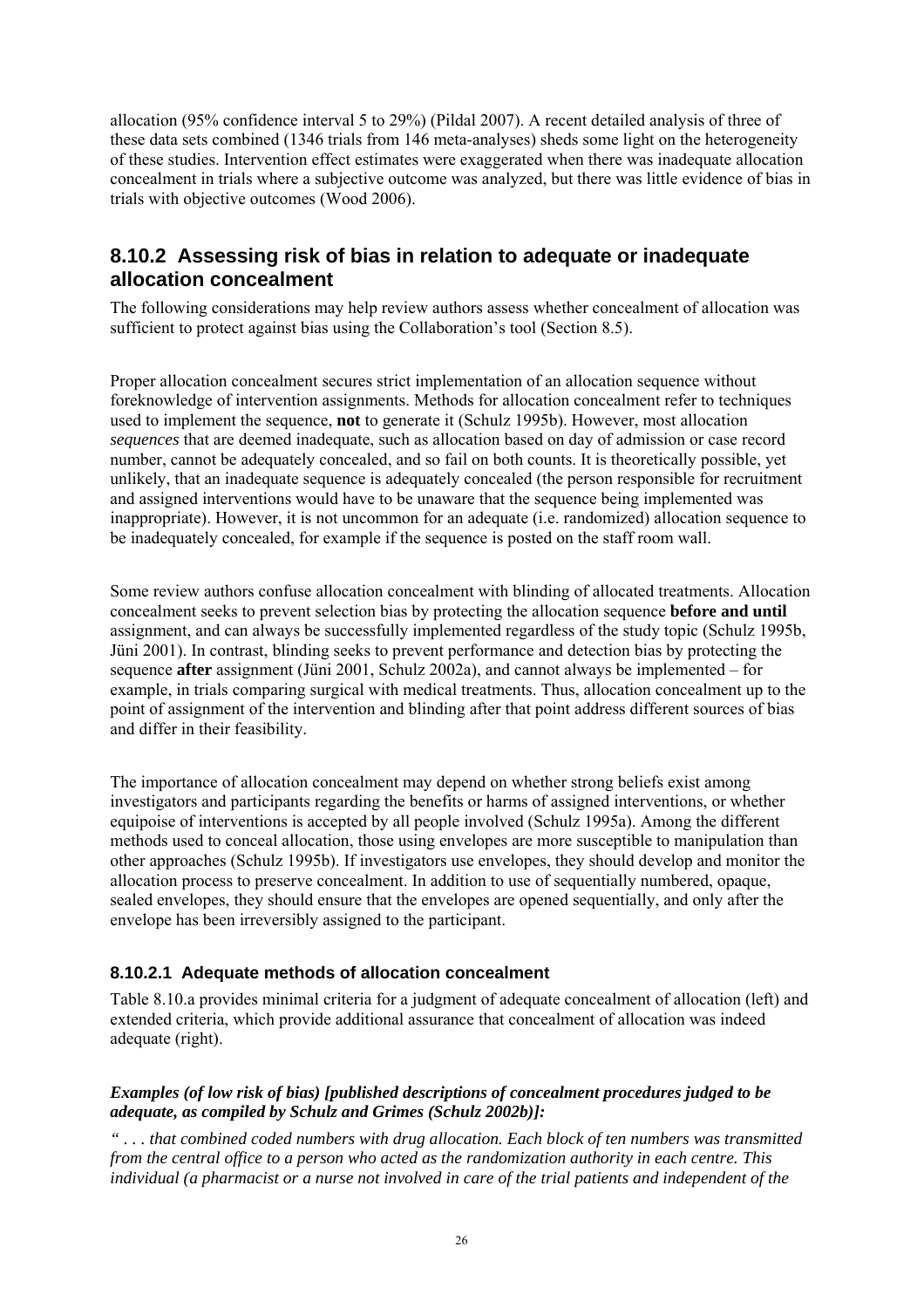<span id="page-27-0"></span>*site investigator) was responsible for allocation, preparation, and accounting of trial infusion. The trial infusion was prepared at a separate site, then taken to the bedside nurse every 24 h. The nurse infused it into the patient at the appropriate rate. The randomization schedule was thus concealed from all care providers, ward physicians, and other research personnel." (Bellomo 2000).* 

*". . . concealed in sequentially numbered, sealed, opaque envelopes, and kept by the hospital pharmacist of the two centres." (Smilde 2001).* 

*"Treatments were centrally assigned on telephone verification of the correctness of inclusion criteria . . ." (de Gaetano 2001).* 

*"Glenfield Hospital Pharmacy Department did the randomization, distributed the study agents, and held the trial codes, which were disclosed after the study." (Brightling 2000).* 

| Minimal criteria for a judgment of<br>adequate concealment | <b>Extended criteria providing additional</b><br>assurance                                                                                                                                                                                                                                                                                                                                                                         |
|------------------------------------------------------------|------------------------------------------------------------------------------------------------------------------------------------------------------------------------------------------------------------------------------------------------------------------------------------------------------------------------------------------------------------------------------------------------------------------------------------|
| Sequentially numbered, opaque, sealed<br>envelopes         | Envelopes were sequentially numbered and<br>opened sequentially only after participant<br>details were written on the envelope. Pressure<br>sensitive or carbon paper inside the envelope<br>transferred the participant's details to the<br>assignment card. Cardboard or aluminium foil<br>inside the envelope rendered the envelope<br>impermeable to intense light. Envelopes were<br>sealed using tamper proof security tape. |
| Sequentially numbered drug containers                      | Drug containers prepared by an independent<br>pharmacy were sequentially numbered and<br>opened sequentially. Containers were of<br>identical appearance, tamper-proof and equal<br>in weight.                                                                                                                                                                                                                                     |
| Central randomization                                      | The central randomization office was remote<br>from patient recruitment centres. Participant<br>details were provided, for example, by phone,<br>fax or email and the allocation sequence was<br>concealed to individuals staffing the<br>randomization office until a participant was<br>irreversibly registered.                                                                                                                 |

<span id="page-27-1"></span>**Table 8.10.a: Minimal and extended criteria for judging concealment of allocation to be adequate (low risk of bias)** 

## **8.11 Blinding of participants, personnel and outcome assessors**

### **8.11.1 Rationale for concern about bias**

Blinding (sometimes called masking) refers to the process by which study participants and personnel, including people assessing outcomes, are kept unaware of intervention assignments after inclusion of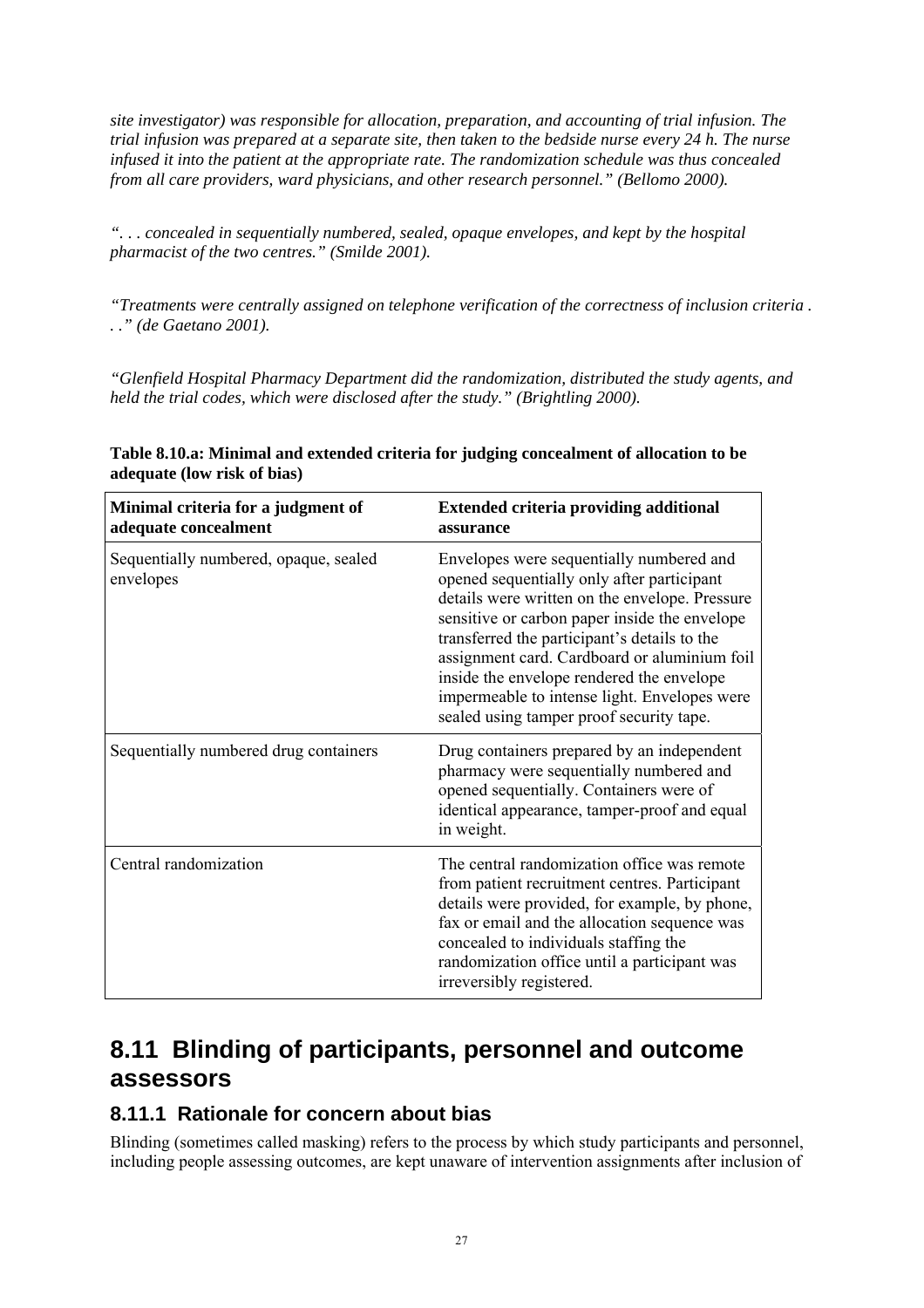participants into the study. Blinding may reduce the risk that knowledge of which intervention was received, rather than the intervention itself, affects outcomes and assessments of outcomes.

Different types of participants and personnel can be blinded in a clinical trial (Gøtzsche 1996, Haahr 2006):

- 1. Participants (e.g. patients or healthy people);
- 2. Health care providers (e.g. the doctors or nurses responsible for care);
- 3. Outcome assessors, including primary data collectors (e.g. interview staff responsible for measurement or collection of outcome data) and any secondary assessors (e.g. external data endpoint committees);
- 4. Data analysts (e.g. statisticians);
- 5. Manuscript writers.

Lack of blinding of participants or health care providers could bias the results by affecting the *actual* outcomes of the participants in the trial. This may be due lack of expectations in a control group, or due to differential behaviours across intervention groups (for example, differential drop-out, differential cross-over to an alternative intervention, or differential administration of co-interventions). Lack of blinding of any of the persons in the first three categories could lead to bias in *assessments* of outcome, depending on who measures the outcomes. Lack of blinding of the last two categories may lead to reporting biases. In assessing blinding in Cochrane reviews, the emphasis should be placed on the first three in the list. Given the overlapping considerations when participants or healthcare providers are also those assessing outcomes, we consider them together.

In empirical studies, lack of blinding in randomized trials has been shown to be associated with exaggerated estimated intervention effects of 9%, on average, measured as odds ratio (Pildal 2007). These studies have dealt with a variety of outcomes, some of which are objective and would not be expected to be much influenced by lack of blinding. The estimated effect could therefore be expected to be more biased, on average, in trials with more subjective outcomes (Wood 2006). Lack of blinding might also lead to bias caused by additional investigations or co-interventions regardless of the type of outcomes.

Almost all outcome assessments can be influenced by lack of blinding, although more subjective outcomes (e.g. pain or number of days with a common cold) are particularly vulnerable. It is therefore important to consider how subjective or objective an outcome is when considering blinding. The importance of blinding and whether blinding is possible may differ across outcomes within a study. Seemingly objective assessments, e.g. doctors assessing the degree of psychological or physical impairment, can also be somewhat subjective (Noseworthy 1994).

Blinding can be impossible for at least some people (e.g. for many types of surgery). However, such studies can take other measures to reduce the risk of bias, such as treating patients according to a strict protocol to reduce the risk of differential behaviours by patients and health care providers.

An attempt to blind participants and personnel does not ensure successful blinding in practice. Blinding can be compromised for most interventions. For many double blind drug trials, the side effects of the drugs allows the possible detection of which intervention is being received for some participants, unless the study compares two rather similar interventions, e.g. drugs with similar side effects, or uses an active placebo (Boutron 2006).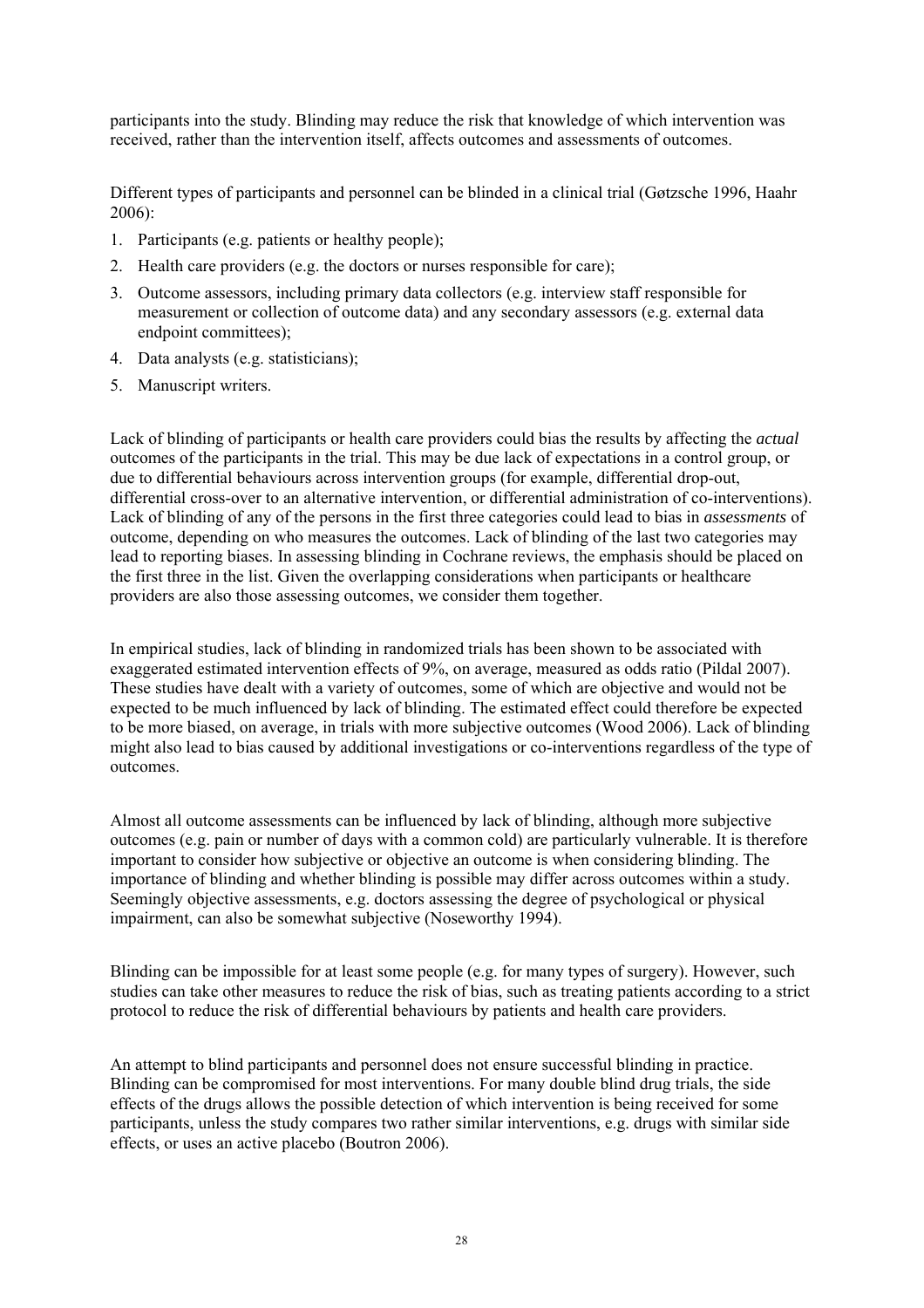## <span id="page-29-0"></span>**8.11.2 Assessing risk of bias in relation to adequate or inadequate blinding**

Study reports often describe blinding in broad terms, e.g. 'double blind', that makes it impossible to know who was blinded (Schulz 2002a). Such terms are also used very inconsistently (Devereaux 2001, Boutron 2005, Haahr 2006), and the frequency of explicit reporting of the blinding status of study participants and personnel remains low even in trials published in top journals (Montori 2002), despite recommendations to the contrary in the CONSORT Statement (Moher 2001). A review of methods used for blinding highlights the variety of methods used in practice (Boutron 2006). The following considerations may help review authors assess whether any blinding used in a study was sufficient to protect against bias using the Collaboration's tool (Section [8.5\)](#page-6-1).

When considering the risk of bias from lack of blinding it is important to consider specifically:

- 1. Who was and was not blinded;
- 2. Risk of bias in actual outcomes due to lack of blinding during the study (e.g. due to cointervention or differential behaviour);
- 3. Risk of bias in outcome assessments (considering how subjective or objective an outcome is);

Assessors of some outcomes may be blinded while assessors of other outcomes are not. For example, in a surgical trial in which patients are aware of their own intervention, patient-reported outcomes (e.g. quality of life) would be collected in knowledge of intervention assignment, whereas other outcomes measured by an independent clinician (e.g. physical ability) might be blinded. Thus, assessments of who was blinded may need to be made separately for different outcomes.

Furthermore, risk of bias may be high for some outcomes and low for others, even if the same people were unblinded in the trial. For example, knowledge of intervention assignment may impact on behavioural outcomes (such as number of clinic visits), while not impacting on physiological outcomes. In many circumstances assessment of total mortality might be considered to be unbiased, even if outcome assessors were aware of intervention assignments. Thus, assessments of risk of bias resulting from lack of blinding may need to be made separately for different outcomes.

Rather than assessing risk of bias for each outcome separately, it is often convenient to group outcomes with similar risks of bias (see Section [8.5\)](#page-6-1). For example, there may be a common assessment of risk of bias for all subjective outcomes that is different from a common assessment of blinding for all objective outcomes.

## <span id="page-29-1"></span>**8.12 Incomplete outcome data**

### **8.12.1 Rationale for concern about bias**

Missing outcome data, due to attrition (drop-out) during the study or exclusions from the analysis, raise the possibility that the observed effect estimate is biased. We shall use the term '**incomplete outcome data**' to refer to both attrition and exclusions. When an individual participant's outcome is not available we shall refer to it as '**missing**'.

Attrition may occur because:

- Participants withdraw, or are withdrawn, from the study:
- Participants do not attend an appointment at which outcomes should have been measured;
- Participants attend an appointment but do not provide relevant data;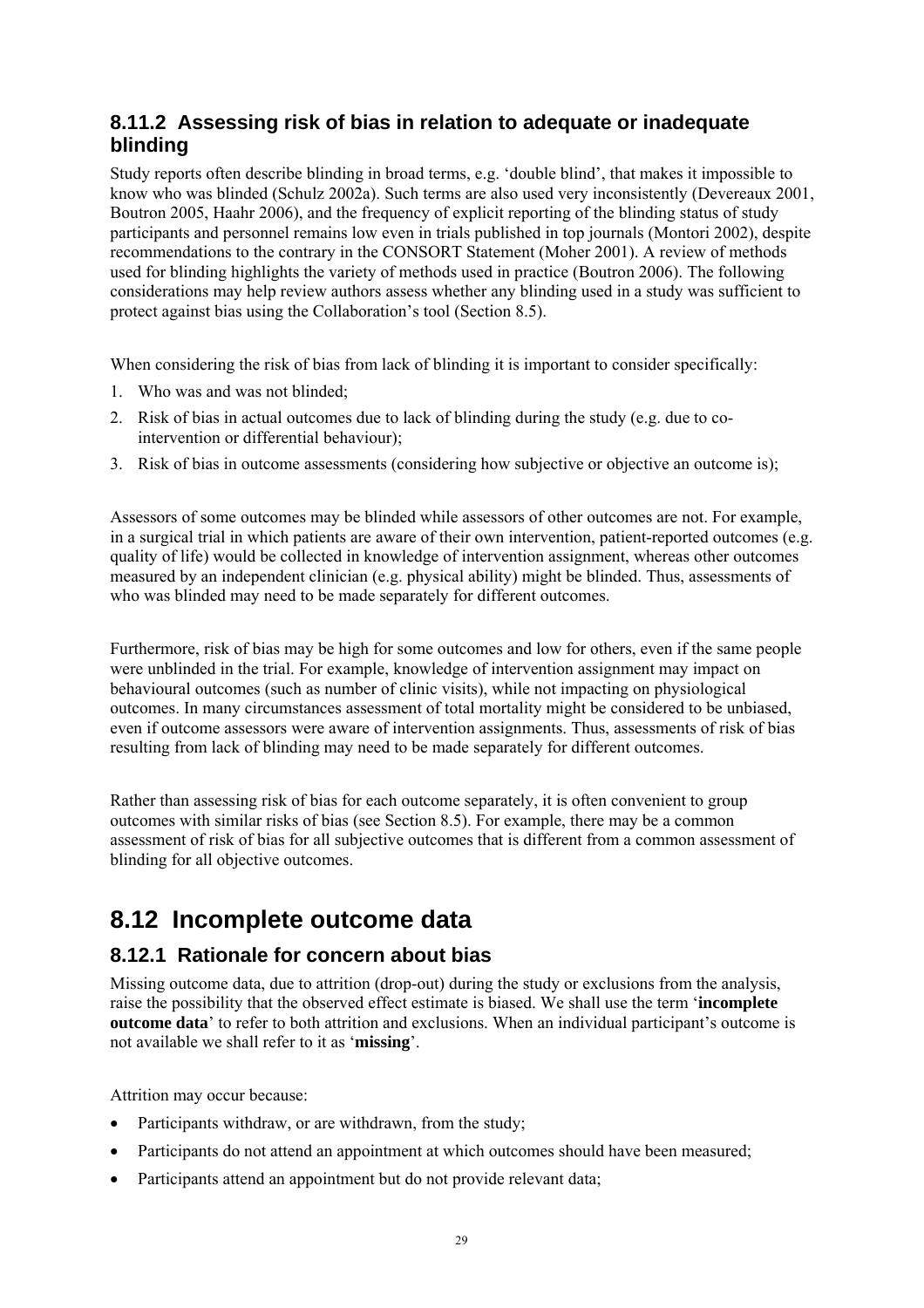- Participants fail to complete diaries or questionnaires;
- Participants cannot be located (lost to follow-up);
- The study investigators decide, usually inappropriately, to cease follow-up;
- Data or records are lost, or are unavailable for other reasons.

Exclusions from analysis may occur because:

- There was attrition from the study so that some participants could not be assessed;
- Enrolled participants were later found to be ineligible:
- An 'as-treated' (or per-protocol) analysis is performed (in which participants are included only if they received the intended intervention in accordance with the protocol; see Section [8.12.2\)](#page-31-1);
- The study analysis excluded participants for other reasons.

Some exclusions of participants are justifiable, in which case they need not be considered as leading to missing outcome data (Fergusson 2002). For example, participants who are randomized but are subsequently found not to have been eligible for the trial may be excluded, as long as the discovery of ineligibility could not have been affected by the randomized intervention.

An intention-to-treat (ITT) analysis is often recommended as the least biased way to estimate intervention effects in randomized controlled trials. The principles of ITT analyses are

- 1. Keep participants in the intervention groups to which they were randomized, regardless of the intervention they actually received;
- 2. Measure outcome data on all participants;
- 3. Include all randomized participants in the analysis.

The first principle can always be applied. However, the second is often impossible due to attrition beyond trialists' control. Consequently, the third principle of conducting an analysis that includes all participants can only be followed by making assumptions about the missing values (see below). In practice, study authors may describe an analysis as ITT even when some outcome data are missing. The term 'ITT' does not have a clear and consistent definition, and it is used inconsistently in study reports (Hollis 1999). Review authors should use the term only to imply all three of the principles above, and should interpret with care any studies that use the term without clarification.

Authors may also encounter analyses described as "modified intention-to-treat", which usually means that participants were excluded if they did not receive a specified minimum amount of the intended treatment. This term is also used in a variety of ways so review authors should always seek information about precisely who was included.

Note that it might be possible to conduct analyses that include participants who were excluded by the study authors ('**re-inclusions**'), if the reasons for exclusions are considered inappropriate and the data are available to the review author. Review authors are encouraged to do this when possible and appropriate.

Concerns over bias resulting from incomplete outcome data are driven mainly by theoretical considerations. Several empirical studies have looked at whether various aspects of missing data are associated with the magnitude of effect estimates. Most found no clear evidence of bias (Schulz 1995b, Kjaergard 2001, Balk 2002). Tierney et al. observed a tendency for analyses conducted after trial authors excluded participants to favour the experimental treatment compared with analyses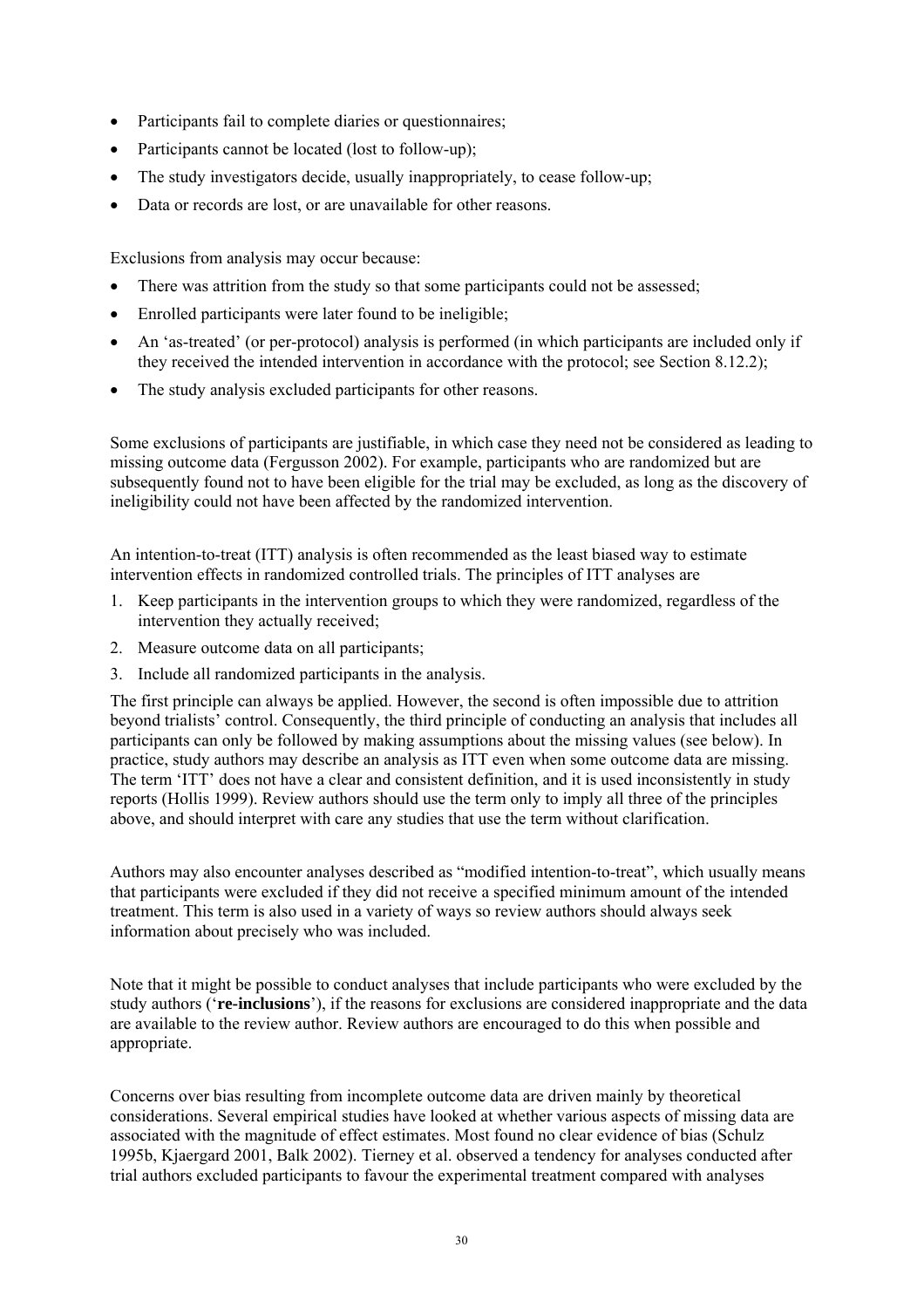<span id="page-31-0"></span>including all participants (Tierney 2005). There are notable examples of biased 'per-protocol' analyses, however, (Melander 2003), and a review has found more exaggerated effect estimates from 'per-protocol' analyses compared with 'ITT' analyses of the same trials (Porta 2007). Interpretation of empirical studies is difficult because exclusions are poorly reported, particularly before 1996 in the pre-CONSORT era (Moher 2001). For example, Schulz observed that the *apparent* lack of exclusions was associated with more beneficial effect sizes as well as with less likelihood of adequate allocation concealment. Hence, failure to report exclusions in trials in Schulz's study may have been a marker of poor trial conduct rather than true absence of any exclusions.

Empirical research has also investigated the adequacy with which incomplete outcome data are addressed in reports of trials. One study, of 71 trial reports from four general medical journals, concluded that missing data are common and often inadequately handled in the statistical analysis (Wood 2004).

## <span id="page-31-1"></span>**8.12.2 Assessing risk of bias from incomplete outcome data**

The risk of bias arising from incomplete outcome data depends on several factors, including the amount and distribution across intervention groups, the reasons for outcomes being missing, the likely difference between participants with and without data, what study authors have done to address the problem in their reported analyses, and the clinical context. Therefore it is not possible to formulate a simple rule for judging a study to be at low or high risk of bias. The following considerations may help review authors assess whether incomplete outcome data could be addressed in a way that protects against bias using the Collaboration's tool (Section [8.5\)](#page-6-1).

It is often assumed that a high proportion of missing outcomes, or a large difference in proportions between intervention groups, is the main cause for concern over bias. However, these characteristics are on their own not sufficient to introduce bias. Here we elaborate on situations in which an analysis can be judged to be at low or high risk of bias. It is essential to consider the reasons for outcomes being missing as well as the numbers missing.

### **8.12.2.1 Low risk of bias due to incomplete outcome data**

To conclude that there are no missing outcome data, review authors should be confident that the participants included in the analysis are exactly those who were randomized into the trial. If the numbers randomized into each intervention group are not clearly reported, the risk of bias is unclear. As noted above, participants randomized but subsequently found not to be eligible need not always be considered as having missing outcome data.

*Example (of low risk of bias): "All patients completed the study and there were no losses to follow up, no treatment withdrawals, no trial group changes and no major adverse events".* 

#### **Acceptable reasons for missing data**

A healthy person's decision to move house away from the geographical location of a clinical trial is unlikely to be connected with their subsequent outcome. For studies with a long duration of follow-up, some withdrawals for such reasons are inevitable.

For studies reporting time-to-event data, all participants who did not experience the event of interest are, by definition, considered to be censored on the date of their last follow-up (as we do not know whether the outcome event occurred after follow-up ended). The important consideration for this type of analysis is whether censoring can be assumed to be unbiased, i.e. that the treatment effect (e.g.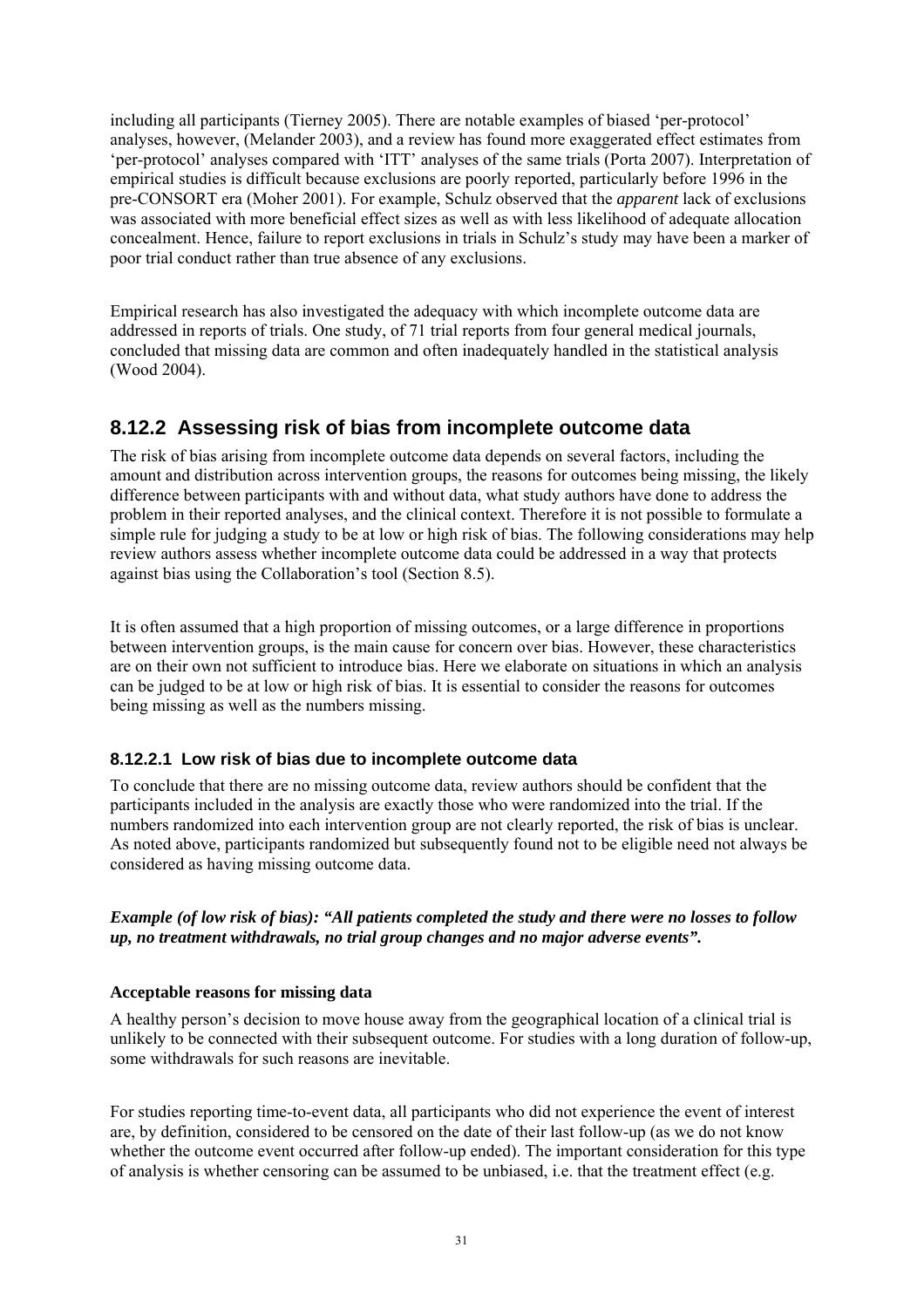assessed by a hazard ratio) in individuals who were censored before the scheduled end of follow up is the same as the hazard ratio in other individuals. In other words, there is no bias if censoring is unrelated to prognosis.

If outcome data are missing in both intervention groups, but reasons for these are both reported and balanced across groups, then important bias would not be expected unless the reasons have different implications in the compared groups. For example, 'refusal to participate' may mean unwillingness to exercise in an exercise group, whereas refusal might imply dissatisfaction with the advice not to exercise in the other group. In practice, incomplete reporting of reasons for missing outcomes may prevent review authors from making this assessment.

#### **Potential impact of missing data on effect estimates**

The potential impact of missing **dichotomous outcomes** depends on the frequency (or risk) of the outcome. For example, if 10 percent of participants have missing outcomes, then their potential impact on the results is much greater if the risk of the event is 10 percent than if it is 50 percent. The following table illustrates the potential impact of observed risks. A and B represent two hypothetical trials of 1000 participants in which 90 percent of the individuals are observed, and the risk ratio among these 900 observed participants is 1. Furthermore, in both trials we suppose that missing participants in the intervention group have a high risk of event (80 percent) and those in the control group have a much lower risk (20 percent), The only difference between trials A and B is the risk among the observed participants. In trial A the risk is 50 percent, and the impact of the missing data, had they been observed, is low. In trial B the risk is 10 percent, and the impact of the same missing data, had they been observed, is large. Generally, the higher the ratio of participants with missing data to participants with events, the greater potential there is for bias. In trial A this ratio was 100/450 (0.2), whereas in Trial B it was 100/90 (1.1).

|              | Number<br>randomized | Risk<br>among<br>observed | Observed<br>data | Hypothetical<br>extreme risks<br>among missing | Missing<br>data | Complete<br>data | Risk ratio<br>based on all<br>participants |  |
|--------------|----------------------|---------------------------|------------------|------------------------------------------------|-----------------|------------------|--------------------------------------------|--|
| Trial A      |                      |                           |                  |                                                |                 |                  |                                            |  |
| Intervention | 500                  | 50%                       | 225/450          | 80%                                            | 40/50           | 265/500          | 1.13                                       |  |
| Control      | 500                  | 50%                       | 225/450          | 20%                                            | 10/50           | 235/500          |                                            |  |

Trial B

| Intervention | 500 | 10% | 45/450 | 80% | 40/50 | 85/500 | 1.55 |
|--------------|-----|-----|--------|-----|-------|--------|------|
| Control      | 500 | 10% | 45/450 | 20% | 10/50 | 55/500 |      |

The potential impact of missing **continuous outcomes** increases with the proportion of participants with missing data. It is also necessary to consider the plausible intervention effect among participants with missing outcomes. The following table illustrates the impact of different proportions of missing outcomes. A and B represent two hypothetical trials of 1000 participants in which the difference in mean response between intervention and control among the observed participants is 0. Furthermore, in both trials we suppose that missing participants in the intervention arm have a higher mean and those in the control arm have a lower mean. The only difference between trials A and B is the number of missing participants. In trial A, 90 percent of participants are observed and 10 percent missing, and the impact of the missing data on the observed mean difference is low. In trial B, half of the participants are missing, and the impact of the same missing data on the observed mean difference is large.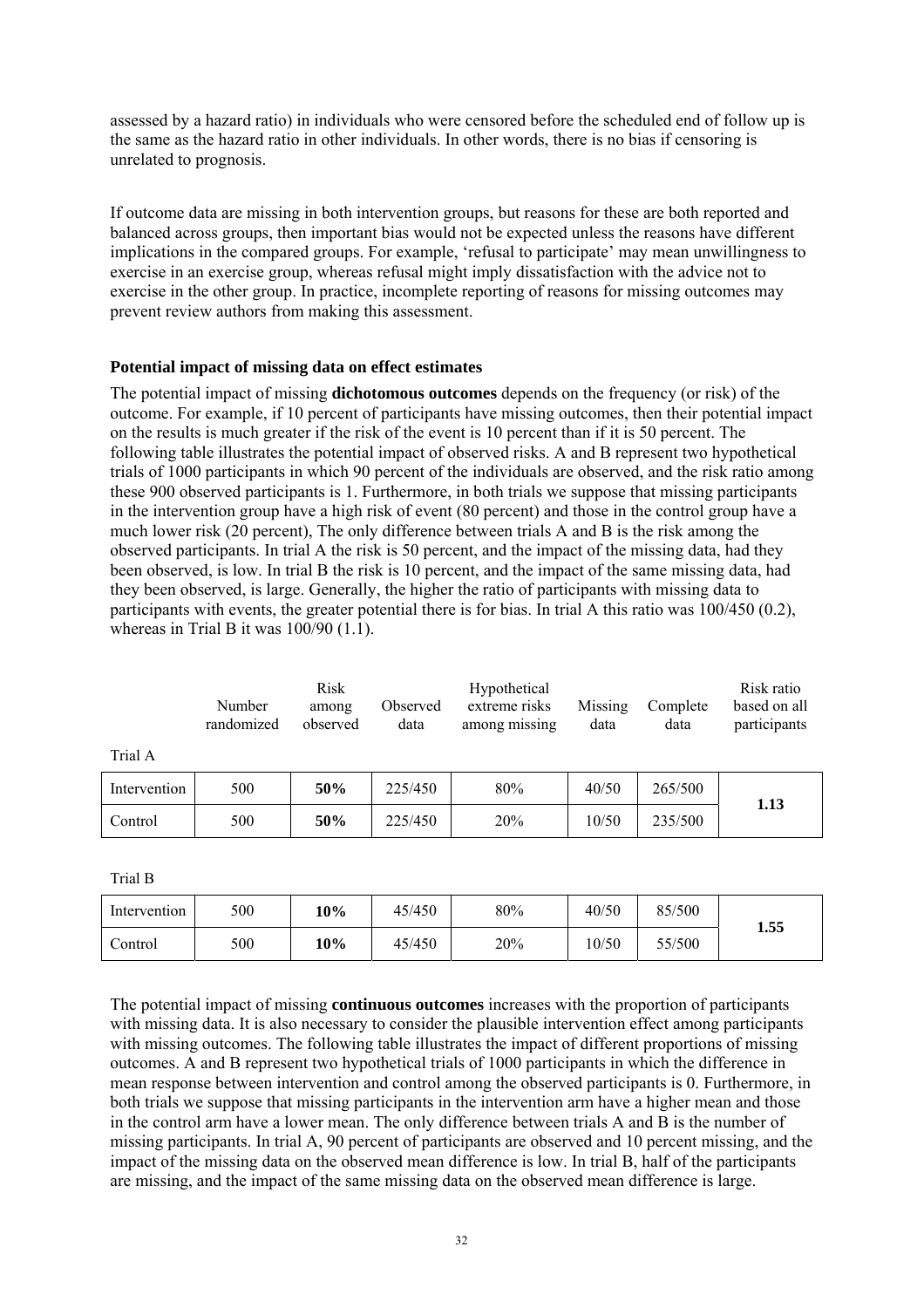|              | Number<br>randomized | Number<br>observed | Observed<br>mean | Number<br>missing | Hypothetical<br>extreme mean<br>among missing | Overall<br>mean<br>(weighted)<br>average) | Mean<br>difference<br>based on all<br>participants |
|--------------|----------------------|--------------------|------------------|-------------------|-----------------------------------------------|-------------------------------------------|----------------------------------------------------|
| Trial A      |                      |                    |                  |                   |                                               |                                           |                                                    |
| Intervention | 500                  | 450                | 10               | 50                | 15                                            | 10.5                                      | 1                                                  |
| Control      | 500                  | 450                | 10               | 50<br>5           |                                               | 9.5                                       |                                                    |
| Trial B      |                      |                    |                  |                   |                                               |                                           |                                                    |
| Intervention | 500                  | <b>250</b>         | 10               | <b>250</b>        | 15                                            | 12.5                                      | 5                                                  |
| Control      | 500                  | 250                | 10               | 250               | 5                                             | 7.5                                       |                                                    |

#### **8.12.2.2 High risk of bias due to incomplete outcome data**

#### **Unacceptable reasons for missing data**

A difference in the proportion of incomplete outcome data across groups is of concern if the availability of outcome data is determined by the participants' true outcomes. For example, participants with poorer clinical outcomes are more likely to drop out due to adverse effects. If such attrition occurs mainly in the experimental group, the effect estimate will be biased in favour of the experimental intervention. Exclusion of participants due to 'inefficacy', or 'failure to improve' will introduce bias if the numbers excluded are not balanced across intervention groups. Note that a nonsignificant result of a statistical test for differential missingness does not confirm the absence of bias, especially in small studies.

*Example (of high risk of bias): "In a trial of sibutramine versus placebo to treat obesity, 13/35 were withdrawn from the sibutramine group, 7 of these due to lack of efficacy. 25/34 were withdrawn from the placebo group, 17 due to lack of efficacy. An 'intention-to-treat' analysis included only those remaining" (Cuellar 2000) (i.e. only 9 of 34 in the placebo group) .* 

Even if incomplete outcome data are balanced in numbers across groups, bias can be introduced if the reasons for missing outcomes differ. For example, in a trial of an experimental intervention aimed at smoking cessation it is feasible that a proportion of the control intervention participants could leave the study due to a lack of enthusiasm at receiving nothing novel (and continue to smoke), and that a similar proportion of the experimental intervention group could leave the study due to successful cessation of smoking.

The common approach to dealing with missing outcome data in smoking cessation studies (to assume that everyone who leaves the study continues to smoke) may therefore not always be free from bias. The example highlights the importance of considering *reasons* for incomplete outcome data when assessing risk of bias. In practice, knowledge of why most participants drop out is often unavailable, although an empirical study has observed that 38 out of 63 trials with missing data provided information on reasons (Wood 2004), and this is likely to improve through the use of the CONSORT Statement (Moher 2001).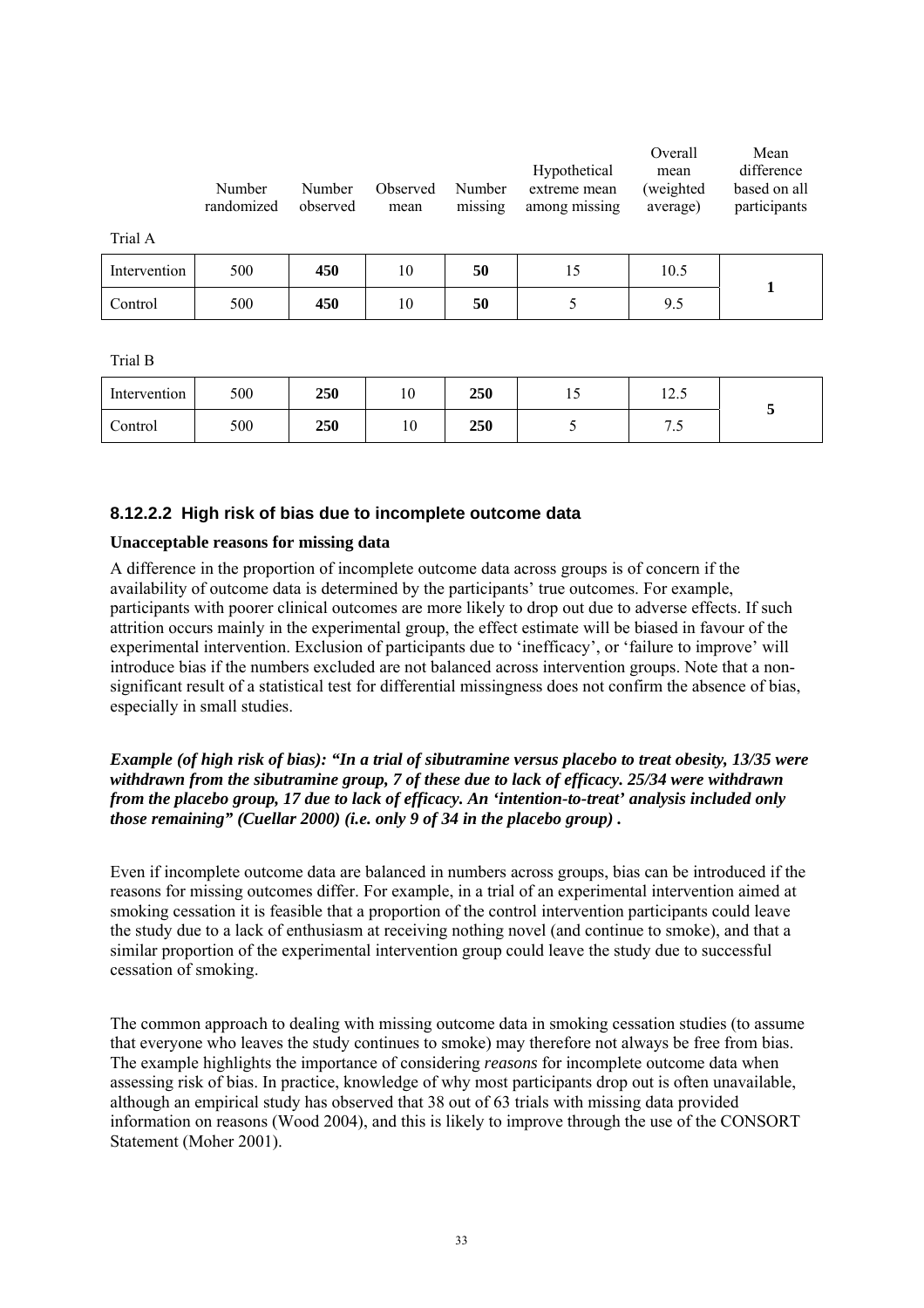#### <span id="page-34-0"></span>**'As-treated' (per-protocol) analyses**

Eligible participants should be analyzed in the groups to which they were randomized, regardless of the intervention that they actually received. Thus, in a study comparing surgery with radiotherapy for treatment of localized prostate cancer, patients who refused surgery and chose radiotherapy subsequent to randomization should be included in the surgery group for analysis. This is because participants' propensity to change groups may be related to prognosis, in which case switching intervention groups introduces selection bias. Although this is strictly speaking an issue of inappropriate analysis rather than incomplete outcome data, studies in which 'as treated' analyses are reported should be rated as at high risk of bias due to incomplete outcome data, unless the number of switches is too small to make any important difference to the estimated intervention effect.

A similarly inappropriate approach to analysis of a study is to focus only on participants who complied with the protocol. A striking example is provided by a trial of the lipid lowering drug, clofibrate (Coronary Drug Project Research Group 1980). The five-year mortality in 1103 men treated with clofibrate was 20.0 per cent, as compared with 20.9 per cent in 2789 men given placebo ( $P=0.55$ ). Good adherers in the clofibrate group (patients who took >80% of the protocol prescription) had a substantially lower five-year mortality than did poor adherers to clofibrate (15.0% vs. 24.6%). However, similar findings were noted in the placebo group (15.1% for good adherers and 28.3% for poor adherers). Thus, adherence was a marker of prognosis rather than modifying the effect of clofibrate. These findings show the serious difficulty of evaluating treatment efficacy in subgroups determined by patient responses to the treatments. Because non-receipt of intervention can be more informative than non-availability of outcome data, there is a high risk of bias in analyses restricted to compliers, even with low rates of incomplete data.

#### **Attempts to address missing data in reports: imputation**

A common, but dangerous, approach to dealing with missing outcome data is to **impute** outcomes and treat them as if they were real measurements. For example, individuals with missing outcome data might be assigned the mean outcome for their intervention group, or be assigned a treatment success or failure. Such procedures can lead both to serious bias and to confidence intervals that are too narrow. A variant of this whose validity is more difficult to assess is the use of 'last observation carried forward' (LOCF). Here, the most recently observed outcome measure is assumed to hold for all subsequent outcome assessment times (Lachin 2000, Unnebrink 2001). LOCF procedures can also lead to serious bias. For example, in a trial of a drug for a degenerative condition, such as Alzheimer's disease, attrition may be related to side effects of the drug. Because outcomes tend to deteriorate with time, using LOCF will bias the effect estimate in favour of the drug. On the other hand, use of LOCF might be appropriate if most people for whom outcomes are carried forward had a genuine measurement relatively recently.

There is a substantial literature on statistical methods that deal with missing data in a valid manner. Such methods include 'multiple imputation', 'weighted estimation' and 'full likelihood-based estimation'. There are relatively few practical applications of these methods in clinical trial reports (Wood 2004). Statistical advice is recommended if review authors encounter their use. A good starting point for learning about them is www.missingdata.org.uk.

## **8.13 Selective outcome reporting**

### **8.13.1 Rationale for concern about bias**

Selective outcome reporting has been defined as the selection on the basis of the results of a subset of the original variables recorded for inclusion in publication of trials (Hutton 2000). The particular concern is that non-significant results might be selectively withheld from publication. Until recently, published evidence of selective outcome reporting was limited. There were initially a few case studies.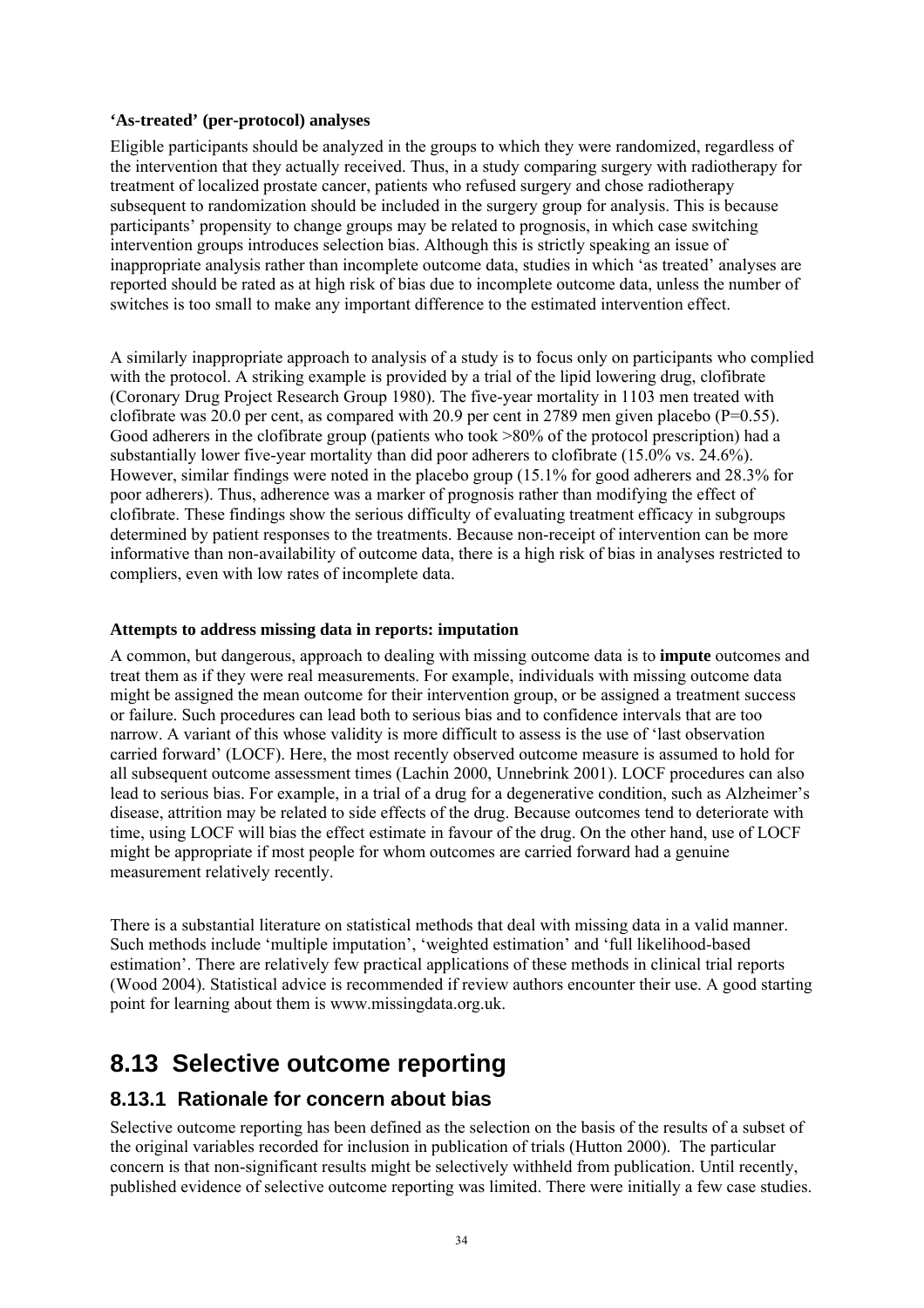Then a small study of a complete cohort of applications approved by a single Local Research Ethics Committee found that the primary outcome was stated in only six of the protocols for the 15 publications obtained. Eight protocols made some reference to an intended analysis, but seven of the publications did not follow this analysis plan (Hahn 2002). Within-study selective reporting was evident or suspected in several trials included in a review of a cohort of five meta-analyses on the Cochrane Library (Williamson 2005a).

Convincing direct empirical evidence for the existence of within-study selective reporting bias comes from 3 recent studies. In the first study (Chan 2004a), 102 trials with 122 publications and 3736 outcomes were identified. Overall, (a median of) 38% of efficacy and 50% of safety outcomes per parallel group trial were incompletely reported, i.e. with insufficient information to be included in a meta-analysis. Statistically significant outcomes had a higher odds of being fully reported when compared with non-significant outcomes for both efficacy (pooled odds ratio 2.4; 95% confidence interval 1.4 to 4.0) and harms (4.7, 1.8 to 12) data. Further, when comparing publications with protocols, 62% of trials had at least one primary outcome that was changed, introduced or omitted. A second study of 48 trials funded by the Canadian Institutes of Health Research found closely similar results (Chan 2004b). A third study, involving a retrospective review of 519 trial publications and a follow-up survey of authors, compared the presented results with the outcomes mentioned in the methods section of the same article (Chan 2005). On average, over 20% of the outcomes measured in parallel group trials were incompletely reported. Within trials, such outcomes had a higher odds of being statistically non-significant compared with fully reported outcomes (odds ratio 2.0; 1.6 to 2.7 for efficacy outcomes; 1.9 (1.1 to 3.5) for harm outcomes). These three studies suggest an odds ratio of about 2.4 associated with selective outcome reporting which corresponds, for example, to about 50% of non-significant outcomes being published compared to 72% of significant ones.

For all the three studies, authors were asked whether there were unpublished outcomes, whether those showed significant differences and why those outcomes had not been published. The most common reasons for non-publication of results were 'lack of clinical importance' or lack of statistical significance. Therefore, meta-analyses excluding unpublished outcomes are likely to overestimate intervention effects. Further, authors commonly failed to mention the existence of unpublished outcomes even when those outcomes had been mentioned in the protocol or publication.

Recent studies have found similar results (Ghersi 2006, von Elm 2006). In a different type of study, the effect in meta-analyses was smaller when fewer of the available trials contributed data to that meta-analysis (Furukawa 2007). This finding also suggests that results may have been selectively withheld by trialists on the basis of the magnitude of effect.

Bias associated with selective reporting of different measures of the same characteristic seems likely. In trials of treatments for schizophrenia, a treatment effect has been observed to be more likely when unpublished, rather than published, rating scales were used (Marshall 2000). The authors hypothesized that data from unpublished scales may be less likely to be published when they are not significant or that, following analysis, unfavourable items may have been dropped to create an apparent effect.

In many systematic reviews, only a few eligible studies can be included in a meta-analysis for a specific outcome because the necessary information was not reported by the other studies. While that outcome may not have been assessed in some studies, there is almost always a risk of biased reporting for some studies. Review authors need to consider whether an outcome was collected but not reported or simply not collected.

Selective reporting of outcomes may arise in several ways, some affecting the study as a whole (point 1 below) and others relating to specific outcomes (points 2-6 below):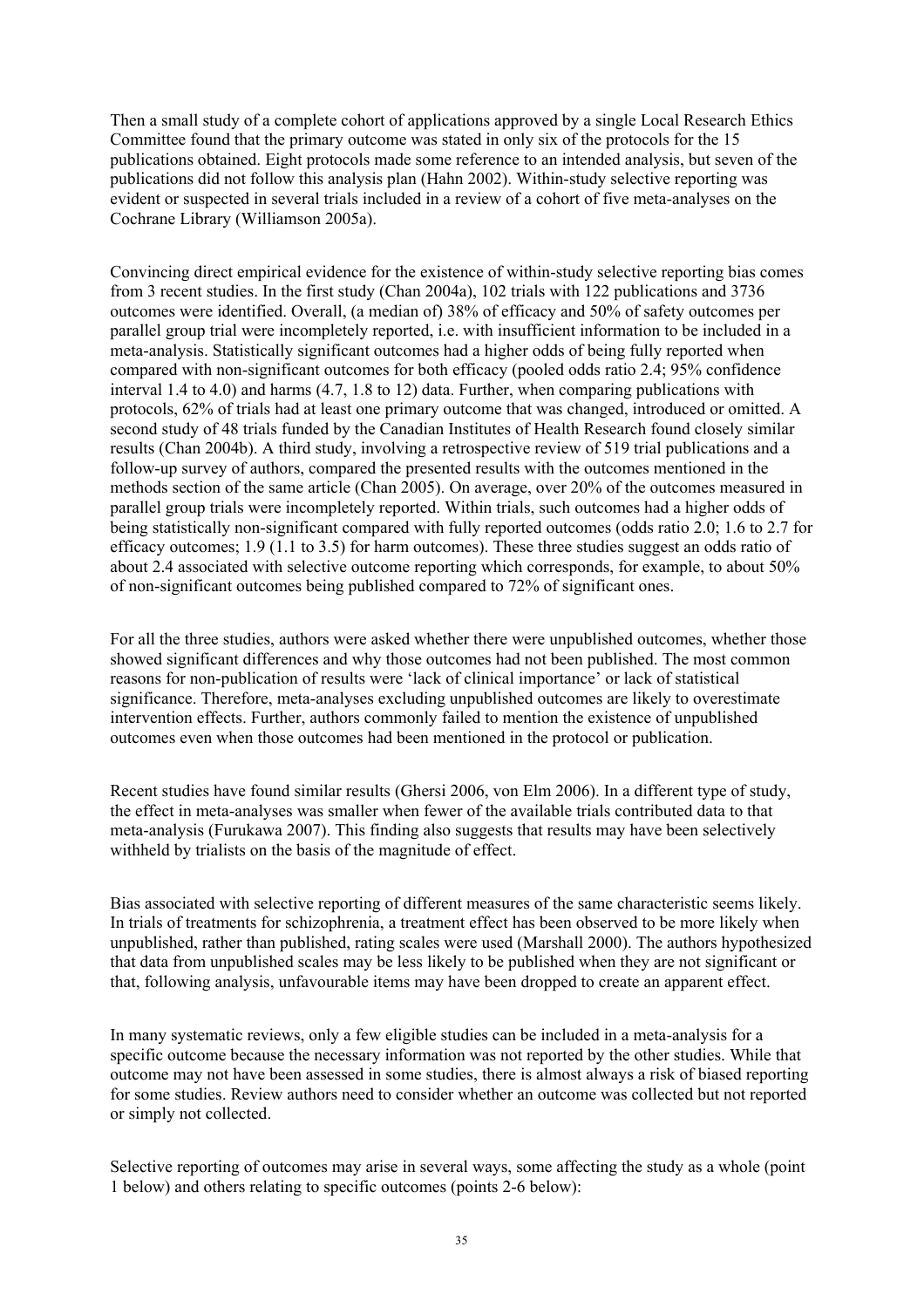- <span id="page-36-0"></span>1. Selective omission of outcomes from reports: Only some of the analyzed outcomes may be included in the published report. If that choice is made based on the results, in particular the statistical significance, the corresponding meta-analytic estimates are likely to be biased.
- 2. Selective choice of data for an outcome: For a specific outcome there may be different time points at which the outcome has been measured, or there may have been different instruments used to measure the outcome at the same time point (e.g. different scales, or different assessors). For example, in a report of a trial in osteoporosis, there were 12 different data sets to choose from for estimating bone mineral content. The standardized mean difference for these 12 possibilities varied between −0.02 and 1.42 (Gøtzsche 2007).If study authors make choices in relation to such results, then the meta-analytic estimate will be biased.
- 3. Selective reporting of analyses using the same data: There are often several different ways in which an outcome can be analyzed. For example, continuous outcomes such as blood pressure reduction might be analyzed as a continuous or dichotomous variable, with the further possibility of selecting from multiple cut-points. Another common analysis choice is between endpoint scores versus changes from baseline (Williamson 2005b). Switching from an intended analysis of final values to change from baseline as a result of an observed baseline imbalance actually introduces bias rather than removing it (as the study authors may suppose) (Senn 1991, Vickers 2001).
- 4. Selective reporting of subsets of the data: Selective reporting may occur if outcome data can be subdivided, for example selecting sub-scales of a full measurement scale or a subset of events. For example, fungal infections at baseline or within a couple of days after randomization versus socalled 'break-through' fungal infections that are detected some days after randomization (Jørgensen 2006, Jørgensen 2007). [This is not a sentence.]
- 5. Selective under-reporting of data: Some outcomes may be reported but with inadequate detail for the data to be included in a meta-analysis. Sometimes this is explicitly related to the result, for example reported only as "not significant" or "P>0.05".

Yet other forms of selective reporting are not addressed here; they include selected reporting of subgroup analyses or adjusted analyses, and presentation of the first period results in cross-over trials (Williamson 2005a). Also, descriptions of outcomes as 'primary', 'secondary' etc may sometimes be altered retrospectively in the light of the findings (Chan 2004b, Chan 2004a). This issue alone will not generally be of concern to review authors (who do not take note of which outcomes are so labelled in each study), provided it does not influence which results are published.

## **8.13.2 Assessing risk of bias from selective reporting of outcomes**

Although the possibility of *between-study* publication bias can be examined only by considering a set of studies, the possibility of *within-study* selective outcome reporting can be examined for each study included in a systematic review. The following considerations may help review authors assess whether outcome reporting is sufficiently complete and transparent to protect against bias using the Collaboration's tool (Section [8.5\)](#page-6-1).

Statistical methods to detect within-study selective reporting are, as yet, not well developed. There are, however, other ways of detecting such bias although a thorough assessment is likely to be labour intensive. If the protocol is available, then outcomes in the protocol and published report can be compared. If not, then outcomes listed in the methods section of an article can be compared with those whose results are reported. If non-significant results are mentioned but not reported adequately, bias in a meta-analysis is likely to occur. Further information can also be sought from authors of the study reports, although it should be realized that such information may be unreliable (Chan 2004a).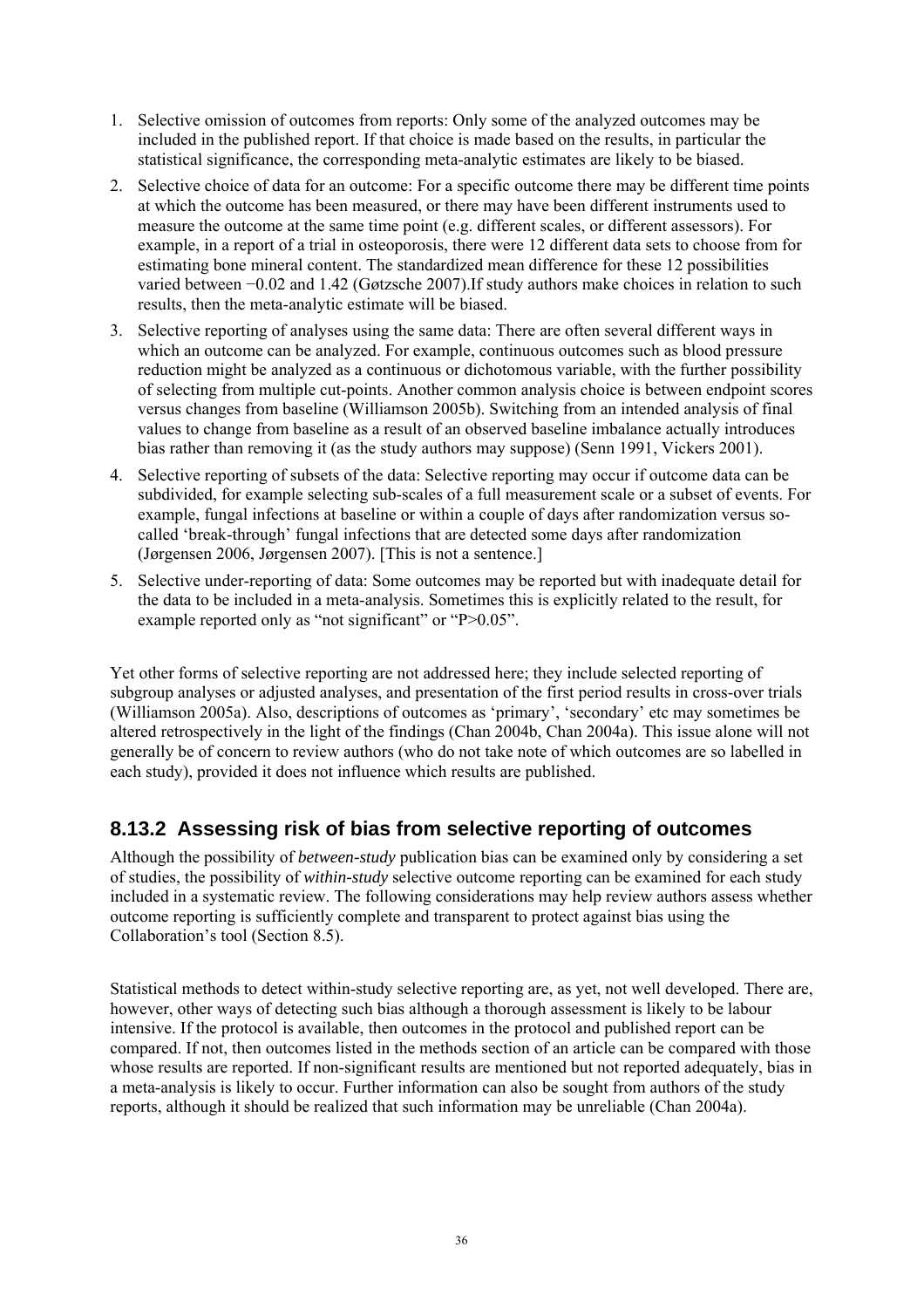Some differences between protocol and publication may be explained by legitimate changes to the protocol. Although such changes should be reported in publications, none of the 150 studies in the two samples of Chan et al. did so (Chan 2004b, Chan 2004a).

Review authors should look hard for evidence of collection by study investigators of a small number of key outcomes that are routinely measured in the area in question, and report which studies report data on these and which do not. Review authors should consider the *reasons* why data might be missing from a meta-analysis (Williamson 2005b). Methods for seeking such evidence are not wellestablished, but we describe some possible strategies.

A useful first step is to construct a matrix indicating which outcomes were recorded in which studies, e.g. with rows as studies and columns as outcomes. Complete and incomplete reporting can also be indicated. This matrix will show to the review authors which studies did not report outcomes reported by most other studies.

PubMed and the internet should be searched for a study protocol; in rare cases the web address will be given in the study report. Alternatively, and more often in the future as mandatory registrations of trials becomes more common, a detailed description of the study may be available in a trial registry. Abstracts of presentations relating to the study may contain information about outcomes not subsequently mentioned in publications. In addition, review authors should examine carefully the methods section of published articles for details of outcomes that were assessed.

Of particular interest is missing information that seems sure to have been recorded. For example, some measurements are expected to appear together, such as systolic and diastolic blood pressure, so we should wonder why only one is reported. An alternative example is a study reporting the proportion of participants whose change in a continuous variable exceeded some threshold; the investigators must have had access to the raw data and so could have shown the results as mean and SD of the changes. Williamson et al give several examples, including a Cochrane review in which 9 trials reported the outcome treatment failure but only five reported mortality. Yet mortality was part of the definition of treatment failure so those data must have been collected in the four trials missing from the analysis of mortality. Bias was suggested by the marked difference in results for treatment failure for trials with or without separate reporting of mortality (Williamson 2005a).

When there is suspicion of or direct evidence for selective outcome reporting it is desirable to contact the study authors asking for additional information. For example, authors could be asked to supply the study protocol and full information for outcomes reported inadequately. In addition, for outcomes mentioned in article or protocol but not reported they could be asked to clarify whether those outcome measures were in fact analyzed, and if so to supply the data.

It is not generally recommended to try to make a formal allowance for reporting bias in the main metaanalysis. Sensitivity analysis is a more promising approach to investigate the possible impact of selective outcome reporting (Hutton 2000, Williamson 2005a).

The assessment of risk of bias due to selective reporting of outcomes should be made for the study as a whole, rather than for each outcome. Although it may be clear for a particular study that some specific outcomes are subject to selective reporting while others are not, we recommend the study-level approach because it is not practical to list all fully reported outcomes in the 'Risk of bias' table. The Description part of the tool (see Section [8.5.2\)](#page-9-2) should be used to describe the outcomes for which there is particular evidence of selective (or incomplete) reporting. The study-level judgment provides an assessment of the overall susceptibility of the study to selective reporting bias.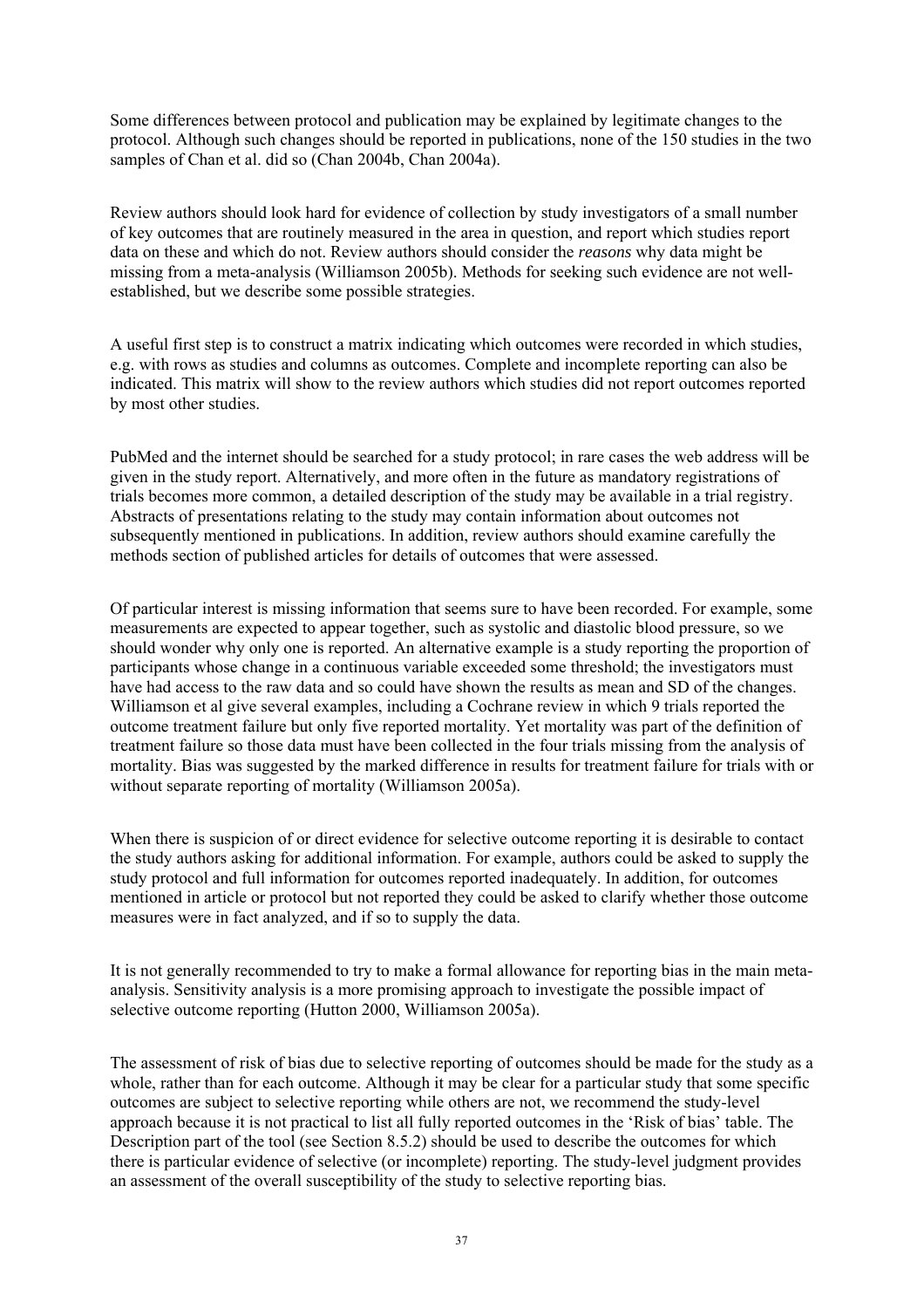## <span id="page-38-1"></span><span id="page-38-0"></span>**8.14 Topic-specific, design-specific or other potential threats to validity**

## <span id="page-38-2"></span>**8.14.1 Rationale for concern about bias**

The preceding topics relate to important potential sources of bias across all types of studies in all healthcare areas. In some topic areas, there may be additional questions that should be asked of all studies; some study designs warrant special consideration when they are encountered; and some major, unanticipated, problems may be identified during the course of the systematic review or meta-analysis. Several examples are given here.

### **8.14.1.1 Cross-over trials**

Randomized cross-over trials are discussed in Chapter 16. Many cross-over trials use a 'two period, two treatment' design in which each participant receives two study treatments in sequence in random order. The main concerns over risk of bias are: (i) whether the cross-over design is suitable, (ii) whether there is a carry- over effect, (iii) whether only first period data are available, (iv) incorrect analysis, and (v) comparability of results with those from parallel-group trials.

(i) The cross-over design is suitable to study a condition that is (reasonably) stable (e.g. asthma), and where long-term follow up is not required. The first issue to consider therefore is whether the crossover design is suitable for the condition being studied.

(ii) Of particular concern is the possibility of a 'carry-over' of treatment effect from one period to the next. A carry-over effect means that the observed difference between the treatments depends upon the order in which they were received; hence the estimated overall treatment effect will be affected (usually underestimated, leading to a bias towards the null).

The use of the cross-over design should thus be predicated on the expectation that there will not be any carry-over of treatment effect across periods. Support for this notion may not be available, however, before the trial is done. Review authors should seek information in trial reports about the evaluation of the carry-over effect. However, in an unpublished review of 116 published cross-over trials from 2000 (Mills 2005), 30% of the studies discussed carry-over but only 12% reported the analysis.

(iii) In the presence of carry-over, a common strategy is to base the analysis on only the first period. Although the first period of a cross-over trial is in effect a parallel group comparison, use of data from only the first period will be biased if, as is likely, the decision to do so is based on a test of carry-over. That 'two stage analysis' is now discredited (Freeman 1989) but is still used. Also, use of the first period only removes the main strength of the cross-over design, the ability to compare treatments within individuals.

Cross-over trials for which only first period data are available should be considered to be at risk of bias, especially when the authors explicitly used the two-stage strategy.

(iv) The analysis of a cross-over trial should take advantage of the within-person design, and use some form of paired analysis (Elbourne 2002). Although trial authors may have analyzed paired data, poor presentation may make it impossible for review authors to extract paired data. Unpaired data may be available and will generally be unrelated to the estimated treatment effect or statistical significance. So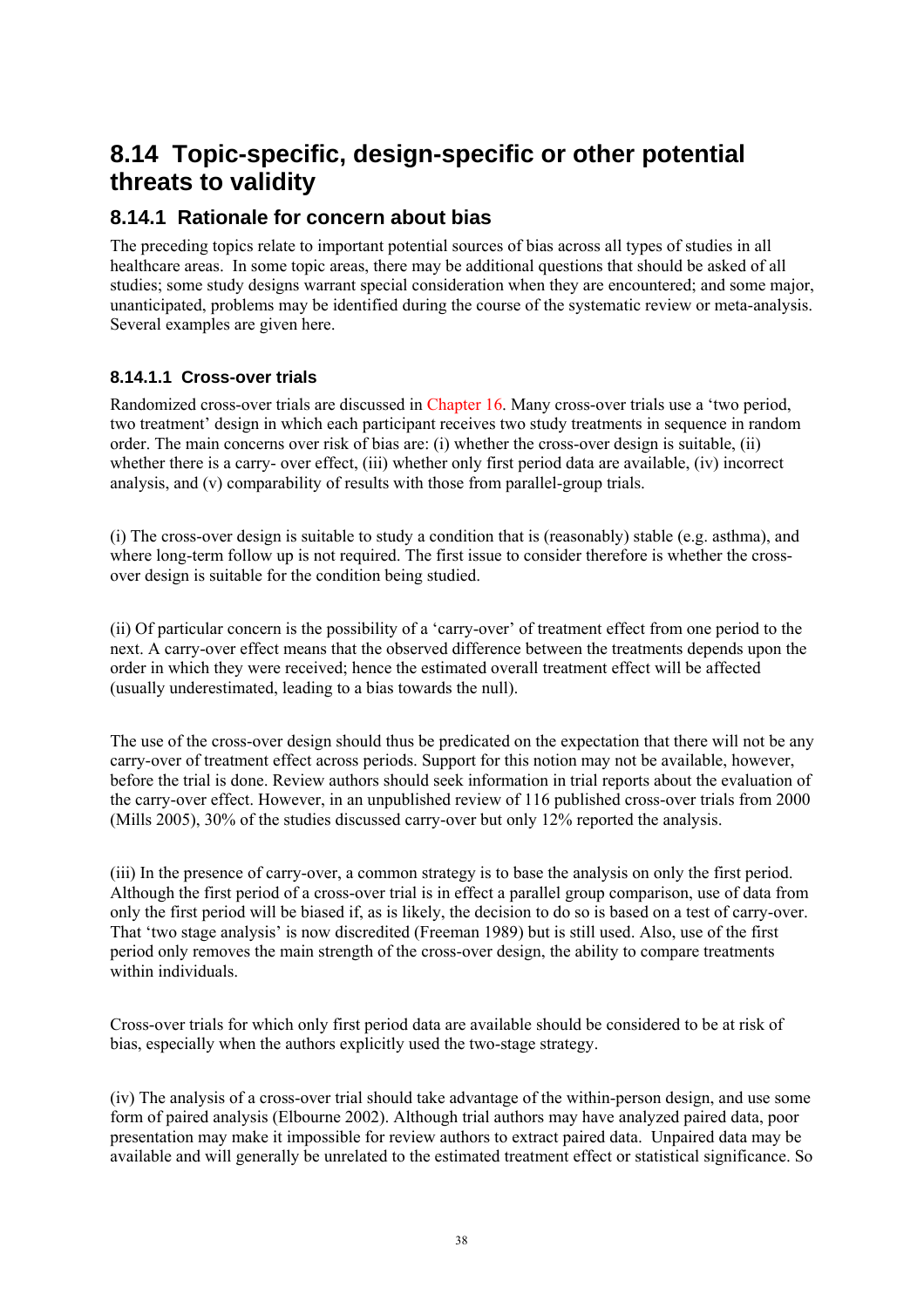it is not a source of bias, but rather will usually lead to a trial getting (much) less than its due weight in a meta-analysis.

In the review above (Mills 2005) only 38% of 116 cross-over trials performed an analysis of paired data.

(v) In the absence of carry-over, cross-over trials should estimate the same treatment effect as parallel group trials. Although one study reported a difference in the treatment effect found in cross-over versus parallel trials (Khan 1996), they had looked at treatments for infertility, an area notorious for the inappropriateness of the cross-over design, and a careful reanalysis did not support the original findings (te Velde 1998).

#### Other issues

- Participants may drop out after the first treatment, and not receive the second treatment. Such participants are usually dropped from the analysis.
- There may be a systematic difference between the two periods of the trial. A period effect is not too serious, as it applies equally to both treatments, although it may suggest that the condition being studied is not stable.
- It may not be clear how many treatments or periods were used. Lee could not identify the design for 12/64 published cross-over trials (Lee 2005b).
- It should not be assumed that the order of treatments was randomized in a cross-over trial. Occasionally a study may be encountered in which it is clear that all participants had the treatments in the same order. Such a trial does not provide a valid comparison of the treatments
- Reporting of drop-outs may be poor, especially for those participants who completed one treatment period. The number of participants who dropped out was specified in only 9 of the 64 trials in Lee's review (Lee 2005b).

Some suggested questions for assessing risk of bias in cross-over trials are as follows:

- Was use of a cross-over design appropriate?
- Is it clear that the order of receiving treatments was randomized?
- Can it be assumed that the trial was not biased from carry-over effects?
- Are unbiased data available?

#### **8.14.1.2 Cluster-randomized trials**

In **cluster randomized trials**, particular biases to consider include: (i) recruitment bias, (ii) baseline imbalance, (iii) loss of clusters, (iv) incorrect analysis, and (v) comparability with individually randomized trials.

(i) Recruitment bias can occur when individuals are recruited to the trial after the clusters have been randomized as the knowledge of whether each cluster is an 'intervention' or 'control' cluster could affect the types of participants recruited. Farrin et al showed differential participant recruitment in a trial of low back pain randomized by primary care practice; a greater number of less severe participants were recruited to the 'active management' practices (Farrin 2005). Puffer et al reviewed 36 cluster RCTs, and found possible recruitment bias in 14 (39%) (Puffer 2003).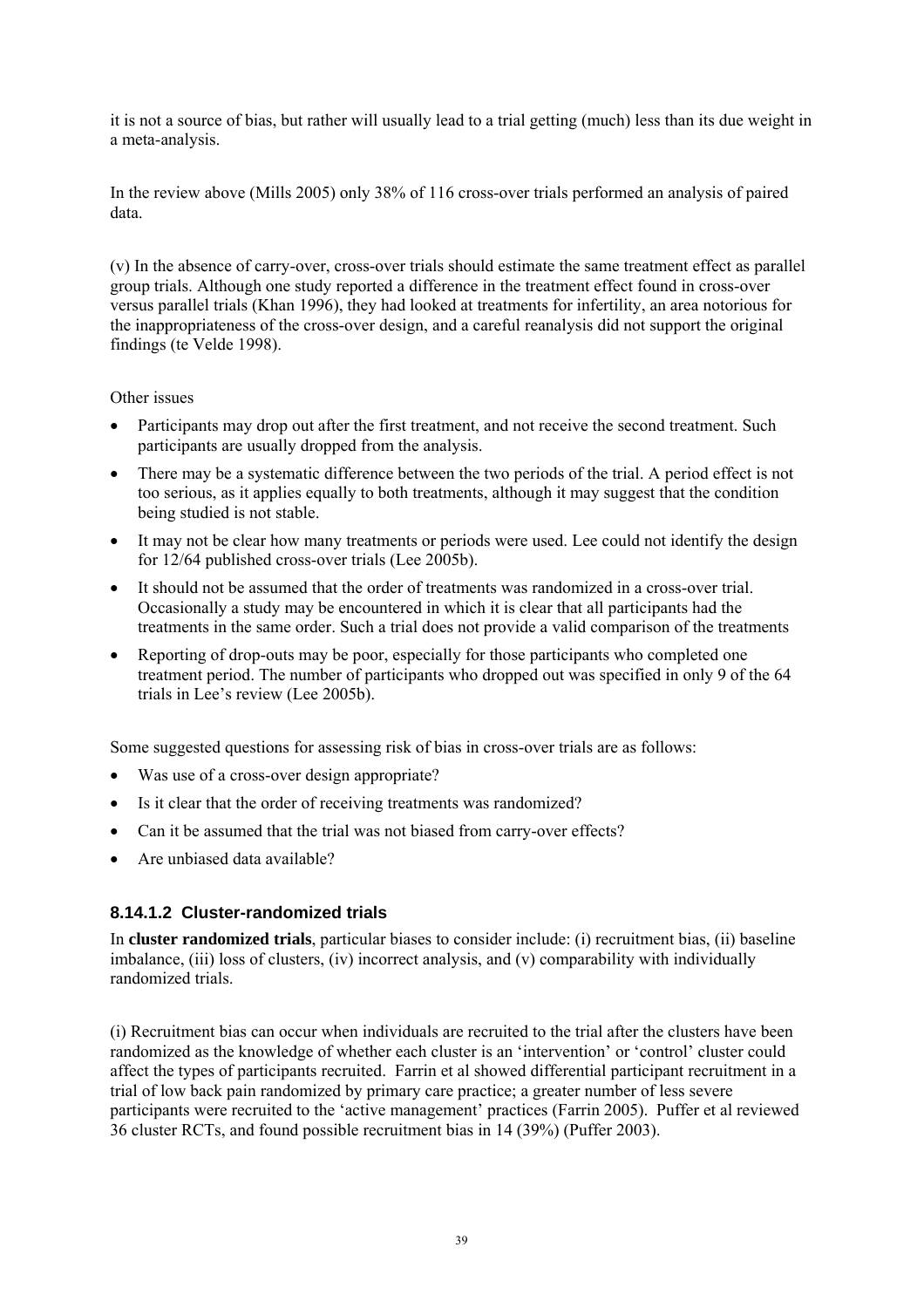(ii) Cluster randomized trials often randomize all clusters at once, so lack of allocation concealment should not usually be an issue if the allocation is done in an independent and secure fashion. However, because small numbers of clusters are randomized, there is a possibility of chance baseline imbalance between the randomized groups, in terms of either the clusters or the individuals. Although not a form of bias as such, the risk of baseline differences can be reduced by using stratified or pairmatched randomization of clusters. Reporting of the baseline comparability of clusters, or statistical adjustment for baseline characteristics, can help reduce concern about the effects of baseline imbalance.

(iii) Occasionally complete clusters are lost from a trial, and have to be omitted from the analysis. Just as for missing outcome data in individually randomized trials (see Section [8.12\)](#page-29-1), this may lead to bias. In addition, missing outcomes for individuals within clusters also causes a risk of bias in cluster RCTs.

(iv) Many cluster RCTs are analyzed by incorrect statistical methods, not taking the clustering into account. For example, Eldridge et al reviewed 152 cluster RCTs in primary care of which 41% did not account for clustering in their analyses (Eldridge 2004). Such analyses create a 'unit of analysis error' and produce over-precise results (the standard error of the estimated intervention effect is too small) and P values that are too small. They do not lead to biased estimates of effect. However, if they remain uncorrected, they will receive too much weight in a meta-analysis. Approximate methods of correcting trial results that do not allow for clustering are suggested in Chapter 16. Some of these can be implemented by review authors.

(v) In a meta-analysis including both cluster and individually randomized trials, or including clusterrandomized trials with different types of clusters, possible differences between the intervention effects being estimated need to be considered. For example, in a vaccine trial of infectious diseases, a vaccine applied to all individuals in a community would be expected to be more effective than if the vaccine was applied to only half of the people. Another example is provided by Hahn et al, who discussed a Cochrane review of hip protectors (Hahn 2005). The cluster trials showed large positive effect whereas individually randomized trials did not show any clear benefit. One possibility is that there was a 'herd effect' in the cluster-randomized trials (which were often performed in nursing homes, where compliance with using the protectors may have been enhanced). In general, contamination would lead to under-estimates of effect. Thus, if an intervention effect is still demonstrated despite contamination in those trials that were not cluster-randomized, a confident conclusion about the presence of an effect can be drawn. However, the size of the effect is likely to be underestimated. Contamination and 'herd effects' may be different for different types of cluster.

Issues related to clustering can also occur in individually randomized trials. This can happen when the same health professional (for example doctor, surgeon, nurse or therapist) delivers the intervention to a number of participants in the intervention group. This type of clustering is discussed by Lee and Thompson, and raises issues similar to those in cluster-randomized trials (Lee 2005a).

#### **8.14.1.3 Biases in trials with multiple treatment groups**

Two other types of trial design are considered here briefly: multi-arm parallel group trials, and factorial trials.

#### **Multi-arm parallel group trials**

A substantial minority of parallel group randomized trials have more than two treatment arms. Methods for incorporating such trials into a review are discussed in Chapter 16. For example, issues related to splitting control group data when there are two active treatment arms to avoid doublecounting of the control group are discussed there and are not relevant to concerns about risk of bias.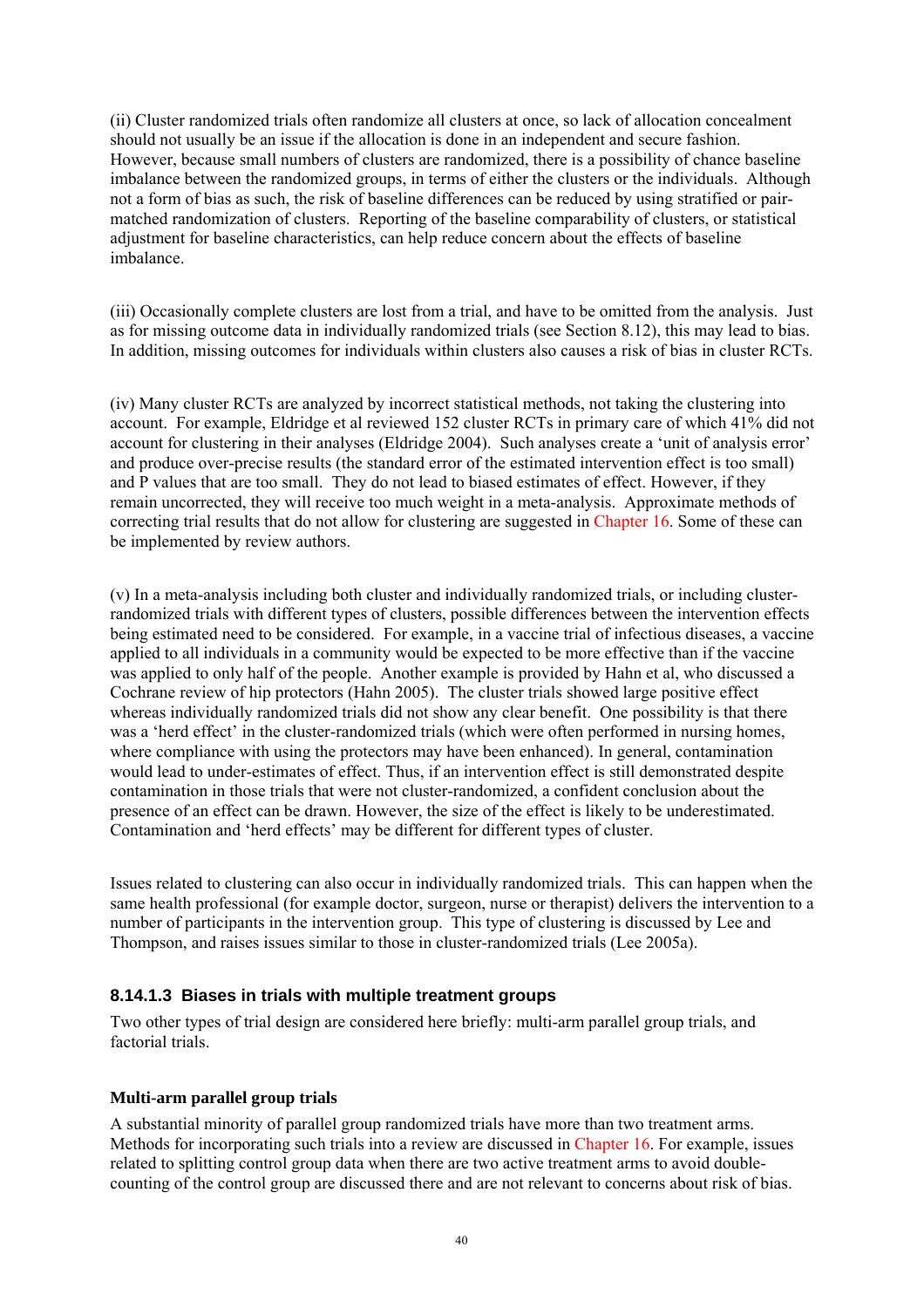Bias may be introduced in a multi-arm trial if the decisions regarding data analysis are made after seeing the data. For example, groups receiving different doses of same treatment may be combined only after seeing the results, including P values. Also, different outcomes may be presented when comparing different pairs of groups, again potentially in relation to the findings.

Juszczak et al reviewed 60 multi-arm RCTs, of which over a third had at least 4 treatment arms (Juszczak 2007). They found that only 64% reported the same comparisons of groups for all outcomes, suggesting selective reporting analogous to selective outcome reporting in a two-arm trial. Also, 20% reported combining groups in an analysis.

Some suggested questions for assessing risk of bias in multi-arm trials are as follows:

- Are data presented for each of the groups to which participants were randomized?
- Are reports of the study free of suggestion of selective reporting of comparisons of treatment arms for some outcomes?

#### **Factorial trials**

In a factorial trial two (or more) treatment comparisons are carried out simultaneously. Thus for example, participants may be randomized to receive aspirin or placebo and also to receive an educational intervention or standard advice. Most factorial trials are like the example just cited, with two 'factors', each of which has two levels; these are called  $2\times 2$  factorial trials. Occasionally  $3\times 2$ trials may be encountered, or trials that investigate three, four, or more interventions simultaneously. The following remarks focus on the  $2\times 2$  case but the principles extend to more complex designs.

In most factorial trials the intention is to get 'two trials for the price of one', and the assumption is made that the effects of the different active treatments are independent, that is, there is no interaction (synergy). Occasionally a trial may be carried out specifically to investigate whether there is an interaction between two treatments. That aspect may more often be explored in a trial comparing each of two active treatments on its own with both combined, without a placebo group. Such trials are not factorial trials but multi-arm trials, as discussed above.

The  $2\times2$  factorial design can be displayed as a  $2\times2$  table, with the rows indicating one comparison (say A vs control) and the columns the other (B vs control). Sometimes only one of these comparisons will be of relevance to any particular review. A 2×2 factorial trial can be seen as two trials answering different questions. It is important that both parts of the trial are reported as if they were just a two-arm parallel group trial. Thus we expect to see the results for A vs control, including all participants regardless of whether they had intervention B or the control for B, and likewise for B. These results may be seen as relating to the margins of the  $2\times 2$  table. We would also wish to evaluate whether there may have been some interaction between the treatments (i.e. effect of A depends on whether B or control was received), for which we need to see the four cells within the table (McAlister 2003). It follows that the practice of publishing two separate reports, possibly in different journals, does not allow the full results to be seen.

McAlister et al reviewed 44 published reports of factorial trials (McAlister 2003). They found that only 34% reported results for each cell of the factorial structure. However, it will usually be possible to derive the marginal results from the results for the four cells in the  $2\times 2$  structure. In the same review, 59% of the trial reports included the results of a test of interaction. On reanalysis, 2/44 trials (6%) had P<0.05, which is a rate that is close to expectation by chance (McAlister 2003). Thus, despite concerns about unrecognized interactions, it seems that investigators are appropriately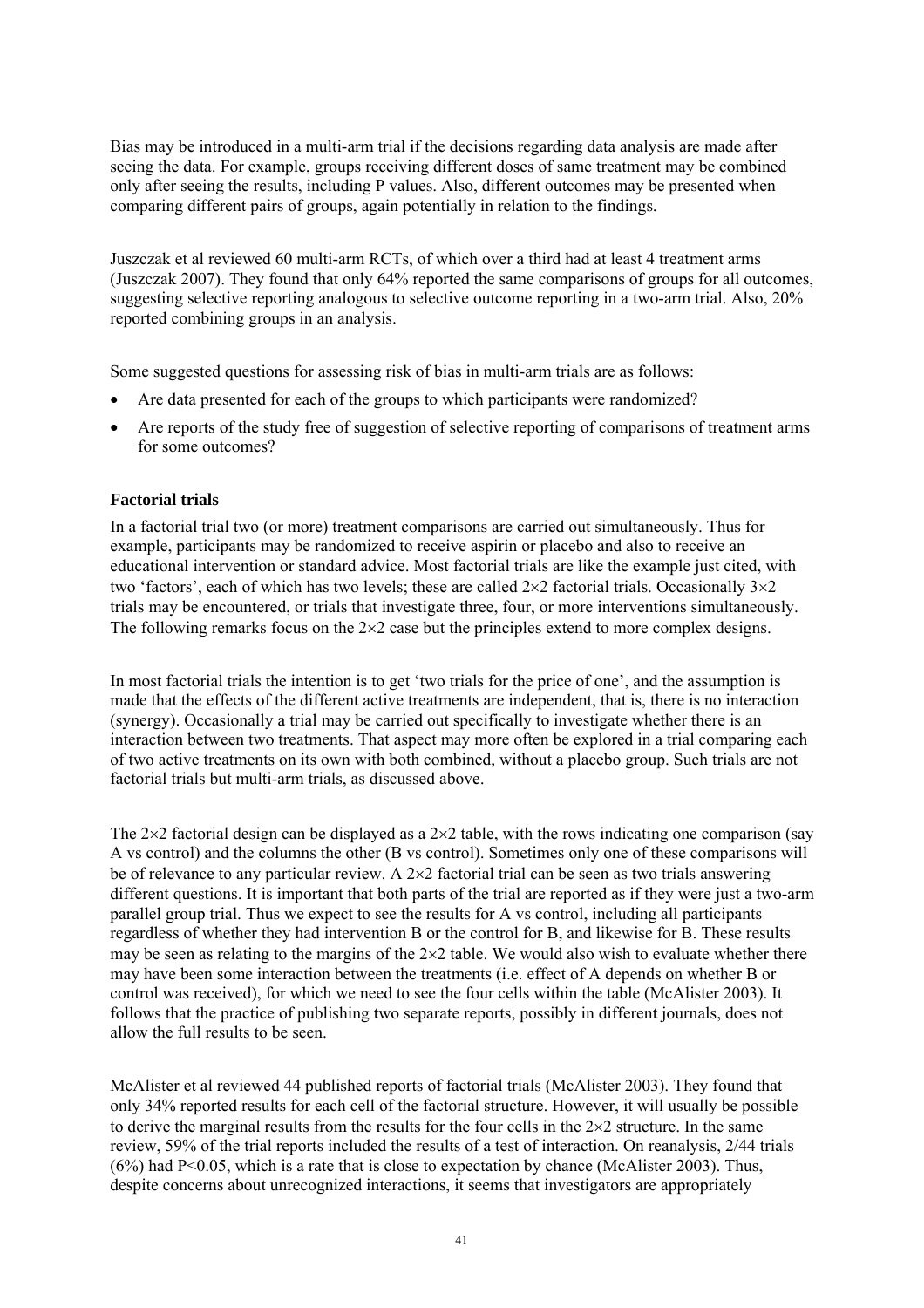restricting the use of the factorial design to those situations in which 2 (or more) treatments do not have the potential for substantive interaction. Unfortunately, many review authors do not take advantage of this fact and include only half of the available data in their meta-analysis.

A suggested question for assessing risk of bias in factorial trials are as follows:

• Are reports of the study free of suggestion of an important interaction between the effects of the different interventions?

#### **8.14.1.4 Early stopping**

Studies that were stopped early (whether or not as a result of a formal stopping rule) are more likely to show extreme treatment effects than those that continue to the end, particularly if they have very few events (Montori 2005). This is especially the case when a study stops because early results show a large, statistically significant, treatment effect, although may also be the case if a study stops early because of harm. If a study does not describe having a pre-specified sample size, or any formal stopping rules, or the attained sample size is much less than the intended size but no explanation is given, then the study may have stopped at a point chosen because of the observed results and the available results may therefore be biased. Early stopping may be more common than is reported. For example, in a study of 44 industry-initiated trials, the trial protocols showed that the sponsor of had access to accumulating data in 16 (e.g. through interim analyses and participation in data and safety monitoring committees), but such access was disclosed in only one corresponding trial report. An additional 16 protocols noted that the sponsor had the right to stop the trial at any time, for any reason; this was not noted in any of the trial publications (Gøtzsche 2006). Even when trials are known to have stopped early, systematic reviews frequently fail to note this (Bassler 2007).

Bias-adjusted analyses are available for studies that stop early due to a formal stopping rule, but such analyses are seldom implemented.

Studies that fail to attain a pre-specified sample size for reasons unrelated to the observed treatment effect (e.g. a lower than expected recruitment rate; insufficient funds; no supply of drug, etc) are not more likely to show extreme results, and should not generally be considered to be prone to bias due to early stopping.

*Example (of high risk of bias): The data and safety monitoring board recommended stopping the trial because the test statistic for the primary outcome measure exceeded the stopping boundary for benefit.*

#### **8.14.1.5 Baseline imbalance**

Baseline imbalance in factors that are strongly related to the outcome measure can cause bias in the treatment effect estimate. This can happen through chance alone, but imbalance may also arise through non-randomized (unconcealed) allocation of interventions. Sometimes trial authors may exclude some randomized individuals, causing imbalance in participant characteristics in the different intervention groups. Sequence generation, lack of allocation concealment or exclusion of participants should each be addressed using the specific items for these in the tool. If further inexplicable baseline imbalance is observed that is sufficient to lead to important exaggeration of effect estimates, then it should be noted. Tests of baseline imbalance have no value in truly randomized trials, but very small P values could suggest bias in the randomization process.

*Example: A trial of captopril vs conventional anti-hypertensive had small but highly significant imbalances in height, weight, systolic and diastolic BP: P=10-4 to 10-18 (Hansson 1999). Such an*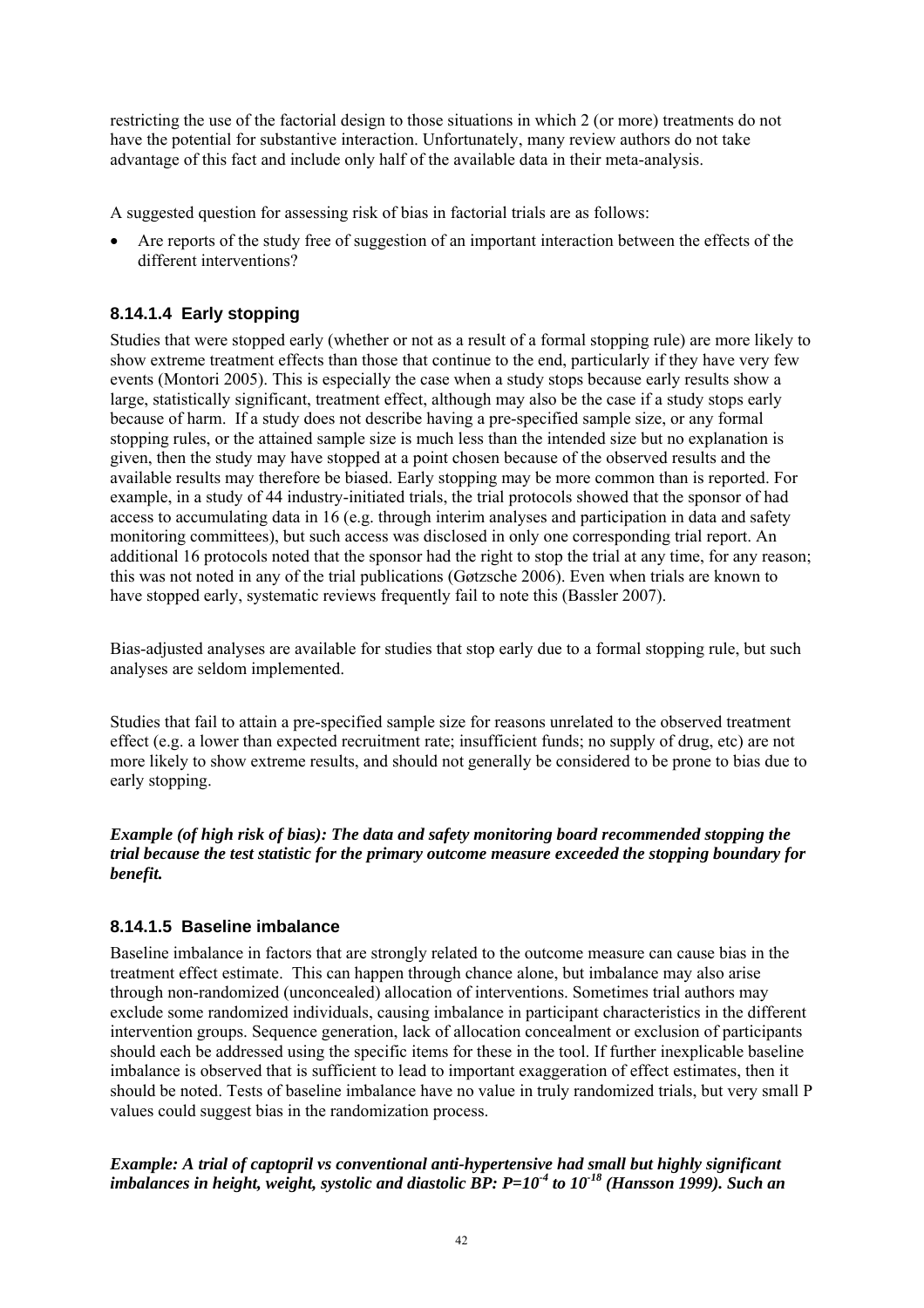*imbalance suggests failure of randomization (which was by sealed envelopes) at some centres (Peto 1999).* 

#### <span id="page-43-0"></span>**8.14.1.6 Blocked randomization in unblinded trials**

Some combinations of methods for sequence generation, allocation concealment and blinding act together to create a risk of selection bias in the allocation of interventions. One particular combination is the use of blocked randomization in an unblinded trial, or in a blinded trial where the blinding is broken, e.g. because of characteristic side effects. When blocked randomization is used, and when the assignments are revealed subsequent to the person recruiting into the trial, then it is sometimes possible to predict future assignments. This is particularly the case when blocks are of a fixed size and are not divided across multiple recruitment centres. This ability to predict future assignments can happen even when allocation concealment is adequate according to the criteria suggested in [Table](#page-10-0)  [8.5.c](#page-10-0) (Berger 2005).

### **8.14.1.7 Differential diagnostic activity**

Outcome assessments can be biased despite effective blinding. In particular, increased diagnostic activity could lead to increased diagnosis of true but harmless cases of disease. For example, many stomach ulcers give no symptoms and have no clinical relevance, but such cases could be detected more frequently on gastroscopy in patients who receive a drug that causes unspecific stomach discomfort and therefore leads to more gastroscopies. Similarly, if a drug causes diarrhoea, this could lead to more digital, rectal examinations, and, therefore, also to the detection of more harmless cases of prostatic cancer. Obviously, assessment of beneficial effects can also become biased through such a mechanism. Interventions may also lead to different diagnostic activity. For example, randomizing whether or not participants will have a nurse visit them at home may create differential diagnostic activity between intervention groups.

### **8.14.1.8 Further examples of potential biases**

The following list of other potential sources of bias in a clinical study may aid detection of further problems.

- The conduct of the study is affected by interim results (e.g. recruiting additional participants from a subgroup showing more benefit);
- There is deviation from the study protocol in a way that does not reflect clinical practice (e.g. posthoc stepping-up of doses to exaggerated levels);
- There is pre-randomization administration of an intervention that could enhance or diminish the effect of a subsequent, randomized, intervention;
- Administration of an intervention (or co-intervention) is inappropriate;
- Contamination (e.g. participants pooling drugs);
- Ocurrence of 'null bias' due to interventions being insufficiently delivered or overly wide inclusion criteria for participants (Woods 1995);
- An insensitive instrument is used to measure outcomes (which can lead to under-estimation of both beneficial and harmful effects);
- Selective reporting of subgroups;
- Fraud;
- Inappropriate influence of funders (e.g. in one empirical study, more than half of the protocols for industry-initiated trials stated that the sponsor either owns the data or needs to approve the manuscript, or both; none of these constraints were stated in any of the trial publications (Gøtzsche 2006)).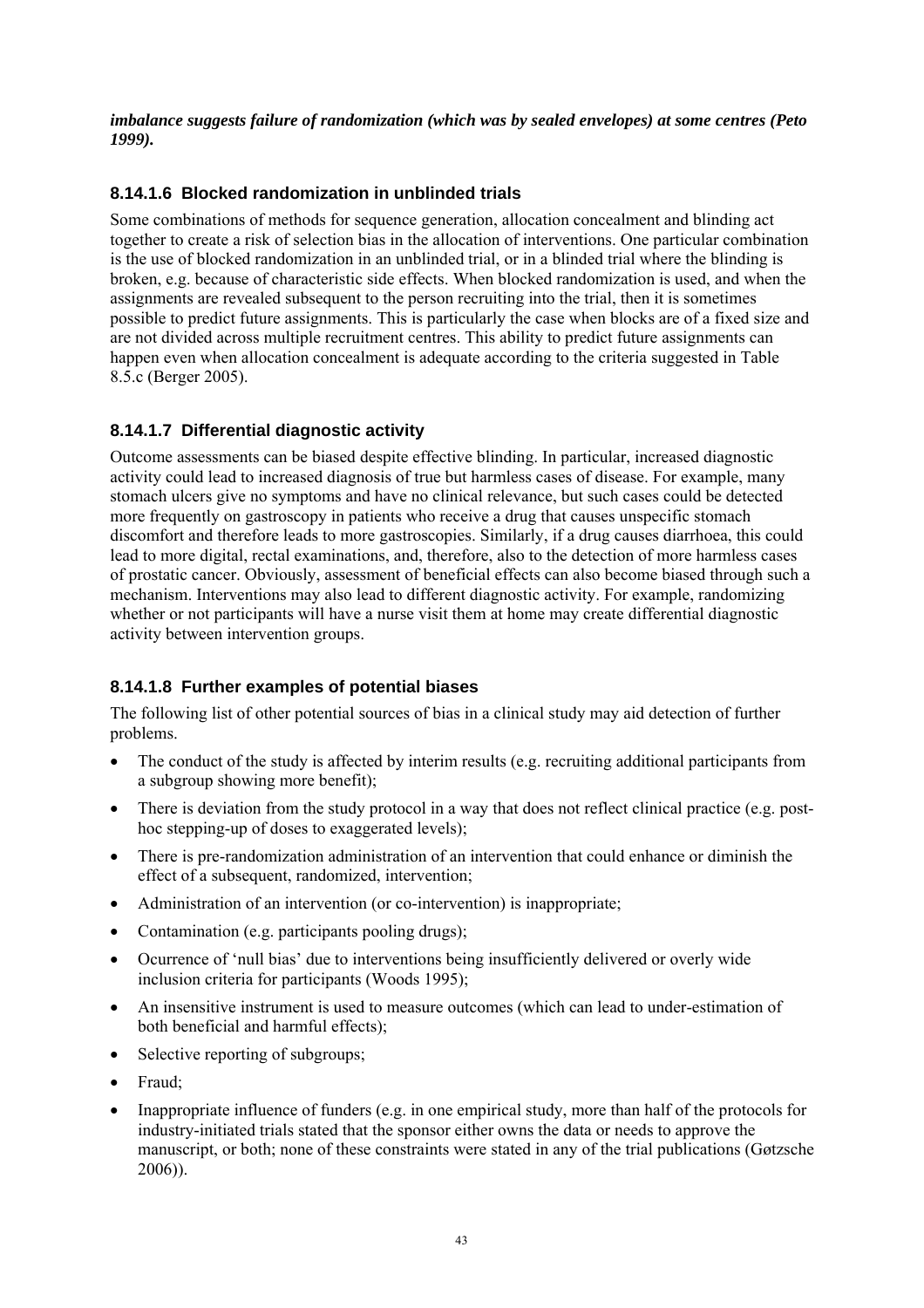### <span id="page-44-0"></span>**8.14.2 Assessing risk of bias from other sources**

This sixth domain in the 'Risk of bias' assessment tool described below is a 'catch-all' for sources of bias other than those due to sequence generation, allocation concealment, blinding, incomplete outcome data and selective outcome reporting. Some general guidelines for determining suitable topics for assessment are provided below. The topics covered in this domain of the tool include primarily the examples provided in Section [8.14.1.](#page-38-2) Beyond these specific issues, however, review authors should be alert for study-specific issues that may raise concerns about the possibility of bias, and should formulate judgments about them under this domain of the tool. The following considerations may help review authors assess whether a study is free of risk of bias from other sources using the Collaboration's tool (Section [8.5\)](#page-6-1).

Wherever possible, a review protocol should pre-specify any questions to be addressed, which would lead to separate items in the 'Risk of bias' table. For example, if cross-over trials are the usual study design for the question being addressed by the review, then specific questions related to bias in crossover trials should be formulated in advance.

Issues covered by the risk of bias tool must be a potential source of bias, and not just a cause of *imprecision* (see section [8.2\)](#page-1-1), and this applies to aspects that are assessed under this 'other sources of bias' domain. A potential source of bias must be able to change the magnitude of the effect estimate, whereas sources of imprecision affect only the uncertainty in the estimate (i.e. its confidence interval). Potential factors affecting precision of an estimate include technological variability (e.g. measurement error), and observer variability.

Because the tool addresses only internal biases, any issue covered by this domain should be a potential source of internal bias, and not a source of *diversity*. Possible causes of diversity include differences in dose of drug, length of follow up, and characteristics of participants (e.g. age, stage of disease). Studies may select doses that favour the experimental drug over the control drug. For example, old drugs are often overdosed (Safer 2002) or may be given under clearly suboptimal circumstances that do not reflect clinical practice (Jørgensen 2007, Johansen 2000). Alternatively, participants may be selectively chosen for inclusion in a study on the basis of previously demonstrated 'response' to the experimental intervention. It is important that such biased choices are addressed in Cochrane reviews. Although they may not be covered by the 'Risk of bias' tool described in the current chapter, they may be sometimes be addressed in the analysis (e.g. by subgroup analysis and meta-regression) and should be considered in the grading and interpretation of evidence in a 'Summary of findings' table (Chapter 11 and Chapter 12).

Many judgments can be made about the design and conduct of a clinical trial, but not all of them may be associated with bias. Measures of 'quality' alone are often strongly associated with aspects that could introduce bias. However, review authors should focus on the mechanisms that lead to bias rather than descriptors of studies that reflect only 'quality'. Some examples of 'quality' indicators that should not be assessed within this domain include criteria related to applicability, 'generalizability' or 'external validity (including those noted above), criteria related to precision (e.g. sample size or use of a sample size (or power) calculation), reporting standards, and ethical criteria (e.g. whether the study had ethical approval or participants gave informed consent).

Finally, to avoid double-counting, potential sources of bias should not be included as 'bias from other sources' if they are more appropriately covered by earlier items in the tool. For example, in Alzheimer's disease, patients deteriorate significantly over time during the trial. Generally, the effects of treatments are small and treatments have appreciable toxicity. Dealing satisfactorily with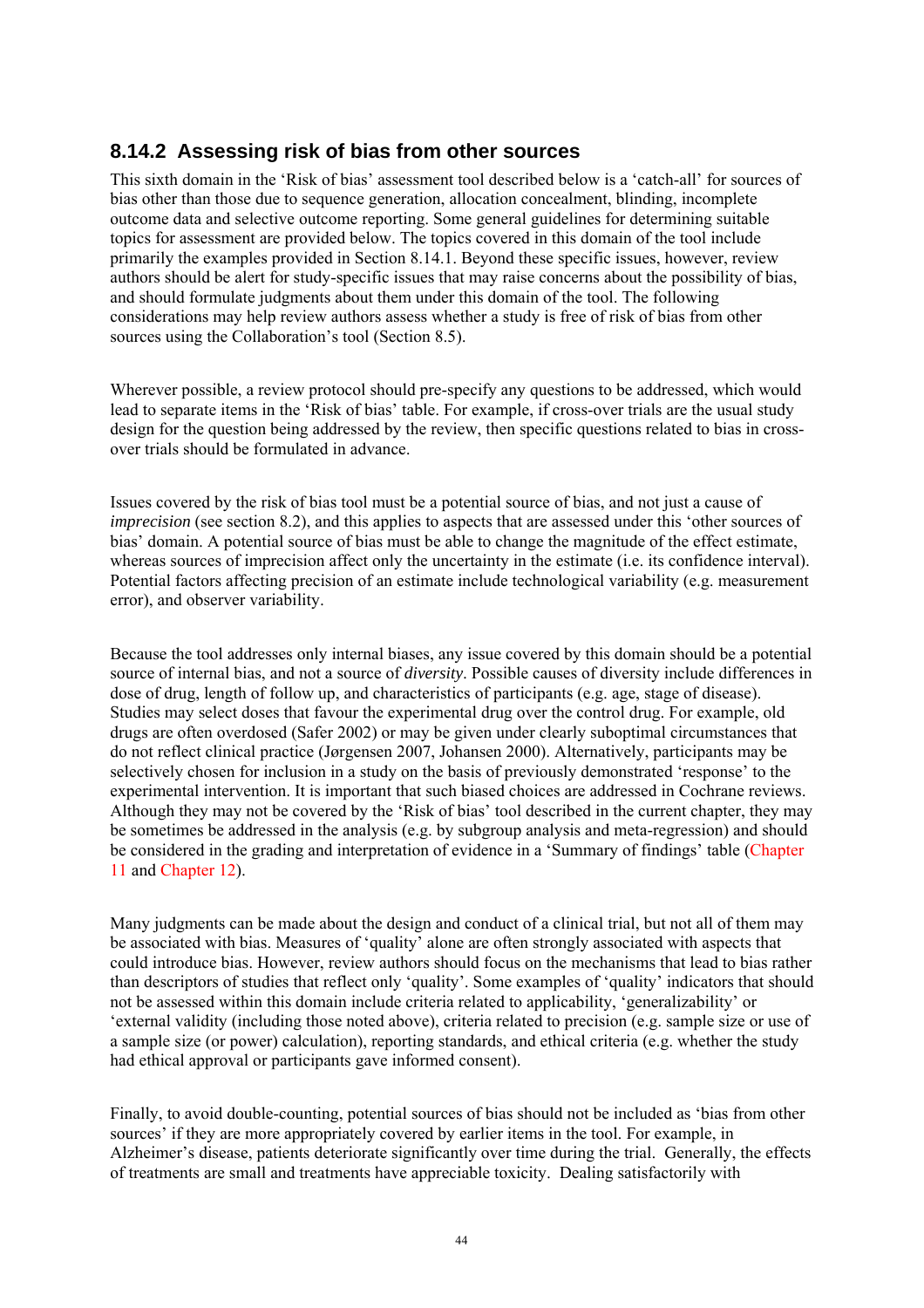<span id="page-45-0"></span>participant losses is very difficult. Those on treatment are likely to drop out earlier due to adverse effects and hence the measurements on these people, tending to be earlier in the study, will favour the intervention. It is often difficult to get continued monitoring of these participants in order to carry out an analysis of all randomized participants. This issue, although it might at first seem to be a topicspecific cause of bias would be more appropriately covered under Incomplete Outcome Data.

## **8.15 Contributions to this chapter**

**Editors**: Julian PT Higgins and Douglas G Altman.

**Contributing authors**: Doug Altman, Gerd Antes, Peter C Gøtzsche, Julian Higgins, Peter Jüni, Steff Lewis, David Moher, Andy Oxman, Ken Schulz, Jonathan Sterne, Simon Thompson.

**Working group**: Doug Altman (co-lead), Gerd Antes, Chris Cates, Mike Clarke, Jon Deeks, Peter C Gøtzsche, Julian Higgins (co-lead), Sally Hopewell, Peter Jüni (core group), Steff Lewis, Philippa Middleton, David Moher (core group), Andy Oxman, Ken Schulz (core group), Nandi Siegfried, Jonathan Sterne, Simon Thompson.

**Acknowledgements**: We thank Hilda Bastian, Rachelle Buchbinder, Miranda Cumpston, Sally Green, Peter Herbison, Victor Montori, Hannah Rothstein, Georgia Salanti, Guido Schwarzer, Ian Shrier, Jayne Tierney, Ian White and Paula Williamson for helpful comments.

## **8.16 References**

#### **Altman 1999**

Altman DG, Bland JM. How to randomize. BMJ 1999; 319: 703-704.

#### **Balk 2002**

Balk EM, Bonis PAL, Moskowitz H, Schmid CH, Ioannidis JPA, Wang C, Lau J. Correlation of quality measures with estimates of treatment effect in meta-analyses of randomized controlled trials. JAMA 2002; 287: 2973-2982.

#### **Bassler 2007**

Bassler D, Ferreira-Gonzalez I, Briel M, Cook DJ, Devereaux PJ, Heels-Ansdell D, Kirpalani H, Meade MO, Montori VM, Rozenberg A, Schunemann HJ, Guyatt GH. Systematic reviewers neglect bias that results from trials stopped early for benefit. J Clin Epidemiol 2007; 60: 869-873.

#### **Bellomo 2000**

Bellomo R, Chapman M, Finfer S, Hickling K, Myburgh J. Low-dose dopamine in patients with early renal dysfunction: a placebo-controlled randomised trial. Australian and New Zealand Intensive Care Society (ANZICS) Clinical Trials Group. Lancet 2000; 356: 2139-2143.

#### **Berger 2005**

Berger VW. Quantifying the magnitude of baseline covariate imbalances resulting from selection bias in randomized clinical trials. Biom J 2005; 47: 119-127.

#### **Berger 2003**

Berger VW, Ivanova A, Knoll MD. Minimizing predictability while retaining balance through the use of less restrictive randomization procedures. Stat Med 2003; 22: 3017-3028.

#### **Berlin 1997**

Berlin JA. Does blinding of readers affect the results of meta-analyses? University of Pennsylvania Meta-analysis Blinding Study Group. Lancet 1997; 350: 185-186.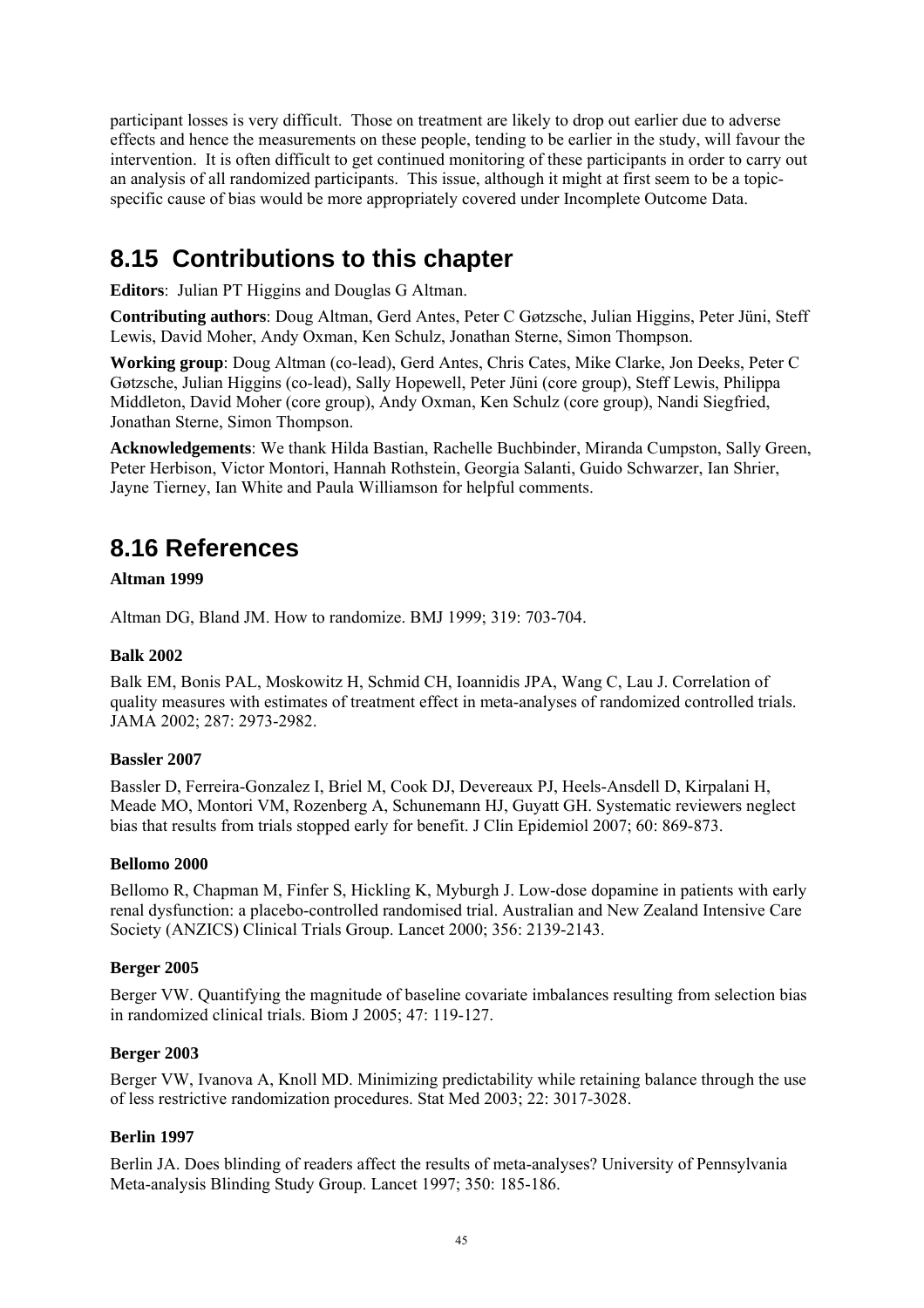#### **Boutron 2006**

Boutron I, Estellat C, Guittet L, Dechartres A, Sackett DL, Hróbjartsson A, Ravaud P. Methods of blinding in reports of randomized controlled trials assessing pharmacologic treatments: a systematic review. PLOS Med 2006; 3: 1931-1939.

#### **Boutron 2005**

Boutron I, Estellat C, Ravaud P. A review of blinding in randomized controlled trials found results inconsistent and questionable. J Clin Epidemiol 2005; 58: 1220-1226.

#### **Brightling 2000**

Brightling CE, Monteiro W, Ward R, Parker D, Morgan MD, Wardlaw AJ, Pavord ID. Sputum eosinophilia and short-term response to prednisolone in chronic obstructive pulmonary disease: a randomised controlled trial. Lancet 2000; 356: 1480-1485.

#### **Brown 2005**

Brown S, Thorpe H, Hawkins K, Brown J. Minimization: reducing predictability for multi-centre trials whilst retaining balance within centre. Stat Med 2005; 24: 3715-3727.

#### **Chan 2005**

Chan AW, Altman DG. Identifying outcome reporting bias in randomised trials on PubMed: review of publications and survey of authors. BMJ 2005; 330: 753.

#### **Chan 2004a**

Chan AW, Hróbjartsson A, Haahr MT, Gøtzsche PC, Altman DG. Empirical evidence for selective reporting of outcomes in randomized trials: comparison of protocols to published articles. JAMA 2004; 291: 2457-2465.

#### **Chan 2004b**

Chan AW, Krleža-Jeric K, Schmid I, Altman DG. Outcome reporting bias in randomized trials funded by the Canadian Institutes of Health Research. CMAJ 2004; 171: 735-740.

#### **Coronary Drug Project Research Group 1980**

Coronary Drug Project Research Group. Influence of adherence to treatment and response of cholesterol on mortality in the coronary drug project. New Eng J Med 1980; 303: 1038-1041.

#### **Cuellar 2000**

Cuellar GEM, Ruiz AM, Monsalve MCR, Berber A. Six-month treatment of obesity with sibutramine 15 mg; a double-blind, placebo-controlled monocenter clinical trial in a Hispanic population. Obes Res 2000; 8: 71-82.

#### **de Gaetano 2001**

de Gaetano G. Low-dose aspirin and vitamin E in people at cardiovascular risk: a randomised trial in general practice. Collaborative Group of the Primary Prevention Project. Lancet 2001; 357: 89-95.

#### **Detsky 1992**

Detsky AS, Naylor CD, O'Rourke K, McGeer AJ, L'Abbe KA. Incorporating variations in the quality of individual randomized trials into meta-analysis. J Clin Epidemiol 1992; 45: 255-265.

#### **Devereaux 2001**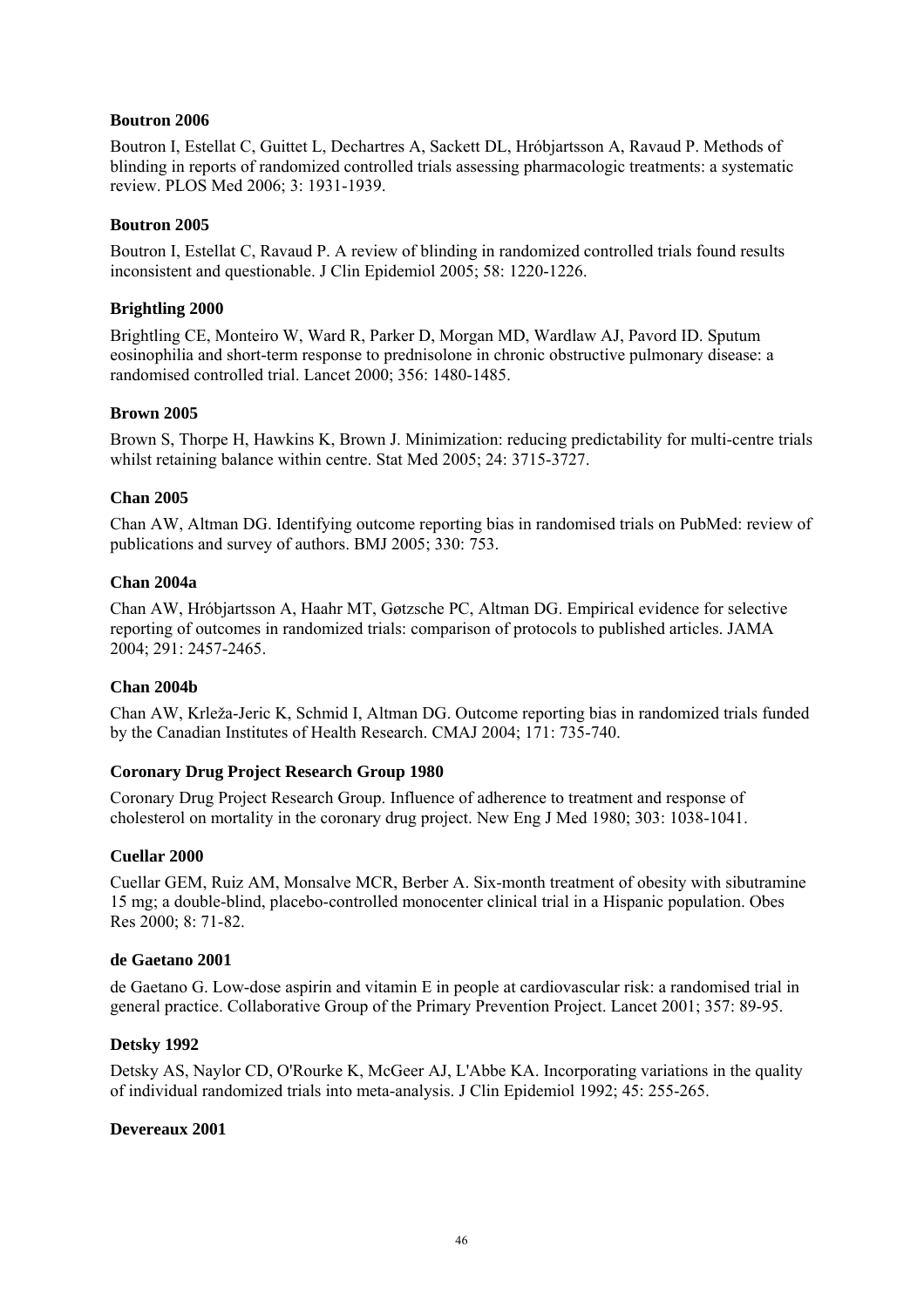Devereaux PJ, Manns BJ, Ghali WA, Quan H, Lacchetti C, Montori VM, Bhandari M, Guyatt GH. Physician interpretations and textbook definitions of blinding terminology in randomized controlled trials. JAMA 2001; 285: 2000-2003.

#### **Egger 2003**

Egger M, Jüni P, Bartlett C, Holenstein F, Sterne J. How important are comprehensive literature searches and the assessment of trial quality in systematic reviews? Empirical study. Health Technol Assess 2003; 7: 1-76.

#### **Elbourne 2002**

Elbourne DR, Altman DG, Higgins JPT, Curtin F, Worthington HV, Vaillancourt JM. Meta-analyses involving cross-over trials: methodological issues. Int J Epidemiol 2002; 31: 140-149.

#### **Eldridge 2004**

Eldridge SM, Ashby D, Feder GS, Rudnicka AR, Ukoumunne OC. Lessons for cluster randomized trials in the twenty-first century: a systematic review of trials in primary care. Clin Trials 2004; 1: 80- 90.

#### **Emerson 1990**

Emerson JD, Burdick E, Hoaglin DC, Mosteller F, Chalmers TC. An empirical study of the possible relation of treatment differences to quality scores in controlled randomized clinical trials. Control Clin Trials 1990; 11: 339-352.

#### **Farrin 2005**

Farrin A, Russell I, Torgerson D, Underwood M, UK BEAM Trial Team. Differential recruitment in a cluster randomized trial in primary care: the experience of the UK back pain, exercise, active management and manipulation (UK BEAM) feasibility study. Clin Trials 2005; 2: 119-124.

#### **Fergusson 2002**

Fergusson D, Aaron SD, Guyatt G, Hébert P. Post-randomisation exclusions: the intention to treat principle and excluding patients from analysis. BMJ 2002; 325: 652-654.

#### **Freeman 1989**

Freeman PR. The performance of the two-stage analysis of two-treatment, two-period cross-over trials. Stat Med 1989; 8: 1421-1432.

#### **Furukawa 2007**

Furukawa TA, Watanabe N, Omori IM, Montori VM, Guyatt GH. Association between unreported outcomes and effect size estimates in Cochrane meta-analyses. JAMA 2007; 297: 468-470.

#### **Ghersi 2006**

Ghersi D, Clarke M, Simes J. Selective reporting of the primary outcomes of clinical trials: a followup study. 14th Cochrane Colloquium, Dublin, 2006.

#### **Gøtzsche 1996**

Gøtzsche PC. Blinding during data analysis and writing of manuscripts. Control Clin Trials 1996; 17: 285-290.

#### **Gøtzsche 2006**

Gøtzsche PC, Hróbjartsson A, Johansen HK, Haahr MT, Altman DG, Chan AW. Constraints on publication rights in industry-initiated clinical trials. JAMA 2006; 295: 1645-1646.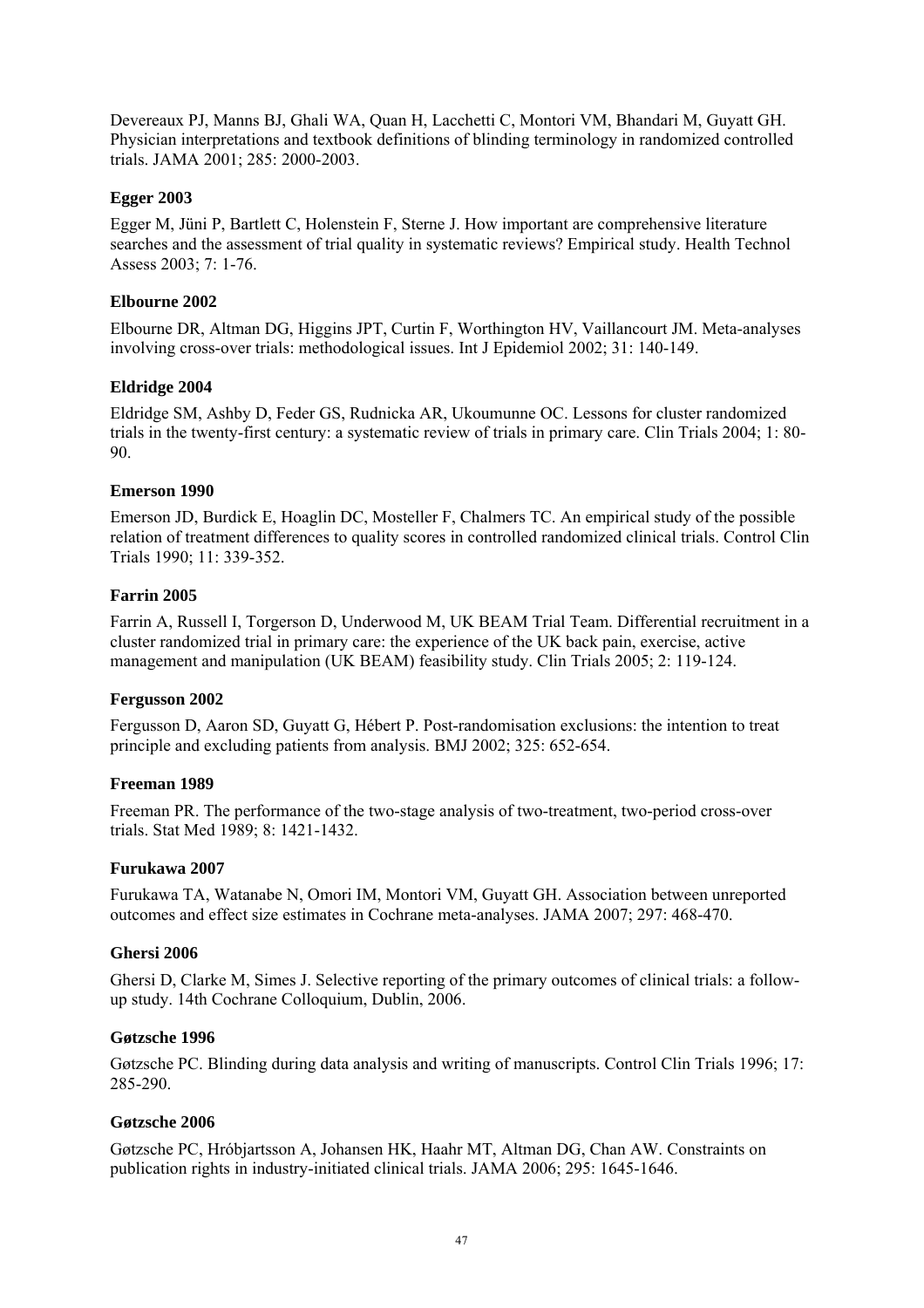#### **Gøtzsche 2007**

Gøtzsche PC, Hróbjartsson A, Maric K, Tendal B. Data extraction errors in meta-analyses that use standardized mean differences. JAMA 2007; 298: 430-437.

#### **Greenland 2001**

Greenland S, O'Rourke K. On the bias produced by quality scores in meta-analysis, and a hierarchical view of proposed solutions. Biostatistics 2001; 2: 463-471.

#### **Haahr 2006**

Haahr MT, Hróbjartsson A. Who is blinded in randomised clinical trials? A study of 200 trials and a survey of authors. Clin Trials 2006; 3: 360-365.

#### **Hahn 2005**

Hahn S, Puffer S, Torgerson DJ, Watson J. Methodological bias in cluster randomised trials. BMC Medical Research Methodology 2005; 5: 10.

#### **Hahn 2002**

Hahn S, Williamson PR, Hutton JL. Investigation of within-study selective reporting in clinical research: follow-up of applications submitted to a local research ethics committee. J Eval Clin Pract 2002; 8: 353-359.

#### **Hansson 1999**

Hansson L, Lindholm LH, Niskanen L, Lanke J, Hedner T, Niklason A, Luomanmaki K, Dahlof B, de Faire U, Morlin C, Karlberg BE, Wester PO, Bjorck JE. Effect of angiotensin-converting-enzyme inhibition compared with conventional therapy on cardiovascular morbidity and mortality in hypertension: the Captopril Prevention Project (CAPPP) randomised trial. Lancet 1999; 353: 611-616.

#### **Hill 1990**

Hill AB. Memories of the British streptomycin trial in tuberculosis: the first randomized clinical trial. Control Clin Trials 1990; 11: 77-79.

#### **Hollis 1999**

Hollis S, Campbell F. What is meant by intention to treat analysis? Survey of published randomised controlled trials. BMJ 1999; 319: 670-674.

#### **Hutton 2000**

Hutton JL, Williamson PR. Bias in meta-analysis due to outcome variable selection within studies. J R Statist Soc C 2000; 49: 359-370.

#### **Jadad 1996**

Jadad AR, Moore RA, Carroll D, Jenkinson C, Reynolds DJM, Gavaghan DJ, McQuay H. Assessing the quality of reports of randomized clinical trials: Is blinding necessary? Control Clin Trials 1996; 17: 1-12.

#### **Johansen 2000**

Johansen HK, Gøtzsche PC. Amphotericin B lipid soluble formulations versus amphotericin B in cancer patients with neutropenia. Cochrane Database Syst Rev 2000, Issue 3. Art No: CD000969.

#### **Jørgensen 2006**

Jørgensen KJ, Johansen HK, Gøtzsche PC. Voriconazole versus amphotericin B in cancer patients with neutropenia. Cochrane Database Syst Rev 2006, Issue 1. Art No: CD004707.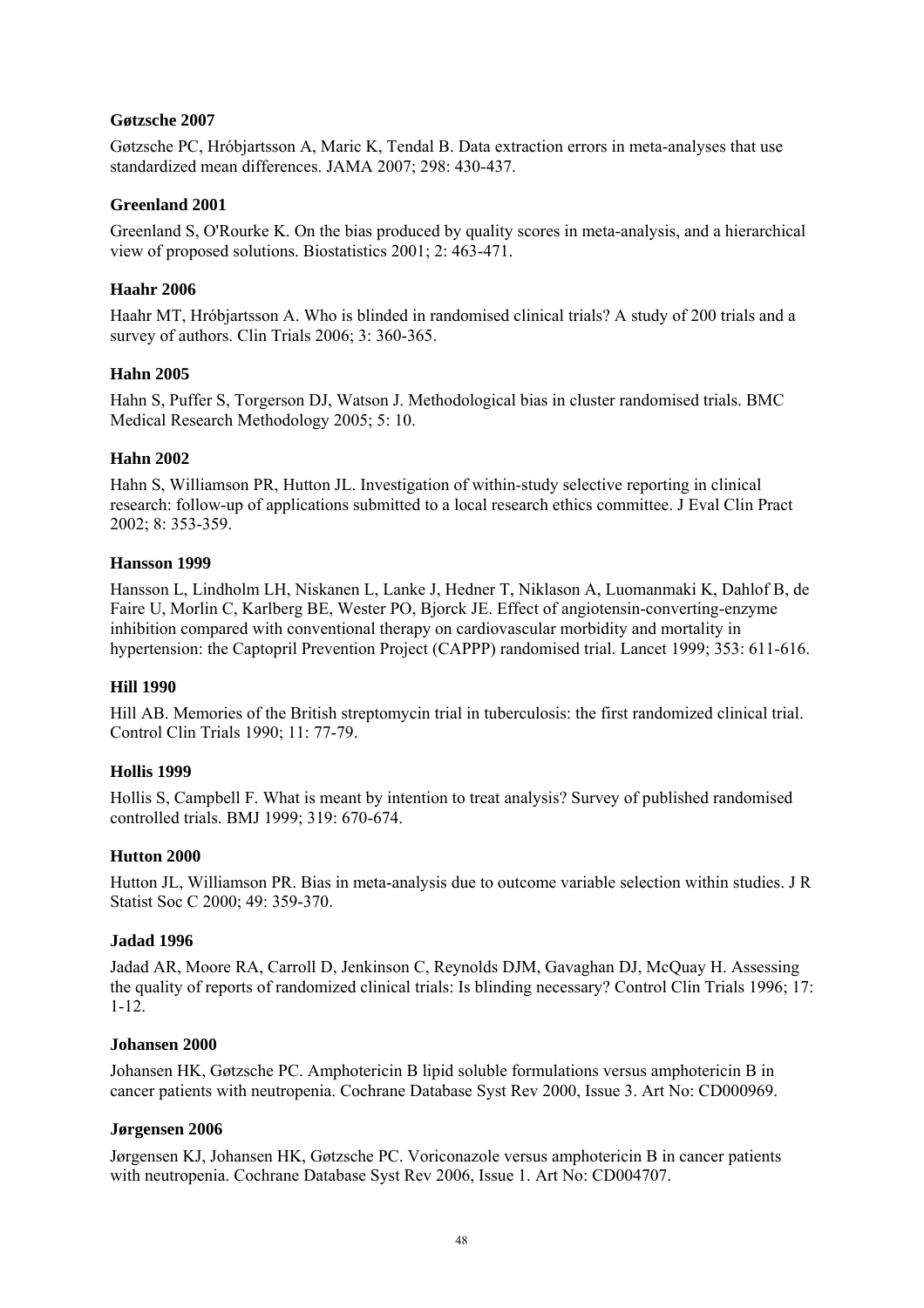#### **Jørgensen 2007**

Jørgensen KJ, Johansen HK, Gøtzsche PC. Flaws in design, analysis and interpretation of Pfizer's antifungal trials of voriconazole and uncritical subsequent quotations. Trials 2007; 7: 3.

#### **Jüni 2001**

Jüni P, Altman DG, Egger M. Systematic reviews in health care: Assessing the quality of controlled clinical trials. BMJ 2001; 323: 42-46.

#### **Jüni 1999**

Jüni P, Witschi A, Bloch R, Egger M. The hazards of scoring the quality of clinical trials for metaanalysis. JAMA 1999; 282: 1054-1060.

#### **Juszczak 2007**

Juszczak E, Chan AW, Altman DG. A review of the methodology and reporting of multi-arm parallel group randomised trials. 2007.

#### **Khan 1996**

Khan KS, Daya S, Collins JA, Walter SD. Empirical evidence of bias in infertility research: overestimation of treatment effect in crossover trials using pregnancy as the outcome measure. Fertil Steril 1996; 65: 939-945.

#### **Kjaergard 2001**

Kjaergard LL, Villumsen J, Gluud C. Reported methodologic quality and discrepancies between large and small randomized trials in meta-analyses. Ann Intern Med 2001; 135: 982-989.

#### **Lachin 2000**

Lachin JM. Statistical considerations in the intent-to-treat principle. Control Clin Trials 2000; 21: 167- 189.

#### **Lee 2005a**

Lee LJ, Thompson SG. Clustering by health professional in individually randomised trials. BMJ 2005; 330: 142-144.

#### **Lee 2005b**

Lee SHH. Use of the two-stage procedure for analysis of cross-over trials in four aspects of medical statistics (PhD thesis) (PhD thesis). University of London, 2005.

#### **Marshall 2000**

Marshall M, Lockwood A, Bradley C, Adams C, Joy C, Fenton M. Unpublished rating scales: a major source of bias in randomised controlled trials of treatments for schizophrenia. British Journal of Psychiatry 2000; 176:249-52.: 249-252.

#### **McAlister 2003**

McAlister FA, Straus SE, Sackett DL, Altman DG. Analysis and reporting of factorial trials: a systematic review. JAMA 2003; 289: 2545-2553.

#### **Melander 2003**

Melander H, Ahlqvist-Rastad J, Meijer G, Beermann B. Evidence b(i)ased medicine - selective reporting from studies sponsored by pharmaceutical industry: review of studies in new drug applications. BMJ 2003; 326: 1171-1173.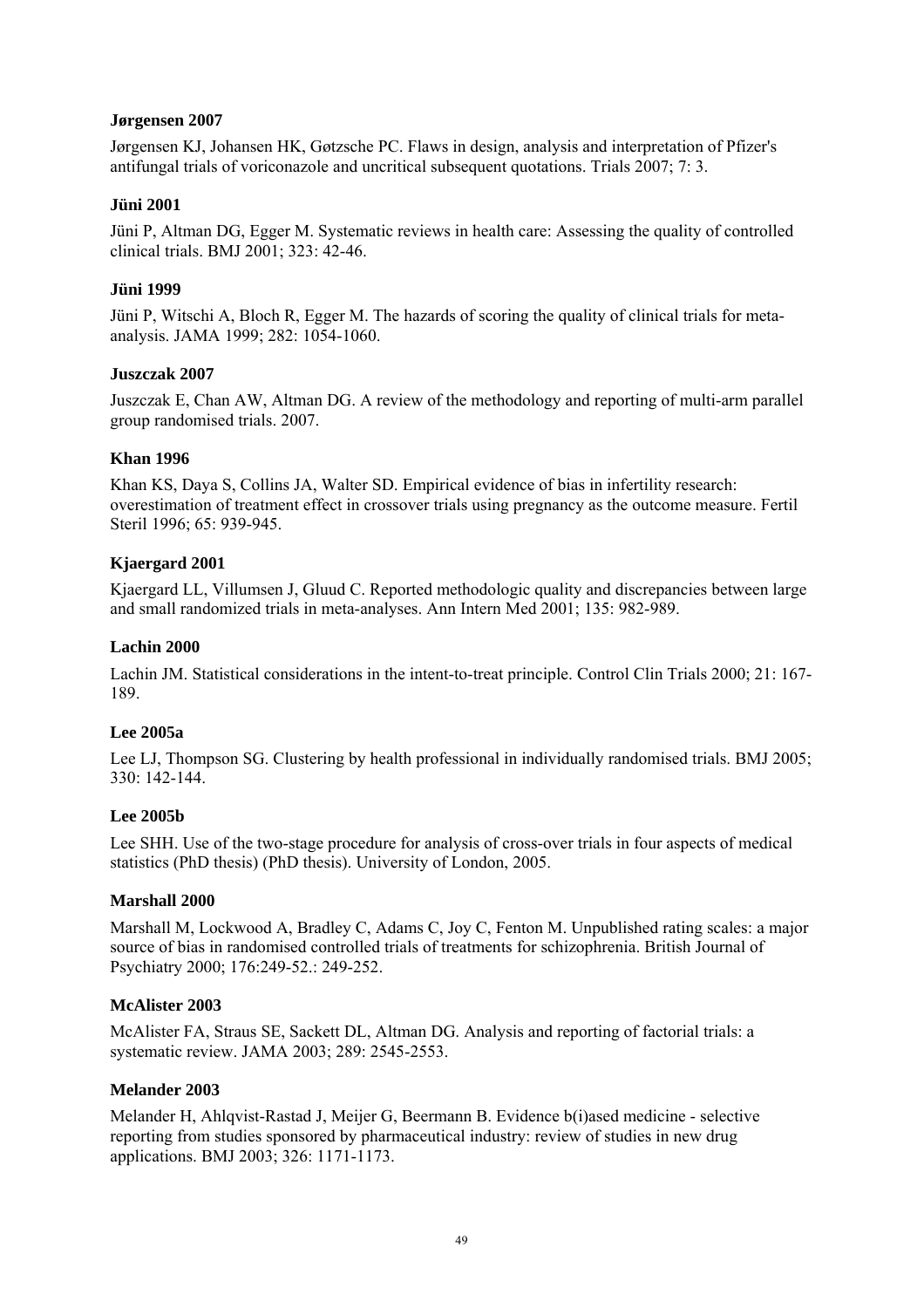#### **Mills 2005**

Mills EJ, Chan AW, Guyatt GH, Altman DG. Design, analysis, and presentation of cross-over trials. 5th Peer Review Congress, Chicago, 2005.

#### **Moher 1995**

Moher D, Jadad AR, Nichol G, Penman M, Tugwell P, Walsh S. Assessing the quality of randomized controlled trials: An annotated bibliography of scales and checklists. Control Clin Trials 1995; 16: 62- 73.

#### **Moher 1996**

Moher D, Jadad AR, Tugwell P. Assessing the quality of randomized controlled trials: Current issues and future directions. Int J Technol Assess Health Care 1996; 12: 195-208.

#### **Moher 1998**

Moher D, Pham B, Jones A, Cook DJ, Jadad AR, Moher M, Tugwell P, Klassen TP. Does quality of reports of randomised trials affect estimates of intervention efficacy reported in meta-analyses? Lancet 1998; 352: 609-613.

#### **Moher 2001**

Moher D, Schulz KF, Altman DG. The CONSORT statement: revised recommendations for improving the quality of reports of parallel-group randomised trials. Lancet 2001; 357: 1191-1194.

#### **Montori 2002**

Montori VM, Bhandari M, Devereaux PJ, Manns BJ, Ghali WA, Guyatt GH. In the dark: the reporting of blinding status in randomized controlled trials. J Clin Epidemiol 2002; 55: 787-790.

#### **Montori 2005**

Montori VM, Devereaux PJ, Adhikari NK, Burns KE, Eggert CH, Briel M, Lacchetti C, Leung TW, Darling E, Bryant DM, Bucher HC, Schünemann HJ, Meade MO, Cook DJ, Erwin PJ, Sood A, Sood R, Lo B, Thompson CA, Zhou Q, Mills E, Guyatt GH. Randomized trials stopped early for benefit: a systematic review. JAMA 2005; 294: 2203-2209.

#### **Naylor 1997**

Naylor CD. Meta-analysis and the meta-epidemiology of clinical research. BMJ 1997; 315: 617-619.

#### **Noseworthy 1994**

Noseworthy JH, Ebers GC, Vandervoort MK, Farquhar RE, Yetisir E, Roberts R. The impact of blinding on the results of a randomized, placebo-controlled multiple sclerosis clinical trial. Neurology 1994; 44: 16-20.

#### **Oxman 1993**

Oxman AD, Guyatt GH. The science of reviewing research. Ann N Y Acad Sci 1993; 703: 125-133.

#### **Peto 1999**

Peto R. Failure of randomisation by "sealed" envelope. Lancet 1999; 354: 73.

#### **Pildal 2007**

Pildal J, Hróbjartsson A, Jørgensen KJ, Hilden J, Altman DG, Gøtzsche PC. Impact of allocation concealment on conclusions drawn from meta-analyses of randomised trials. 2007.

#### **Porta 2007**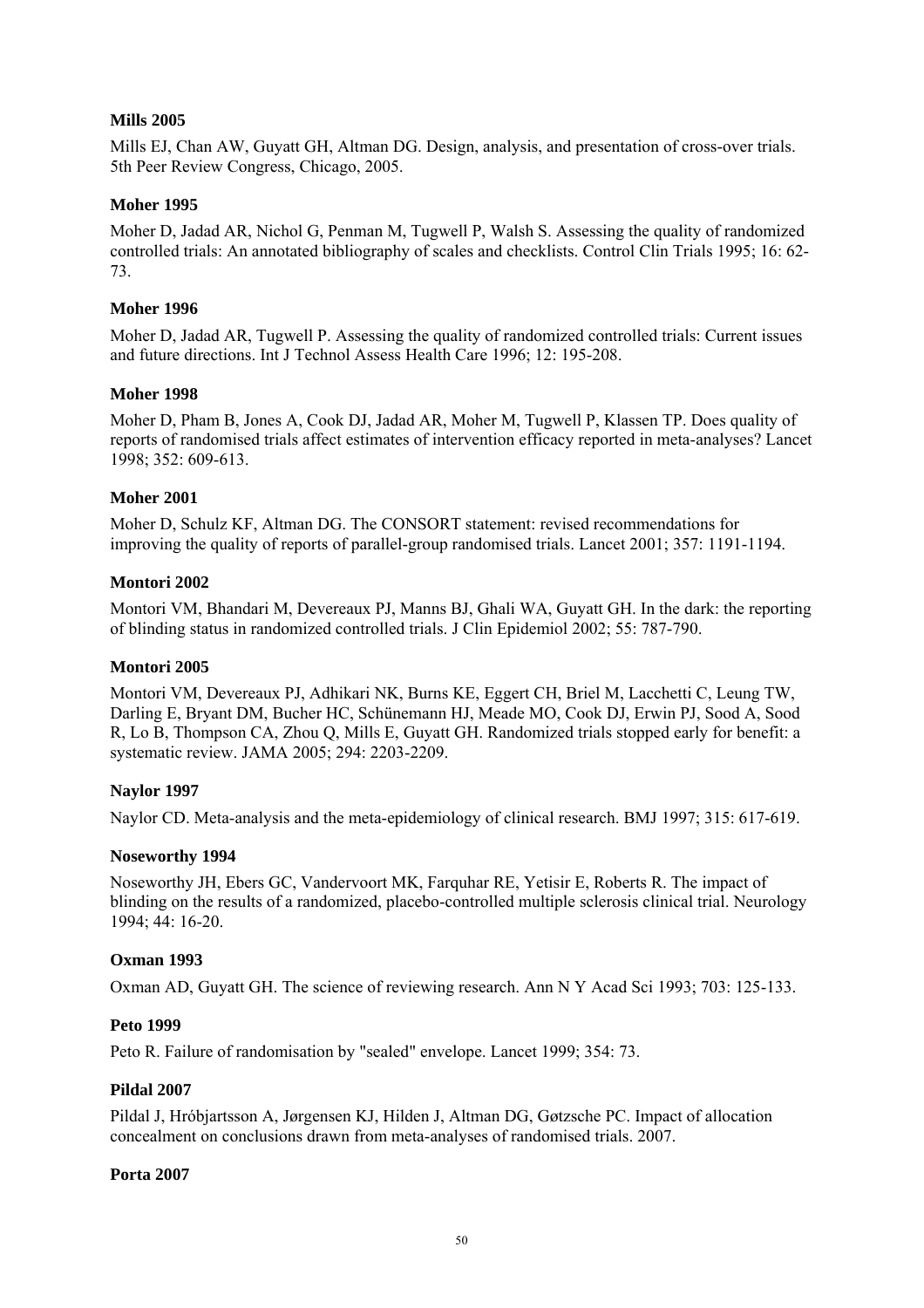Porta N, Bonet C, Cobo E. Discordance between reported intention-to-treat and per protocol analyses. J Clin Epidemiol 2007; 60: 663-669.

#### **Puffer 2003**

Puffer S, Torgerson D, Watson J. Evidence for risk of bias in cluster randomised trials: review of recent trials published in three general medical journals. BMJ 2003; 327: 785-789.

#### **Safer 2002**

Safer DJ. Design and reporting modifications in industry-sponsored comparative psychopharmacology trials. J Nerv Ment Dis 2002; 190: 583-592.

#### **Schulz 1995a**

Schulz KF. Subverting randomization in controlled trials. JAMA 1995; 274: 1456-1458.

#### **Schulz 2002a**

Schulz KF, Chalmers I, Altman DG. The landscape and lexicon of blinding in randomized trials. Ann Intern Med 2002; 136: 254-259.

#### **Schulz 1995b**

Schulz KF, Chalmers I, Hayes RJ, Altman DG. Empirical evidence of bias. Dimensions of methodological quality associated with estimates of treatment effects in controlled trials. JAMA 1995; 273: 408-412.

#### **Schulz 2002b**

Schulz KF, Grimes DA. Allocation concealment in randomised trials: defending against deciphering. Lancet 2002; 359: 614-618.

#### **Schulz 2002c**

Schulz KF, Grimes DA. Generation of allocation sequences in randomised trials: chance, not choice. Lancet 2002; 359: 515-519.

#### **Schulz 2002d**

Schulz KF, Grimes DA. Unequal group sizes in randomised trials: guarding against guessing. Lancet 2002; 359: 966-970.

#### **Schulz 2006**

Schulz KF, Grimes DA. The Lancet Handbook of Essential Concepts in Clinical Research. Edinburgh: Elsevier, 2006.

#### **Senn 1991**

Senn S. Baseline comparisons in randomized clinical trials. Stat Med 1991; 10: 1157-1159.

#### **Smilde 2001**

Smilde TJ, van Wissen S, Wollersheim H, Trip MD, Kastelein JJ, Stalenhoef AF. Effect of aggressive versus conventional lipid lowering on atherosclerosis progression in familial hypercholesterolaemia (ASAP): a prospective, randomised, double-blind trial. Lancet 2001; 357: 577-581.

#### **Spiegelhalter 2003**

Spiegelhalter DJ, Best NG. Bayesian approaches to multiple sources of evidence and uncertainty in complex cost-effectiveness modelling. Stat Med 2003; 22: 3687-3709.